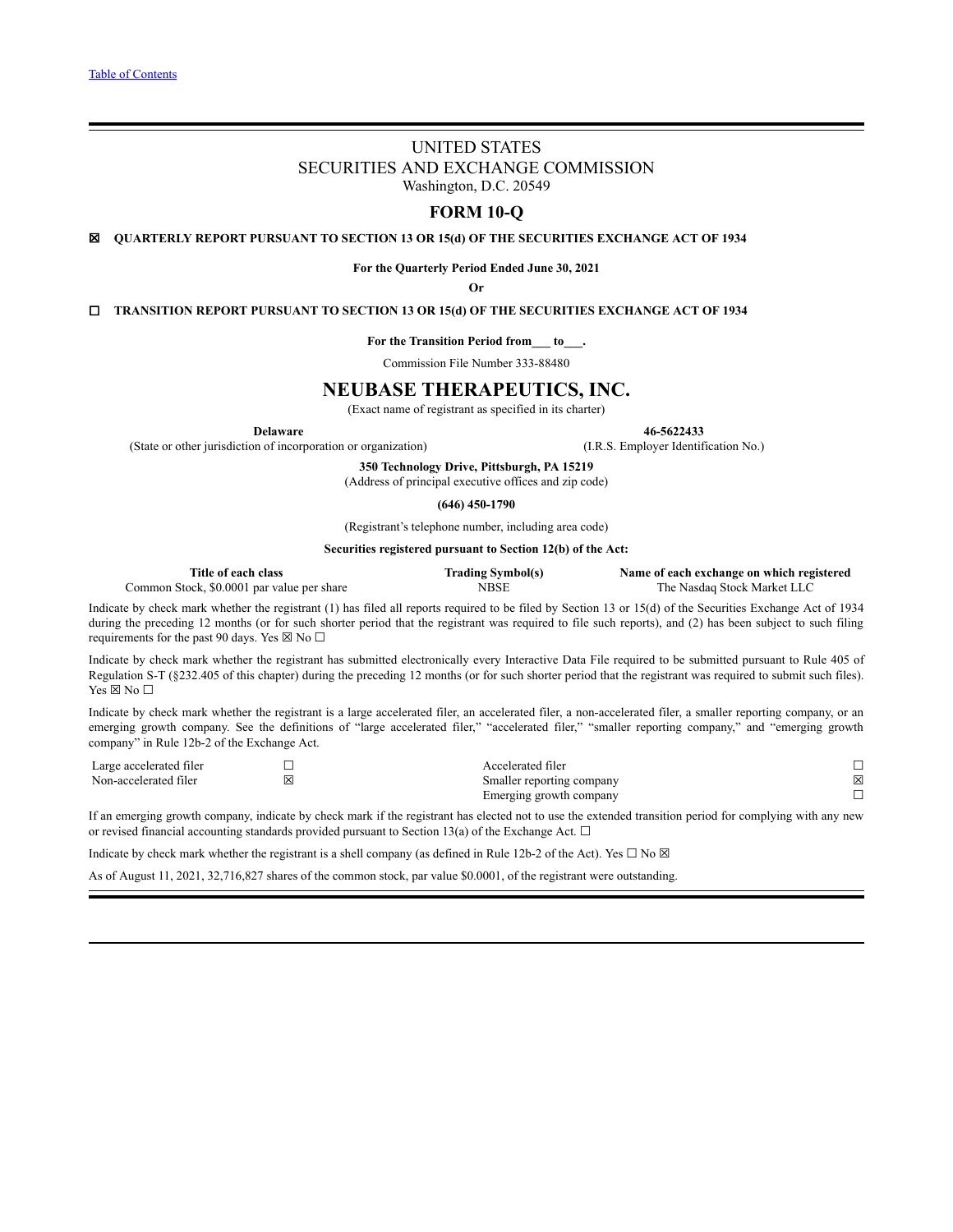# **Table of Contents**

<span id="page-1-0"></span>

| PART I.           |                                                                                       |    |
|-------------------|---------------------------------------------------------------------------------------|----|
| ITEM 1.           | <b>FINANCIAL STATEMENTS</b>                                                           | 1  |
| <b>ITEM 2.</b>    | MANAGEMENT'S DISCUSSION AND ANALYSIS OF FINANCIAL CONDITION AND RESULTS OF OPERATIONS | 17 |
| ITEM 3.           | <b>QUANTITATIVE AND QUALITATIVE DISCLOSURES ABOUT MARKET RISK</b>                     | 25 |
| ITEM 4.           | <b>CONTROLS AND PROCEDURES</b>                                                        | 26 |
| PART II.          |                                                                                       | 27 |
| ITEM 1.           | <b>LEGAL PROCEEDINGS</b>                                                              | 27 |
| <b>ITEM 1A.</b>   | <b>RISK FACTORS</b>                                                                   | 28 |
| ITEM 2.           | UNREGISTERED SALES OF EQUITY SECURITIES AND USE OF PROCEEDS                           | 30 |
| ITEM 3.           | DEFAULTS UPON SENIOR SECURITIES                                                       | 30 |
| ITEM 4.           | <b>MINE SAFETY DISCLOSURES</b>                                                        | 30 |
| ITEM 5.           | <b>OTHER INFORMATION</b>                                                              | 30 |
| ITEM 6.           | <b>EXHIBITS</b>                                                                       | 31 |
| <b>SIGNATURES</b> |                                                                                       | 32 |
|                   |                                                                                       |    |

-i-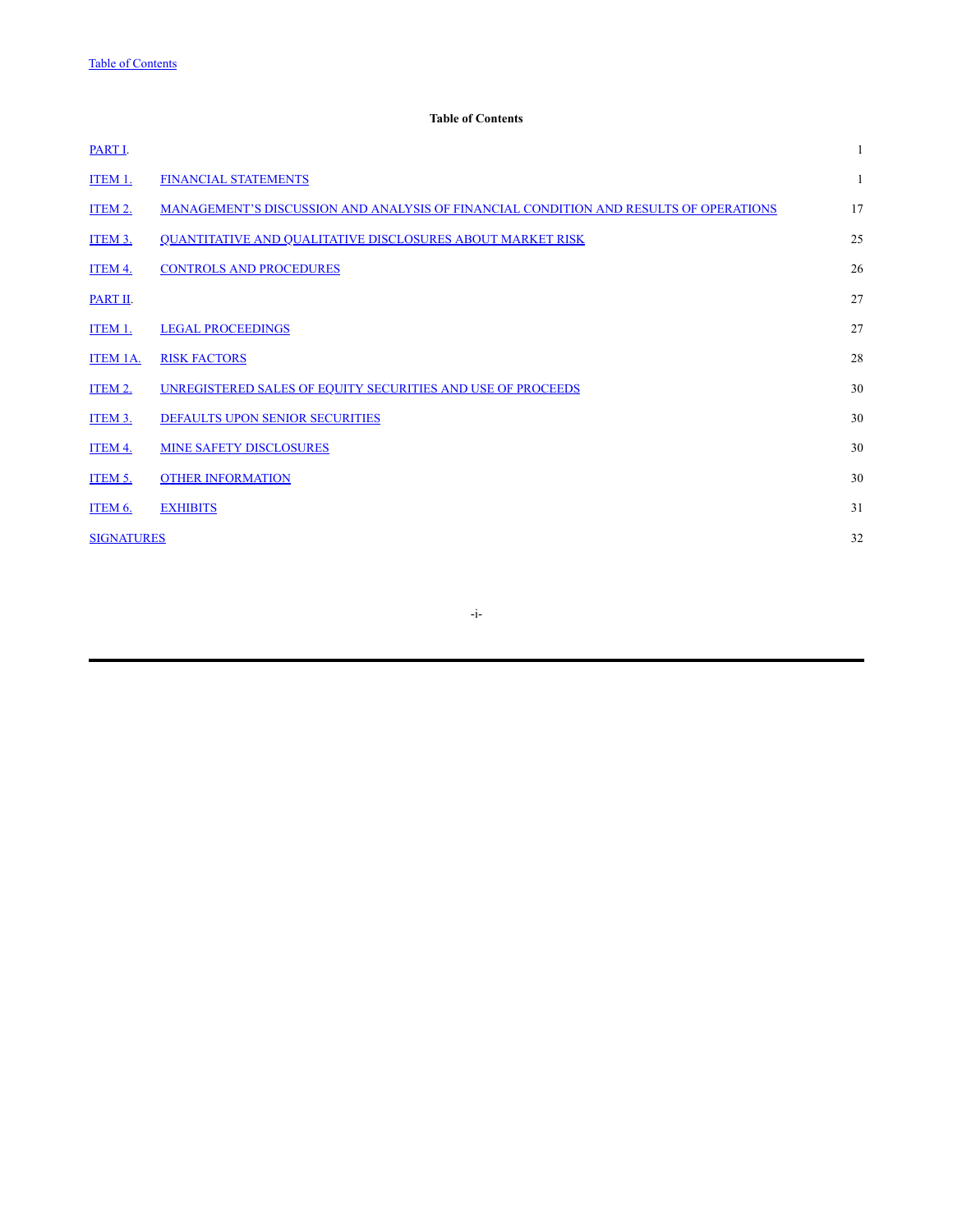# **PART I.**

# <span id="page-2-1"></span><span id="page-2-0"></span>**ITEM 1. FINANCIAL STATEMENTS**

#### **NeuBase Therapeutics, Inc. and Subsidiaries Condensed Consolidated Balance Sheets (Unaudited)**

|                                                                                                           |              | June 30,<br>2021 |              | September 30,<br>2020 |
|-----------------------------------------------------------------------------------------------------------|--------------|------------------|--------------|-----------------------|
| <b>ASSETS</b>                                                                                             |              |                  |              |                       |
| <b>CURRENT ASSETS</b>                                                                                     |              |                  |              |                       |
| Cash and cash equivalents                                                                                 | $\mathbf S$  | 58,842,475       | $\mathbb{S}$ | 31,992,283            |
| Prepaid insurance                                                                                         |              | 705,161          |              | 521,617               |
| Other prepaid expenses and current assets                                                                 |              | 669,141          |              | 294,640               |
| Total current assets                                                                                      |              | 60,216,777       |              | 32,808,540            |
|                                                                                                           |              |                  |              |                       |
| EQUIPMENT, net                                                                                            |              | 2,258,610        |              | 1,166,934             |
| <b>OTHER ASSETS</b>                                                                                       |              |                  |              |                       |
| Investment                                                                                                |              | 541,527          |              | 323,557               |
| Long-term prepaid insurance                                                                               |              |                  |              | 145,250               |
| Right-of-use asset                                                                                        |              | 6,048,350        |              |                       |
| Security deposit                                                                                          |              | 253,565          |              |                       |
| Total other assets                                                                                        |              | 6,843,442        |              | 468,807               |
|                                                                                                           |              |                  |              |                       |
| <b>TOTAL ASSETS</b>                                                                                       | \$           | 69,318,829       | $\mathbf S$  | 34,444,281            |
| LIABILITIES AND STOCKHOLDERS' EQUITY                                                                      |              |                  |              |                       |
| <b>CURRENT LIABILITIES</b>                                                                                |              |                  |              |                       |
| Accounts payable                                                                                          | $\mathbb{S}$ | 1,519,581        | $\mathbb{S}$ | 1,505,042             |
| Accrued expenses and other current liabilities                                                            |              | 1,038,141        |              | 555,883               |
| Warrant liabilities                                                                                       |              | 13,895           |              | 950,151               |
| Insurance note payable                                                                                    |              | 294,934          |              | 138,557               |
| Operating lease liability                                                                                 |              | 273,585          |              |                       |
| Total current liabilities                                                                                 |              | 3,140,136        |              | 3,149,633             |
|                                                                                                           |              |                  |              |                       |
| Long-term operating lease liability                                                                       |              | 5,902,997        |              |                       |
| <b>TOTAL LIABILITIES</b>                                                                                  |              | 9,043,133        |              | 3.149.633             |
|                                                                                                           |              |                  |              |                       |
| <b>COMMITMENTS AND CONTINGENCIES</b>                                                                      |              |                  |              |                       |
| <b>STOCKHOLDERS' EQUITY</b>                                                                               |              |                  |              |                       |
| Preferred stock, \$0.0001 par value; 10,000,000 shares authorized; no shares issued and outstanding as of |              |                  |              |                       |
| June 30, 2021 and September 30, 2020                                                                      |              |                  |              |                       |
| Common stock, \$0.0001 par value; 250,000,000 shares authorized; 32,716,827 and 23,154,084 shares         |              |                  |              |                       |
| issued and outstanding as of June 30, 2021 and September 30, 2020, respectively                           |              | 3,271            |              | 2,315                 |
| Additional paid-in capital                                                                                |              | 122,081,896      |              | 74,850,935            |
| Accumulated deficit                                                                                       |              | (61, 809, 471)   |              | (43, 558, 602)        |
| Total stockholders' equity                                                                                |              | 60,275,696       |              | 31,294,648            |
|                                                                                                           |              |                  |              |                       |
| TOTAL LIABILITIES AND STOCKHOLDERS' EQUITY                                                                | \$           | 69,318,829       | \$           | 34,444,281            |

The accompanying notes are an integral part of these unaudited condensed consolidated financial statements.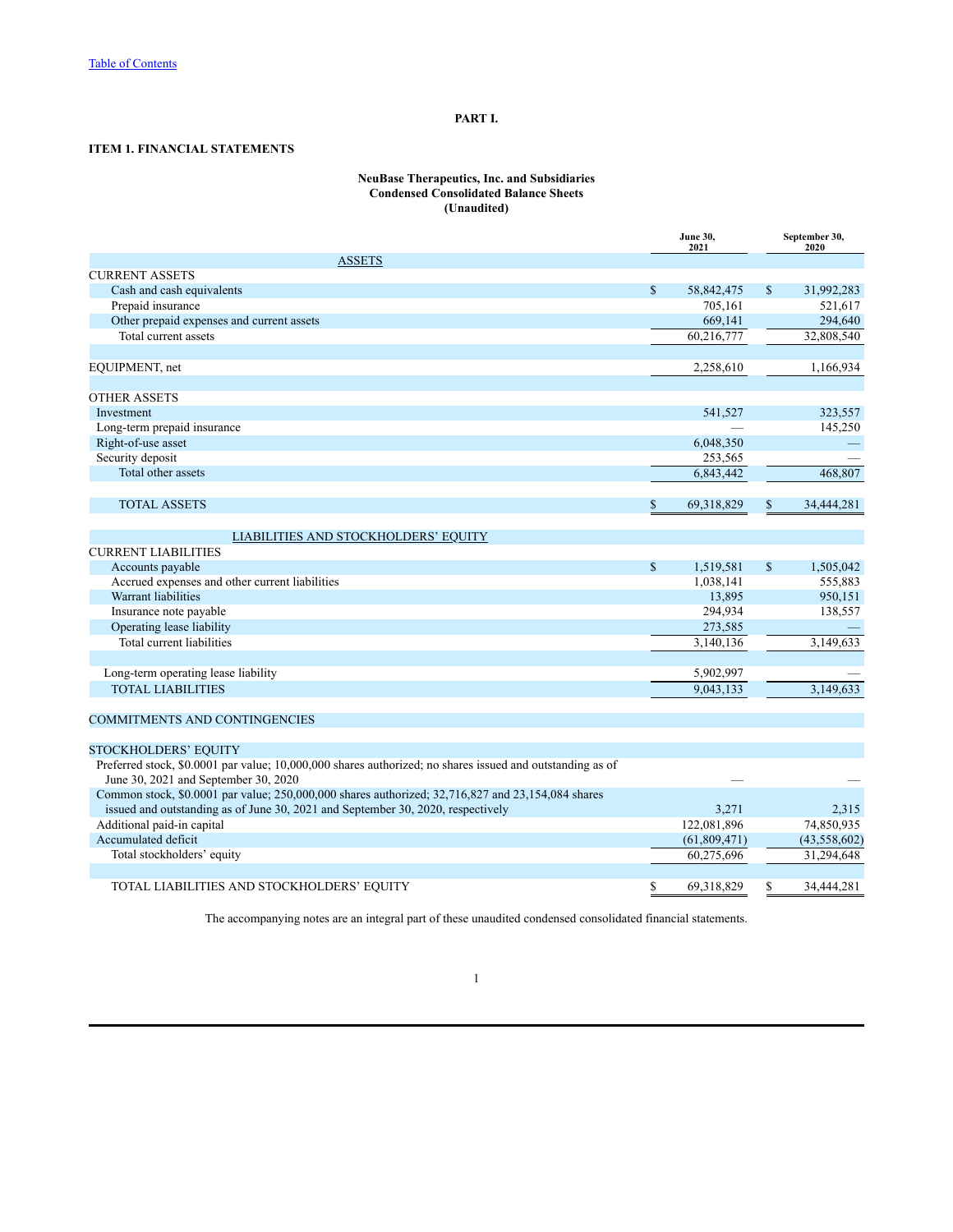# **NeuBase Therapeutics, Inc. and Subsidiaries Condensed Consolidated Statements of Operations (Unaudited)**

|                                              | <b>Three Months ended</b><br><b>June 30,</b> |             |    | <b>Nine Months ended</b><br><b>June 30,</b> |    |                |    |                |
|----------------------------------------------|----------------------------------------------|-------------|----|---------------------------------------------|----|----------------|----|----------------|
|                                              |                                              | 2021        |    | 2020                                        |    | 2021           |    | 2020           |
| <b>OPERATING EXPENSES</b>                    |                                              |             |    |                                             |    |                |    |                |
| General and administrative                   | \$                                           | 3,470,104   | S. | 2,331,283                                   | S  | 8,833,214      | S. | 7,624,984      |
| Research and development                     |                                              | 2,480,961   |    | 1,492,881                                   |    | 7,675,014      |    | 4,336,576      |
| Research and development, Vera acquisition   |                                              | 2,888,029   |    |                                             |    | 2,888,029      |    |                |
| <b>TOTAL OPERATING EXPENSES</b>              |                                              | 8,839,094   |    | 3,824,164                                   |    | 19,396,257     |    | 11,961,560     |
| <b>LOSS FROM OPERATIONS</b>                  |                                              | (8,839,094) |    | (3,824,164)                                 |    | (19,396,257)   |    | (11,961,560)   |
| <b>OTHER INCOME (EXPENSE)</b>                |                                              |             |    |                                             |    |                |    |                |
| Interest expense                             |                                              | (3,074)     |    | (1,573)                                     |    | (19,271)       |    | (3,226)        |
| Interest income                              |                                              | 2,054       |    |                                             |    | 11,520         |    |                |
| Change in fair value of warrant liabilities  |                                              | 215,547     |    | (285, 284)                                  |    | 936,256        |    | (909, 474)     |
| Equity in losses on equity method investment |                                              | (37,215)    |    | (101, 238)                                  |    | (98, 754)      |    | (218, 589)     |
| Other income (expense)                       |                                              | (1,087)     |    | 412,371                                     |    | 315,637        |    | 409,141        |
| Total other income (expense), net            |                                              | 176,225     |    | 24,276                                      |    | 1,145,388      |    | (722, 148)     |
| <b>NET LOSS</b>                              |                                              | (8,662,869) | S. | (3,799,888)                                 | S. | (18, 250, 869) | \$ | (12, 683, 708) |
|                                              |                                              |             |    |                                             |    |                |    |                |
| <b>BASIC AND DILUTED LOSS PER SHARE</b>      | S                                            | (0.29)      | \$ | (0.18)                                      | \$ | (0.72)         | \$ | (0.69)         |
| <b>WEIGHTED AVERAGE SHARES OUTSTANDING:</b>  |                                              |             |    |                                             |    |                |    |                |
| <b>BASIC AND DILUTED</b>                     |                                              | 30,092,493  |    | 21, 193, 387                                |    | 25,482,082     |    | 18,441,961     |

The accompanying notes are an integral part of these unaudited condensed consolidated financial statements.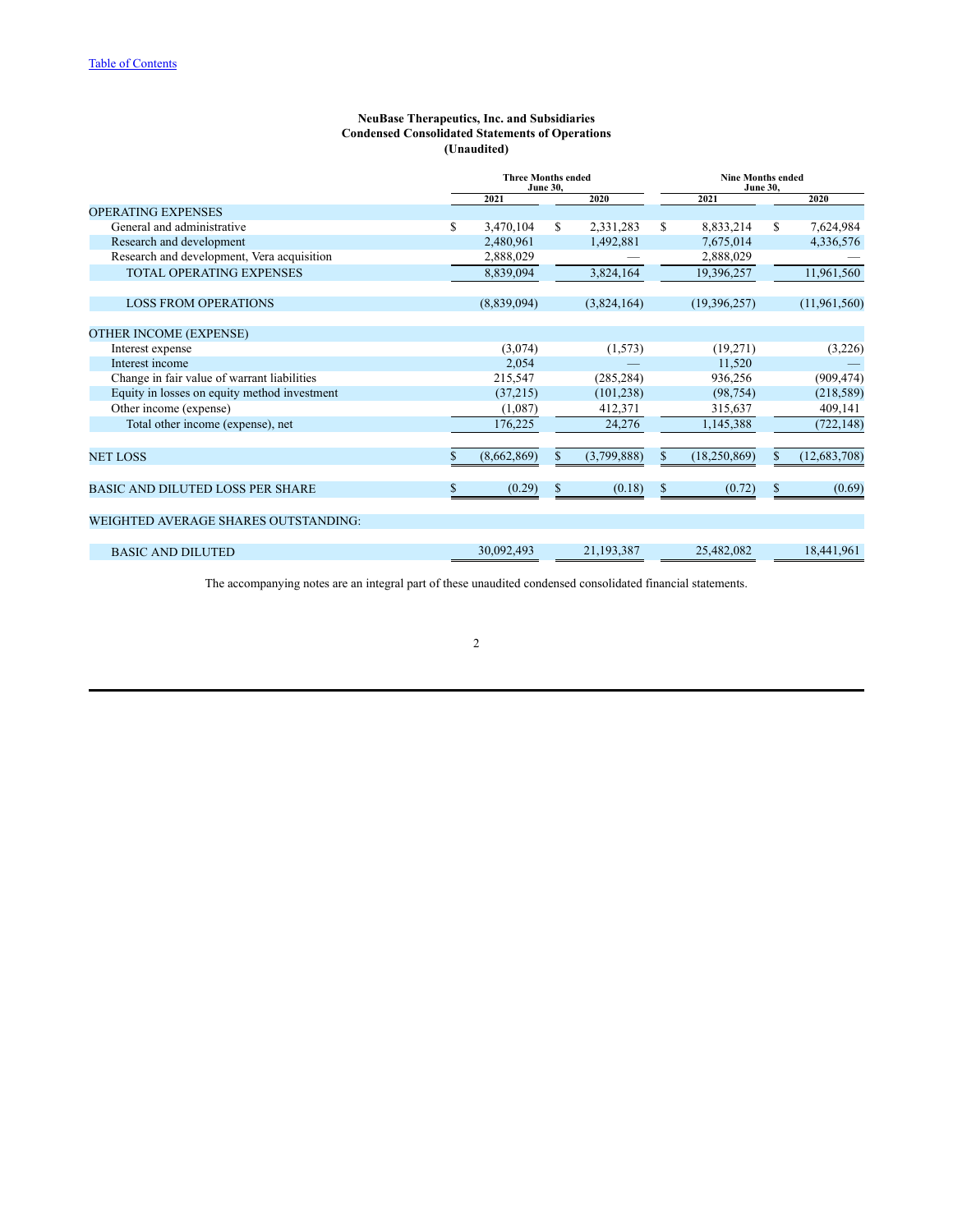# **NeuBase Therapeutics, Inc. and Subsidiaries Condensed Consolidated Statements of Stockholders' Equity For the Three and Nine Months Ended June 30, 2021 and 2020 (Unaudited)**

|                                                 | <b>Common Stock</b> |    |                          |    | <b>Additional Paid-In</b> |    | Accumulated    |    | <b>Total Stockholders'</b> |
|-------------------------------------------------|---------------------|----|--------------------------|----|---------------------------|----|----------------|----|----------------------------|
|                                                 | <b>Shares</b>       |    | Amount                   |    | Capital                   |    | Deficit        |    | Equity                     |
| <b>Balance as of March 31, 2021</b>             | 23,180,024          | S. | 2,317                    | S. | 77,082,072                | S  | (53, 146, 602) | S  | 23,937,787                 |
| Stock-based compensation expense                |                     |    |                          |    | 625.182                   |    |                |    | 625,182                    |
| Issuance of common stock, net of issuance costs | 9.200.000           |    | 920                      |    | 42,615,456                |    |                |    | 42,616,376                 |
| Issuance of common stock, Vera acquisition      | 308,635             |    | 31                       |    | 1,759,189                 |    |                |    | 1,759,220                  |
| Issuance of restricted stock for services       | 2,692               |    |                          |    |                           |    |                |    |                            |
| Exercise of stock options                       | 25,476              |    | 3                        |    | (3)                       |    |                |    |                            |
| Net loss                                        |                     |    |                          |    |                           |    | (8,662,869)    |    | (8,662,869)                |
| Balance as of June 30, 2021                     | 32,716,827          |    | 3,271                    |    | 122,081,896               |    | (61,809,471)   |    | 60,275,696                 |
|                                                 | <b>Common Stock</b> |    |                          |    | <b>Additional Paid-In</b> |    | Accumulated    |    | <b>Total Stockholders'</b> |
|                                                 | <b>Shares</b>       |    | Amount                   |    | Capital                   |    | Deficit        |    | Equity                     |
| Balance as of September 30, 2020                | 23,154,084          | S  | 2,315                    | S. | 74,850,935                | S. | (43,558,602)   | s  | 31,294,648                 |
| Stock-based compensation expense                |                     |    |                          |    | 2,743,875                 |    |                |    | 2,743,875                  |
| Issuance of common stock, net of issuance costs | 9.200.000           |    | 920                      |    | 42,615,456                |    |                |    | 42,616,376                 |
| Issuance of common stock, Vera acquisition      | 308.635             |    | 31                       |    | 1,759,189                 |    |                |    | 1,759,220                  |
| Issuance of restricted stock for services       | 7.056               |    |                          |    |                           |    |                |    |                            |
| Exercise of stock options                       | 47,052              |    | 5                        |    | 112,441                   |    |                |    | 112.446                    |
| Net loss                                        |                     |    |                          |    |                           |    | (18, 250, 869) |    | (18, 250, 869)             |
| Balance as of June 30, 2021                     | 32,716,827          |    | 3,271                    |    | 122,081,896               |    | (61, 809, 471) |    | 60,275,696                 |
|                                                 | <b>Common Stock</b> |    |                          |    | <b>Additional Paid-In</b> |    | Accumulated    |    | <b>Total Stockholders'</b> |
|                                                 | <b>Shares</b>       |    | Amount                   |    | Capital                   |    | Deficit        |    | Equity                     |
| <b>Balance as of March 31, 2020</b>             | 17,080,625          | \$ | 1,708                    |    | 39,045,394                | S. | (35,057,902)   | S. | 3,989,200                  |
| Stock-based compensation expense                |                     |    | $\overline{\phantom{a}}$ |    | 1,210,715                 |    |                |    | 1,210,715                  |
| Issuance of common stock, net of issuance costs | 6,037,500           |    | 604                      |    | 33,283,366                |    |                |    | 33,283,970                 |
| Issuance of restricted stock for services       | 2,071               |    |                          |    |                           |    |                |    |                            |
| Net loss                                        |                     |    | $\overline{\phantom{a}}$ |    |                           |    | (3,799,888)    |    | (3,799,888)                |
| Balance as of June 30, 2020                     | 23,120,196          |    | 2,312                    |    | 73,539,475                |    | (38, 857, 790) |    | 34,683,997                 |

|                                                 | Common Stock |        | <b>Additional Paid-In</b> | Accumulated    | <b>Total Stockholders'</b> |
|-------------------------------------------------|--------------|--------|---------------------------|----------------|----------------------------|
|                                                 | Shares       | Amount | Capital                   | Deficit        | Eauitv                     |
| <b>Balance as of September 30, 2019</b>         | 17,077,873   | 1.708  | 36,201,758                | (26.174.082)   | 10.029.384                 |
| Stock-based compensation expense                |              |        | 4.054.351                 |                | 4.054.351                  |
| Issuance of common stock, net of issuance costs | 6.037.500    | 604    | 33.283.366                |                | 33.283.970                 |
| Issuance of restricted stock for services       | 4,823        |        |                           |                |                            |
| Net loss                                        |              |        |                           | (12.683.708)   | (12, 683, 708)             |
| <b>Balance as of June 30, 2020</b>              | 23,120,196   | 2.312  | 73.539.475                | (38, 857, 790) | 34,683,997                 |

The accompanying notes are an integral part of these unaudited condensed consolidated financial statements.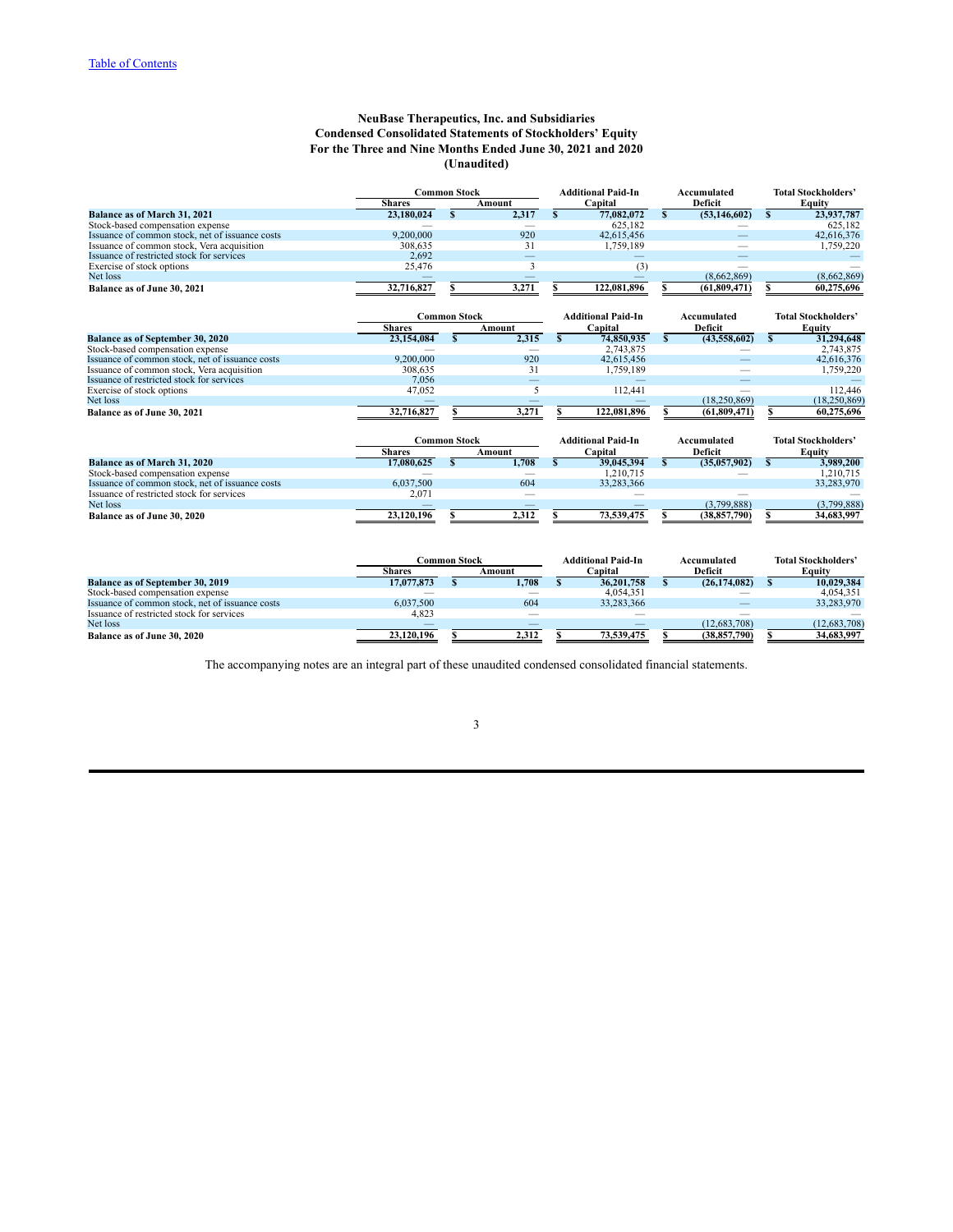# **NeuBase Therapeutics, Inc. and Subsidiaries Condensed Consolidated Statements of Cash Flows (Unaudited)**

|                                                                                         | <b>Nine Months ended</b><br><b>June 30,</b> |                |               |               |
|-----------------------------------------------------------------------------------------|---------------------------------------------|----------------|---------------|---------------|
|                                                                                         |                                             | 2021           |               | 2020          |
| <b>Cash flows from operating activities</b>                                             |                                             |                |               |               |
| Net loss                                                                                | \$                                          | (18,250,869)   | \$            | (12,683,708)  |
| Adjustments to reconcile net loss to net cash used in operating activities              |                                             |                |               |               |
| Stock-based compensation                                                                |                                             | 2,743,875      |               | 4,054,351     |
| Research and development expense, Vera acquisition                                      |                                             | 2,888,029      |               |               |
| Change in fair value of warrant liabilities                                             |                                             | (936, 256)     |               | 909.474       |
| Depreciation and amortization                                                           |                                             | 251,701        |               | 230,715       |
| Loss on marketable security                                                             |                                             | 15,024         |               |               |
| Loss on disposal of fixed asset                                                         |                                             | 1,087          |               | 3,230         |
| Equity in losses on equity method investment                                            |                                             | 98,754         |               | 218,589       |
| Gain on sale of intellectual property                                                   |                                             | (316, 724)     |               |               |
| Amortization of right-of-use assets                                                     |                                             | 69,423         |               |               |
| <b>Changes in operating assets and liabilities</b>                                      |                                             |                |               |               |
| Prepaid insurance, other prepaid expenses and current assets                            |                                             | (166, 420)     |               | 117,068       |
| Long-term prepaid insurance                                                             |                                             | 145,250        |               | 145,250       |
| Security deposit                                                                        |                                             | (253, 565)     |               |               |
| Accounts payable                                                                        |                                             | (173.913)      |               | (166, 684)    |
| Accrued expenses and other current liabilities                                          |                                             | 394,258        |               | 29,375        |
| Operating lease liability                                                               |                                             | 58,809         |               |               |
| Net cash used in operating activities                                                   |                                             | (13, 431, 537) |               | (7, 142, 340) |
| <b>Cash flows from investing activities</b>                                             |                                             |                |               |               |
| Purchase of laboratory and office equipment                                             |                                             | (1,096,781)    |               | (362, 915)    |
| Purchase of marketable securities                                                       |                                             | (44,992,196)   |               |               |
| Sale of marketable securities                                                           |                                             | 44,977,172     |               |               |
| Cash paid for Vera acquisition                                                          |                                             | (1,100,040)    |               |               |
| Net cash used in investing activities                                                   |                                             | (2,211,845)    |               | (362, 915)    |
| <b>Cash flows from financing activities</b>                                             |                                             |                |               |               |
| Principal payment of financed insurance                                                 |                                             | (235, 248)     |               | (167, 925)    |
| Proceeds from issuance of stock, net of issuance costs                                  |                                             | 42,616,376     |               | 33,283,970    |
| Proceeds from exercise of stock options                                                 |                                             | 112,446        |               |               |
| Net cash provided by financing activities                                               |                                             | 42,493,574     |               | 33,116,045    |
| Net increase in cash and cash equivalents                                               |                                             | 26,850,192     |               | 25,610,790    |
| Cash and cash equivalents, beginning of period                                          |                                             | 31,992,283     |               | 10,313,966    |
| Cash and cash equivalents, end of period                                                | \$                                          | 58,842,475     | $\mathbf S$   | 35,924,756    |
|                                                                                         |                                             |                |               |               |
| Supplemental disclosure of cash flow information:                                       |                                             |                |               |               |
| Cash paid for interest                                                                  | <sup>\$</sup>                               | 10,400         | <sup>\$</sup> | 3,244         |
| Cash paid for income taxes                                                              |                                             |                |               |               |
| Non-cash investing and financing activities:                                            |                                             |                |               |               |
| Issuance of common stock, Vera acquisition                                              | \$                                          | 1,759,220      |               |               |
| Purchases of laboratory and office equipment in accounts payable                        | $\mathbb S$                                 | 188,452        |               |               |
| Preferred shares in DepYmed received as consideration for sale of intellectual property | \$                                          | 316,724        |               |               |
| Insurance financed through note payable                                                 | \$                                          | 391,625        | \$            | 365,430       |

The accompanying notes are an integral part of these unaudited condensed consolidated financial statements.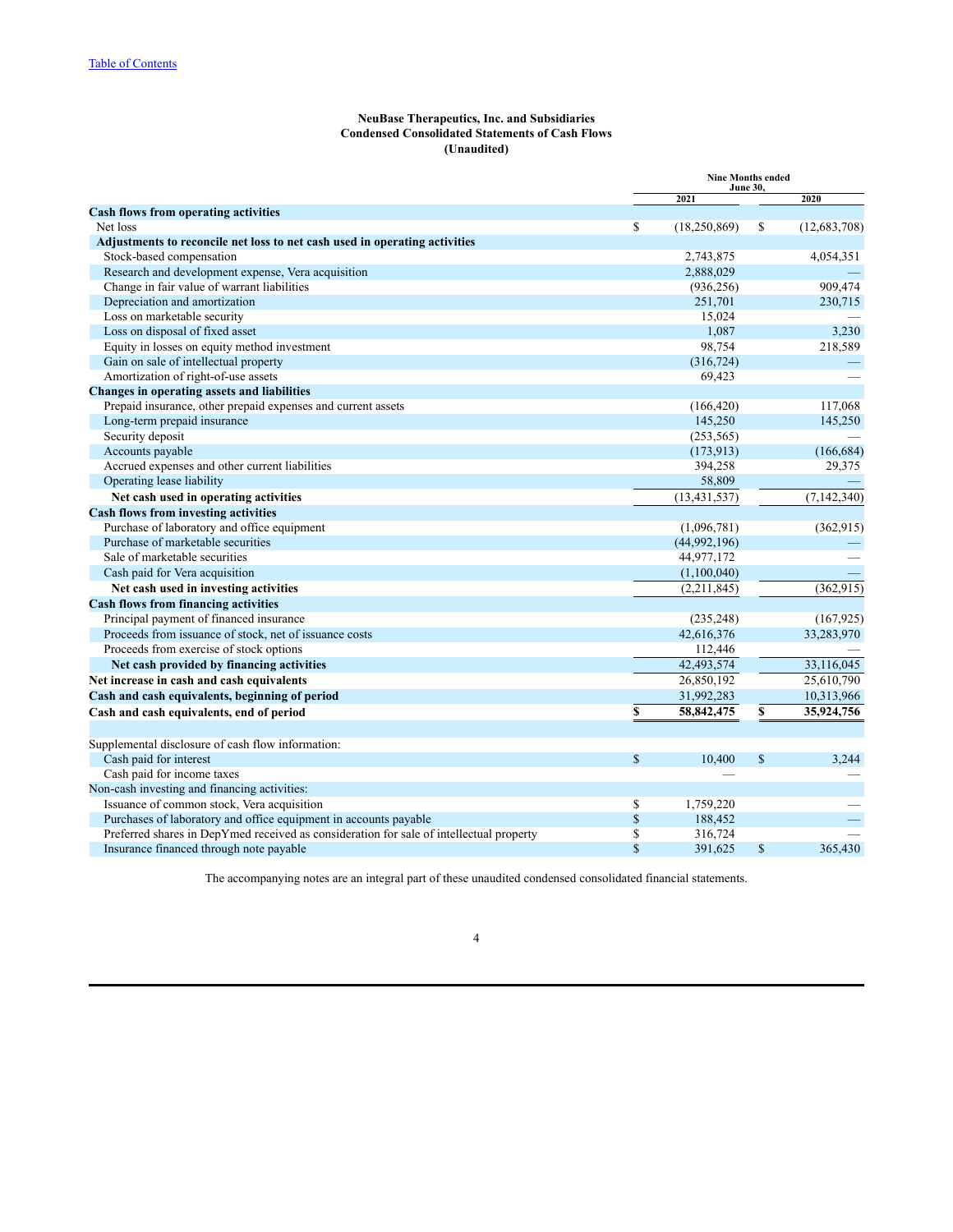## **1. Organization and Description of Business**

NeuBase Therapeutics, Inc. and subsidiaries (the "Company" or "NeuBase") is developing a modular peptide-nucleic acid ("PNA") antisense oligo ("PATrOL™") platform to address genetic diseases, with a single, cohesive approach. The PATrOL™-enabled anti-gene therapies are designed to improve upon current genetic medicine strategies by combining the advantages of synthetic approaches with the precision of antisense technologies. NeuBase plans to use its platform to address diseases which have a genetic source, with an initial focus on Myotonic Dystrophy Type 1 ("DM1"), Huntington's Disease ("HD") and oncology applications.

NeuBase is a pre-clinical-stage biopharmaceutical company and continues to develop its clinical and regulatory strategy with its internal research and development team with a view toward prioritizing market introduction as quickly as possible. NeuBase's lead programs are NT0100 and NT0200.

The NT0100 program is a PATrOL™-enabled therapeutic program being developed to target the mutant expansion in the HD messenger ribonucleic acid ("mRNA"). The NT0100 program includes proprietary PNAs which have the potential to be highly selective for the mutant transcript vs. the wild-type transcribed allele and the expectation to be applicable for all HD patients as it directly targets the expansion itself, and has the potential to be delivered systemically. PATrOL™-enabled drugs also have the unique ability to open RNA secondary structures and bind to either the primary nucleotide sequences or the secondary and/or tertiary structures. NeuBase believes the NT0100 program addresses an unmet need for a disease which currently has no effective therapeutics that target the core etiology of the condition. NeuBase believes there is a large opportunity in the U.S. and European markets for drugs in this space.

The NT0200 program is a PATrOL™-enabled therapeutic program being developed to target the mutant expansion in the DM1 disease mRNA. The NT0200 program includes several proprietary PNAs which have the potential to be highly selective for the mutant transcript versus the wild-type transcribed allele and the expectation to be effective for nearly all DM1 patients as it directly targets the expansion itself. NeuBase believes the NT0200 program addresses an unmet need for a disease which currently has no effective therapeutics that target the core etiology of the condition. NeuBase believes there is a large opportunity in the U.S. and European markets for drugs in this space.

#### **2. Significant Accounting Policies**

#### *Basis of Presentation*

The accompanying unaudited condensed consolidated financial statements should be read in conjunction with the audited financial statements and notes thereto as of and for the year ended September 30, 2020 included in the Company's Annual Report on Form 10-K (the "Annual Report") filed with the Securities and Exchange Commission ("SEC") on December 23, 2020. The consolidated financial statements include the accounts of the Company and its wholly owned subsidiaries. All intercompany accounts and transactions have been eliminated during the consolidation process. The Company manages its operations as a single segment for the purposes of assessing performance and making operating decisions. The accompanying unaudited condensed consolidated financial statements have been prepared by the Company in accordance with accounting principles generally accepted in the United States ("GAAP") for interim financial information and in accordance with the instructions to Form 10-Q and Article 8 of Regulation S-X. Accordingly, certain information and footnote disclosures normally included in financial statements prepared in accordance with GAAP have been condensed or omitted. In the opinion of management, the accompanying unaudited condensed consolidated financial statements for the periods presented reflect all adjustments, consisting of only normal, recurring adjustments, necessary to fairly state the Company's financial position, results of operations and cash flows. The unaudited condensed consolidated financial statements for the interim periods are not necessarily indicative of results for the full year. The preparation of these unaudited condensed consolidated financial statements requires the Company to make estimates and judgments that affect the amounts reported in the financial statements and the accompanying notes. The Company's actual results may differ from these estimates under different assumptions or conditions.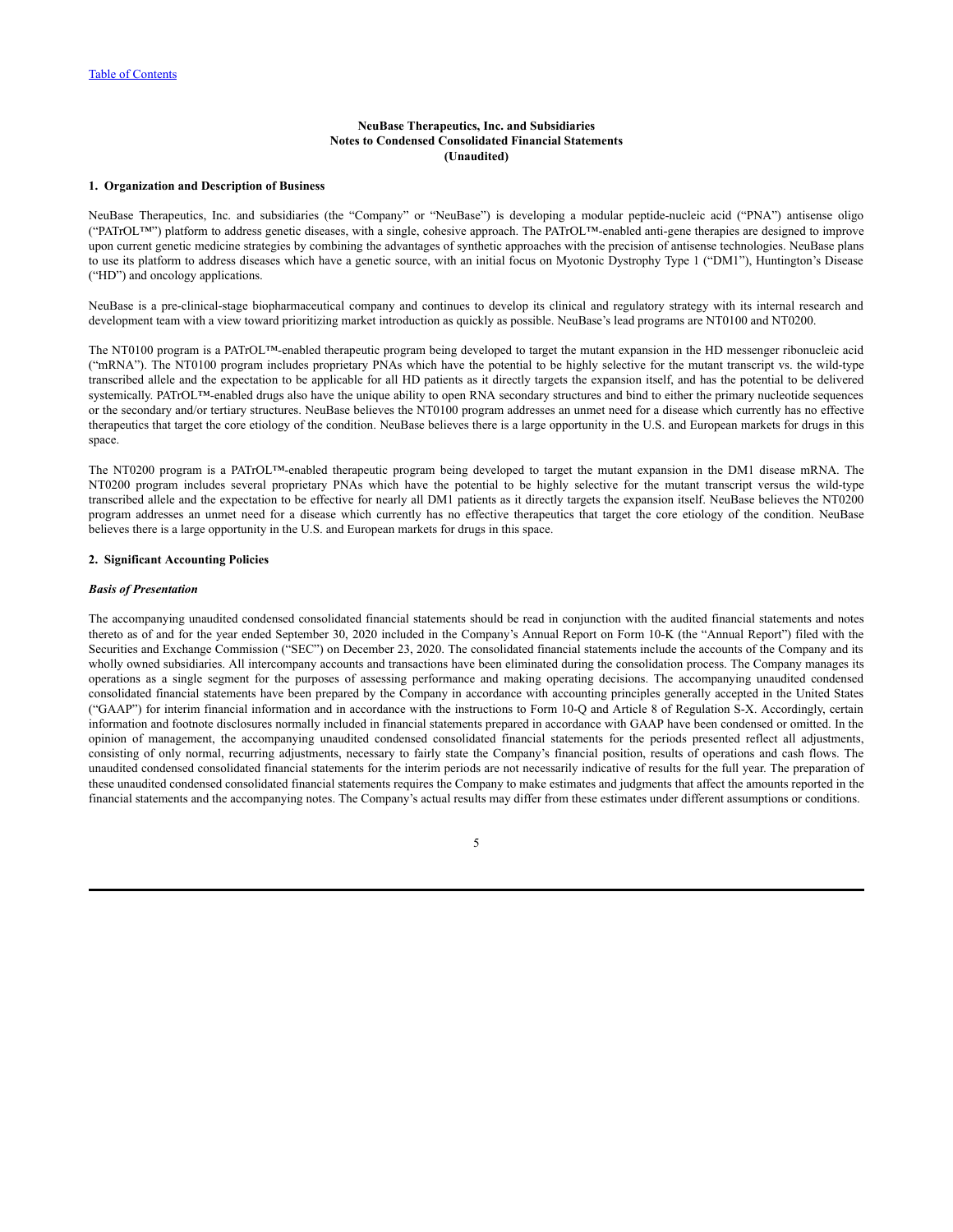### *Use of Estimates*

The preparation of financial statements in conformity with GAAP requires management to make estimates and assumptions that affect the reported amounts of assets and liabilities and disclosure of contingent assets and liabilities at the date of the financial statements and the reported amounts of expenses during the reporting period. The most significant estimates in the Company's unaudited condensed consolidated financial statements relate to the valuation of stock-based compensation, the measurement of operating lease liabilities, the fair value of warrant liabilities and the valuation allowance of deferred tax assets resulting from net operating losses. These estimates and assumptions are based on current facts, historical experience and various other factors believed to be reasonable under the circumstances, the results of which form the basis for making judgments about the carrying values of assets and liabilities and the recording of expenses that are not readily apparent from other sources.

The Company assesses and updates estimates each period to reflect current information, such as the economic considerations related to the impact that the novel coronavirus disease ("COVID-19") could have on its significant accounting estimates (see Part II, Item 1A – Risk Factors—"Our operations may be adversely affected by the coronavirus outbreak, and we face risks that could impact our business" in the Company's Annual Report on Form 10-K for the fiscal year ended September 30, 2020 for further discussion of the effect of the COVID-19 pandemic on the Company's operations). Actual results may differ materially and adversely from these estimates. To the extent there are material differences between the estimates and actual results, the Company's future results of operations will be affected.

### *Fair Value Measurements*

Fair value measurements are based on the premise that fair value is an exit price representing the amount that would be received to sell an asset or paid to transfer a liability in an orderly transaction between market participants. As such, fair value is a market-based measurement that should be determined based on assumptions that market participants would use in pricing an asset or liability. As a basis for considering such assumptions, the following threetier fair value hierarchy has been used in determining the inputs used in measuring fair value:

Level 1 – Quoted prices in active markets for identical assets or liabilities on the reporting date.

Level 2 – Pricing inputs are based on quoted prices for similar instruments in active markets, quoted prices for identical or similar instruments in markets that are not active and model-based valuation techniques for which all significant assumptions are observable in the market or can be corroborated by observable market data for substantially the full term of the assets or liabilities.

Level 3 – Pricing inputs are generally unobservable and include situations where there is little, if any, market activity for the investment. The inputs into the determination of fair value require management's judgment or estimation of assumptions that market participants would use in pricing the assets or liabilities. The fair values are therefore determined using factors that involve considerable judgment and interpretations, including but not limited to private and public comparables, third-party appraisals, discounted cash flow models, and fund manager estimates.

Financial instruments measured at fair value are classified in their entirety based on the lowest level of input that is significant to the fair value measurement. Management's assessment of the significance of a particular input to the fair value measurement in its entirety requires judgment and considers factors specific to the asset or liability. The use of different assumptions and/or estimation methodologies may have a material effect on estimated fair values. Accordingly, the fair value estimates disclosed, or initial amounts recorded may not be indicative of the amount that the Company or holders of the instruments could realize in a current market exchange.

#### *Marketable Securities*

Marketable securities are classified as trading and are carried at fair value. The Company's marketable securities consist of corporate bonds and highly liquid mutual funds and exchange-traded & closed-end funds which are valued at quoted market prices. The Company had no marketable securities as of June 30, 2021 and September 30, 2020.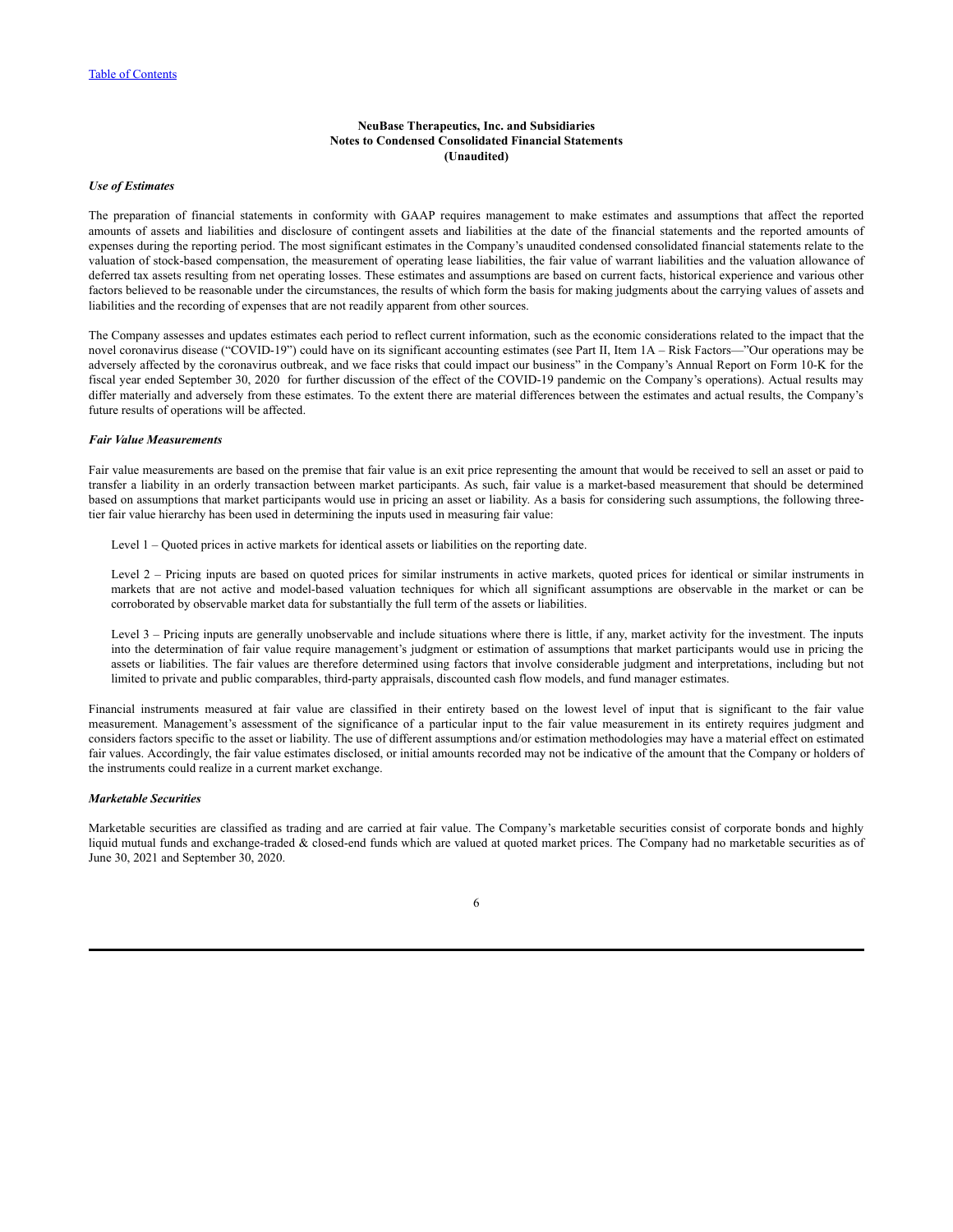## *Net Loss Per Share*

Basic net loss per share is computed by dividing net loss applicable to common stockholders by the weighted average number of shares of common stock outstanding during each period. Diluted net loss per share includes the dilutive effect, if any, from the potential exercise or conversion of securities, such as convertible debt, warrants and stock options that would result in the issuance of incremental shares of common stock. In computing the basic and diluted net loss per share applicable to common stockholders, the weighted average number of shares remains the same for both calculations due to the fact that when a net loss exists, dilutive shares are not included in the calculation as the impact is anti-dilutive.

The following potentially dilutive securities outstanding as of June 30, 2021 and 2020 have been excluded from the computation of diluted weighted average shares outstanding, as they would be anti-dilutive:

|                                | As of June 30. |           |
|--------------------------------|----------------|-----------|
|                                | 2021           | 2020      |
| Common stock purchase options  | 7,002,421      | 6,514,466 |
| Unvested restricted stock      |                | 1.250     |
| Restricted stock units         | 10,000         |           |
| Common stock purchase warrants | 820.939        | 715.939   |
|                                | 7,833,360      | 7,231,655 |

#### *Recent Accounting Pronouncements*

In December 2019, the Financial Accounting Standards Board ("FASB") issued Accounting Standards Update ("ASU") No. 2019-12, "Income Taxes (Topic 740): Simplifying the Accounting for Income Taxes" ("ASU 2019-12"), which is intended to simplify various aspects related to accounting for income taxes. ASU 2019-12 removes certain exceptions to the general principles in Topic 740 and also clarifies and amends existing guidance to improve consistent application. This guidance is effective for fiscal years, and interim periods within those fiscal years, beginning after December 15, 2020, with early adoption permitted. The Company is currently evaluating the impact of this standard on its consolidated financial statements and related disclosures.

In June 2016, the FASB issued ASU No. 2016-13, "Financial Instruments- Credit Losses (Topic 326): Measurement of Credit Losses on Financial Instruments" ("ASU 2016-13"). This guidance introduces a new model for recognizing credit losses on financial instruments based on an estimate of current expected credit losses. ASU 2016-13 also provides updated guidance regarding the impairment of available-for-sale debt securities and includes additional disclosure requirements. The new guidance is effective for public business entities that meet the definition of a Smaller Reporting Company as defined by the Securities and Exchange Commission for interim and annual periods beginning after December 15, 2022. Early adoption is permitted. The Company is currently evaluating the impact of this standard on its consolidated financial statements and related disclosures.

## **Immaterial Reclassification Adjustments**

The Company made an immaterial reclassification adjustment (the "reclassification adjustment") to its unaudited condensed consolidated statement of operations during the three months ended June 30, 2021 to reclassify an aggregate of approximately \$0.3 million of expenses previously recorded to general and administrative expense during the six months ended March 31, 2021 to Research and development expense, and Research and development expense – Vera acquisition. The reclassification adjustment has no effect on the Company's total operating expenses, loss from operations or net loss during the three and nine months ended June 30, 2021 or during any previously reported period. The reclassification adjustment has no effect on the Company's unaudited condensed consolidated balance sheet and unaudited condensed consolidated statement of cash Flows as of and for the nine months ended June 30, 2021 or as of and for any previously reported period.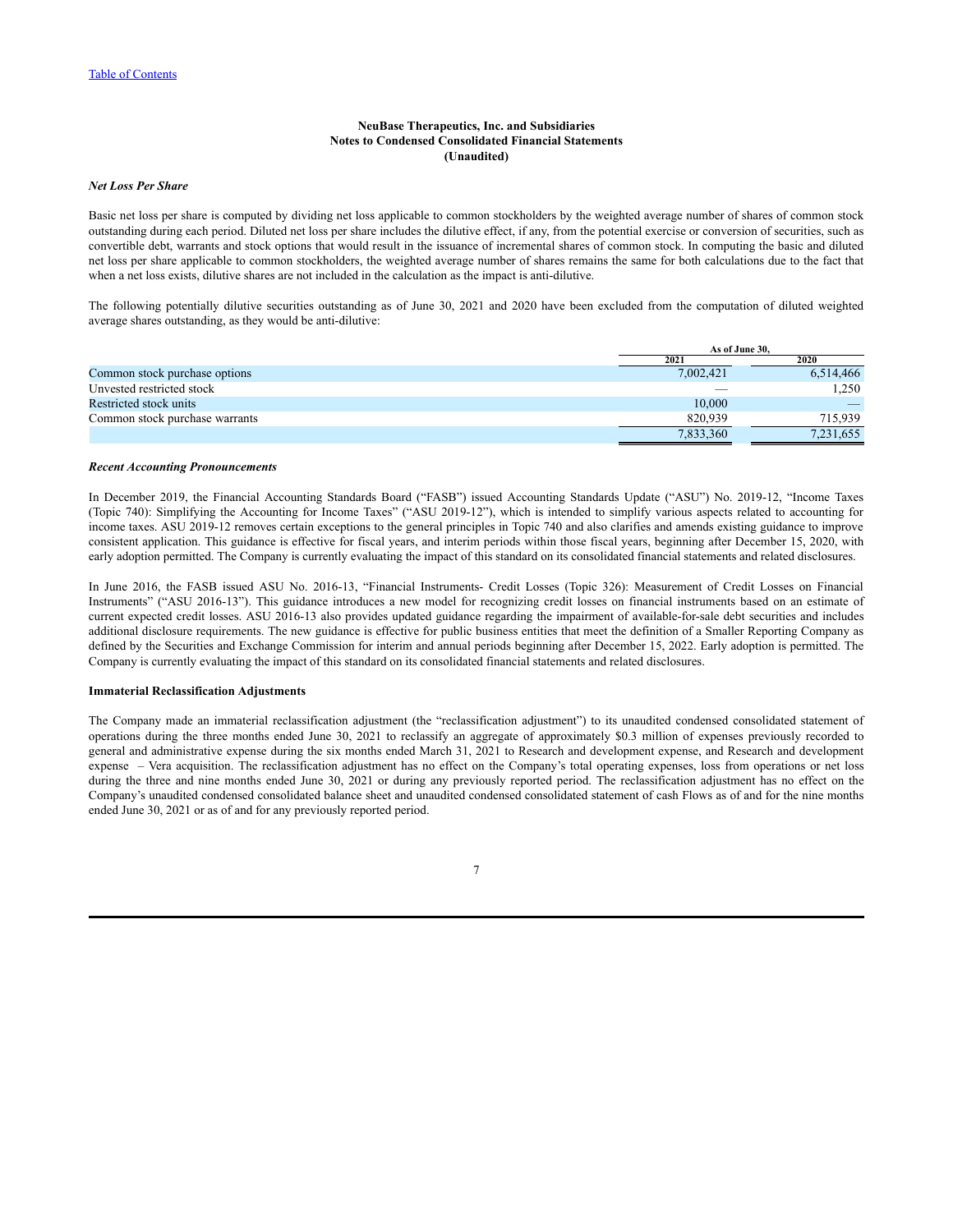# **3. Liquidity**

The Company expects to continue to incur significant operating losses for the foreseeable future and may never become profitable. As a result, the Company will likely need to raise additional capital through one or more of the following: issuance of additional debt or equity or complete a licensing transaction for one or more of the Company's pipeline assets. With the closing of the common stock offering discussed below, management believes that it has sufficient working capital on hand to fund operations through at least the next twelve months from the date these unaudited condensed consolidated financial statements were available to be issued. There can be no assurance that the Company will be successful in acquiring additional funding, that the Company's projections of its future working capital needs will prove accurate, or that any additional funding would be sufficient to continue operations in future years.

#### *Common Stock Of ering*

On April 26, 2021, the Company closed an underwritten public offering of 9,200,000 shares of its common stock (inclusive of 1,200,000 shares that were sold pursuant to the underwriters' full exercise of their option to purchase additional shares of the Company's common stock), at a price to the public of \$5.00 per share. The Company received net proceeds from the offering of approximately \$42.6 million, after deducting the underwriting discounts and commissions and other estimated offering expenses payable by the Company.

#### **4. Asset Purchase Agreement**

On January 27, 2021, the Company entered into an Asset Purchase Agreement by and among us, NeuBase Corporation, our wholly owned subsidiary, and Vera Therapeutics, Inc. ("Vera") as amended by the Amendment to Asset Purchase Agreement, dated as of April 20, 2021, by and between the Company and Vera (collectively, the "APA") and the transaction closed on April 26, 2021 (the "Vera Acquisition"). Pursuant to the terms of the APA, the Company acquired infrastructure, materials, and intellectual property for peptide-nucleic acid ("PNA") scaffolds from Vera for total consideration of approximately \$0.8 million in cash and 308,635 shares of Common Stock (of which 146,375 were to be issued to Vera and 162,260 were to be held in escrow and released to Vera in accordance with the terms of an escrow agreement between NeuBase Corporation and Vera). The Company accounted for the Vera Acquisition as an asset acquisition under Accounting Standard Codification ("ASC") 805-50, *Acquisition of Assets Rather Than a Business*.

Total consideration for the Vera transaction consisted of the following:

| Cash consideration             | 796,124   |
|--------------------------------|-----------|
| Acquisition costs              | 303,916   |
| Fair value of common stock (1) | .759.220  |
| Total consideration            | 2,859,260 |

(1) The fair value of common stock represents the closing share price of 308,635 shares of the Company's common stock on April 26, 2021.

The total consideration for the Vera transaction was allocated as follows:

| Property, plant and equipment     | 59.231    |
|-----------------------------------|-----------|
| Other liabilities                 | (88,000)  |
| Fair value of net assets acquired | (28, 769) |
| Research and development expense  | 2.888.029 |
| Total cost of Vera acquisition    | 2.859.260 |

In-process research and development assets with no future alternative use acquired in the Vera Acquisition were expensed under the guidance of ASC 730, *Research and Development*.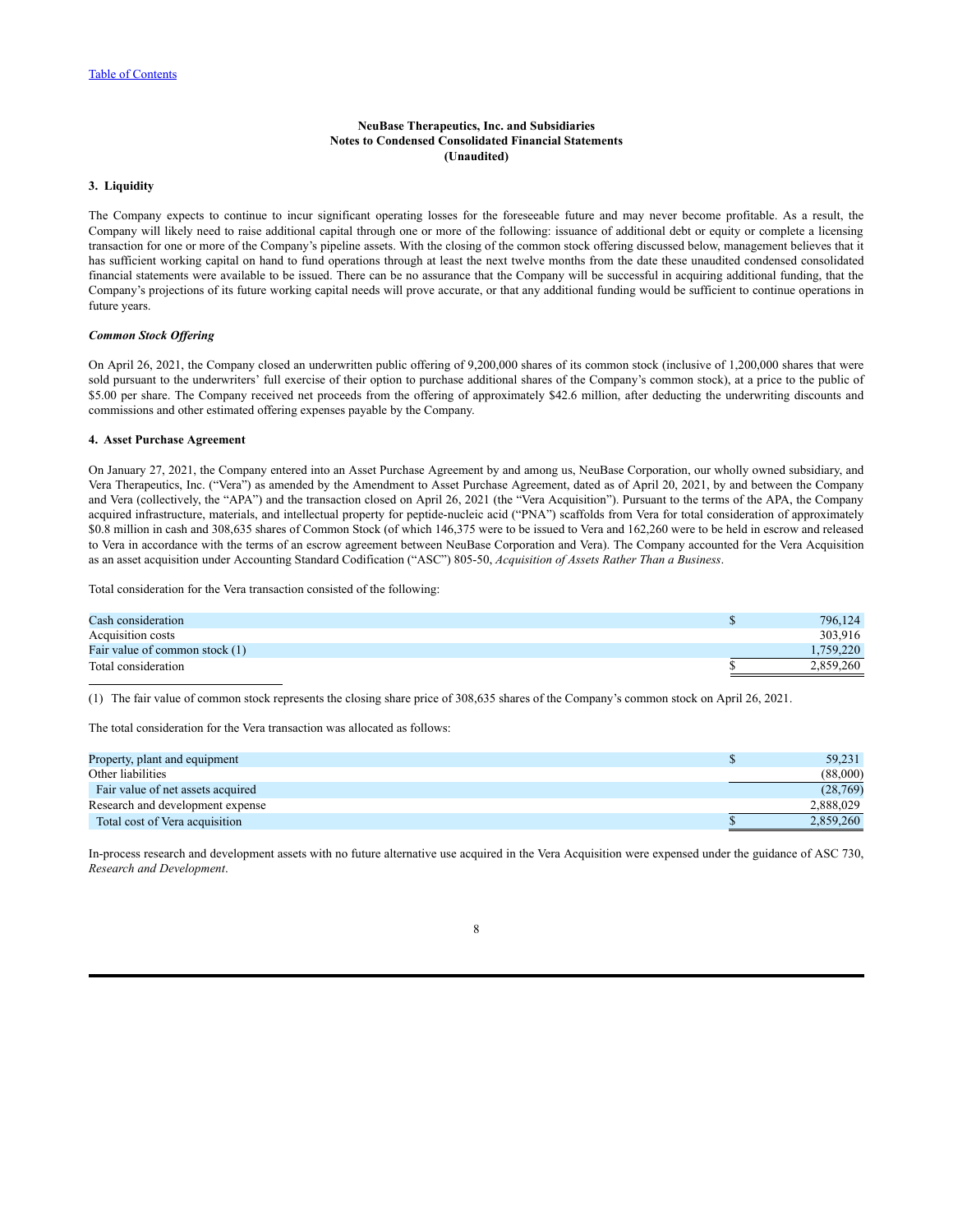#### **5. Other Prepaid Expenses and Other Current Assets**

The Company's prepaid expenses and other current assets consisted of the following:

|                                                 | As of June 30.<br>2021 |         | As of September 30.<br>2020 |
|-------------------------------------------------|------------------------|---------|-----------------------------|
| Prepaid research and development expense        |                        | 308,490 | 205.641                     |
| Prepaid rent                                    |                        | 285.577 |                             |
| Other prepaid expenses and other current assets |                        | 75.074  | 88.999                      |
| Total                                           |                        | 669.141 | 294.640                     |

#### **6. Equipment**

The Company's equipment consisted of the following:

|                                    | As of June 30,<br>2021 | As of September 30.<br>2020 |  |  |
|------------------------------------|------------------------|-----------------------------|--|--|
| Laboratory equipment               | 2.415.381              | 1,319,123                   |  |  |
| Office equipment                   | 252,921                | 6.477                       |  |  |
| Total                              | 2,668,302              | 1,325,600                   |  |  |
| Accumulated depreciation           | (409.692)              | (158,666)                   |  |  |
| Property, plant and equipment, net | 2.258.610              | 166,934                     |  |  |

Depreciation expense for the three months ended June 30, 2021 and 2020 was approximately \$0.1 million and \$0.03 million, respectively. Depreciation expense for the nine months ended June 30, 2021 and 2020 was approximately \$0.3 million and \$0.1 million, respectively.

### **7. Investment**

The Company owns common and preferred shares of DepYmed, Inc. ("DepYmed"), which in aggregate represents approximately 13% ownership of DepYmed. In addition, the Company is entitled to hold one of the six seats on DepYmed's board of directors.

In February 2021, the Company sold certain intellectual property to DepYmed in exchange for shares of Series A-4 preferred stock. The Company recognized a gain of \$0.3 million related to the sale, which was recorded in other income (expense) on the Company's unaudited condensed consolidated statement of operations during the nine months ended June 30, 2021.

The Company accounts for its investment in DepYmed common shares using the equity method of accounting and records its proportionate share of DepYmed's net income and losses in the accompanying unaudited condensed consolidated statements of operations. Equity in losses for the three months ended June 30, 2021 and 2020 were approximately \$0.04 million and \$0.1 million, respectively. Equity in losses for the nine months ended June 30, 2021 and 2020 were approximately \$0.1 million and \$0.2 million, respectively.

The Company accounts for its investment in preferred shares of DepYmed at cost, less any impairment, as the Company determined the preferred stock did not have a readily determinable fair value.

As of June 30, 2021 and September 30, 2020, the carrying amount of the Company's aggregate investment in DepYmed was \$0.5 million and \$0.3 million, respectively.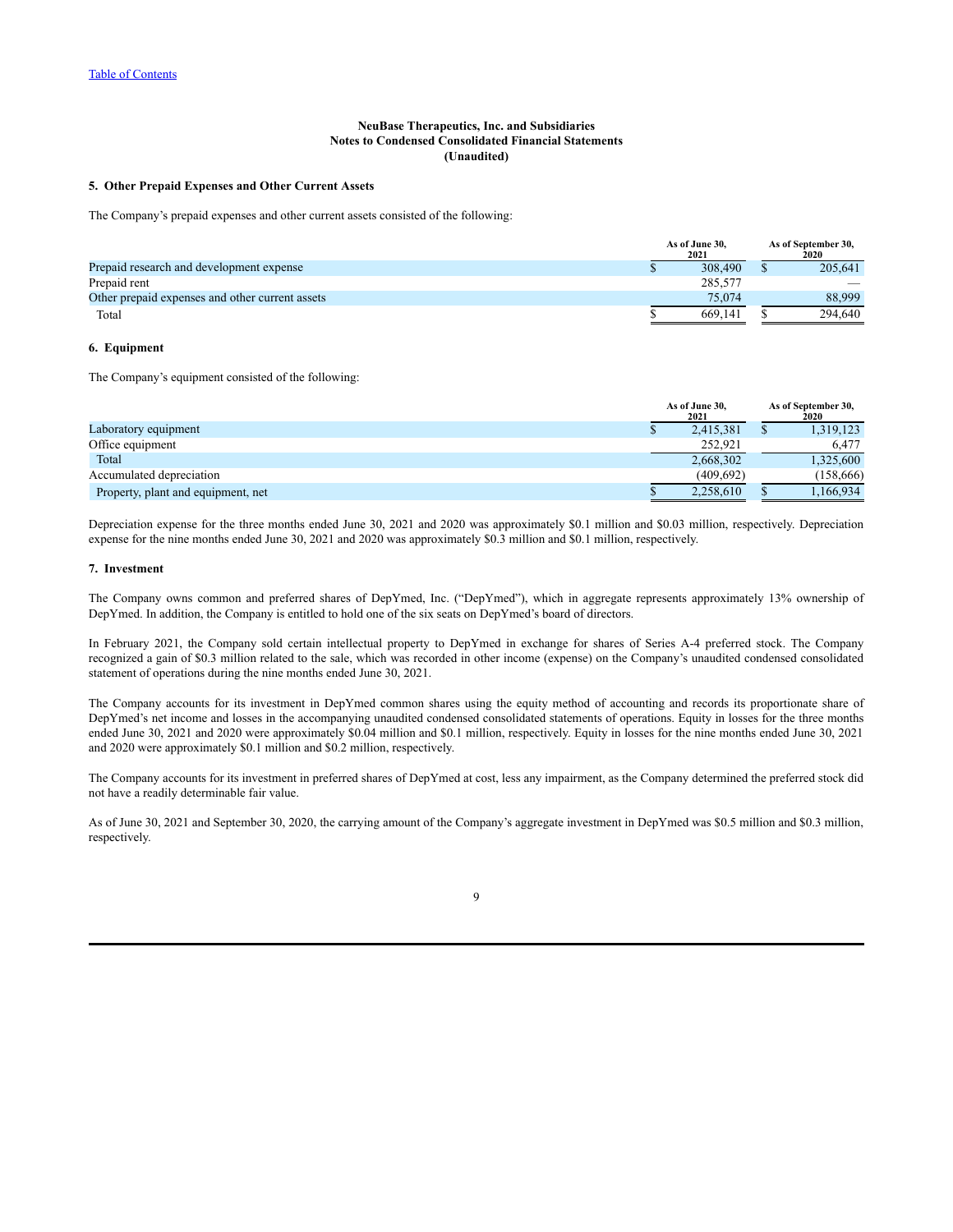### **8. Accrued Expenses and Other Current Liabilities**

The Company's accrued expenses and other current liabilities consisted of the following:

|                                   | As of June 30,<br>2021 |  | As of September 30,<br>2020 |
|-----------------------------------|------------------------|--|-----------------------------|
| Accrued compensation and benefits | 176.930                |  | 88,527                      |
| Accrued consulting settlement     | 100,000                |  |                             |
| Accrued professional fees         | 223.845                |  | 241,755                     |
| Accrued research and development  | 227,246                |  | 41.313                      |
| Accrued franchise tax             | 56,176                 |  | 155,865                     |
| Accrued patent expenses           | 162.237                |  | 24,716                      |
| Other accrued expenses            | 91.707                 |  | 3,707                       |
| Total                             | 1.038.141              |  | 555,883                     |

# **9. Notes Payable**

#### *Insurance Notes Payable*

As of June 30, 2021 and September 30, 2020, the Company had the following insurance notes payable outstanding:

|                               | Maturity<br>Date | <b>Stated</b><br>Interest<br>Rate | Original<br>Principal | <b>Balance</b> at<br><b>June 30.</b><br>2021 | <b>Balance</b> at<br>September<br>30, 2020 |
|-------------------------------|------------------|-----------------------------------|-----------------------|----------------------------------------------|--------------------------------------------|
| <b>Insurance Note Payable</b> |                  |                                   |                       |                                              |                                            |
| 2020 Insurance Note           | December 2020    | $5.25 \%$ \$                      | 365.430               |                                              | 138.557                                    |
| 2021 Insurance Note           | January 2022     | $4.99\%$ \$                       | 391.625               | 294.934                                      |                                            |

## **10. Leases**

In October 2020, the Company entered into a ten-year operating lease agreement with annual escalating rental payments for approximately 14,189 square feet of office and laboratory space in Pittsburgh, Pennsylvania. The leased premises will serve as the Company's headquarters. The first and second amendments to the lease agreement were executed in December 2020 and April 2021, respectively (collectively with the lease agreement, referred to herein as the "Lease"). In November 2020, the Company prepaid rent of \$0.3 million and paid a security deposit of \$0.3 million for the Lease. The Lease commenced on May 1, 2021 and the Company was obligated to begin making rental payments on this date. The Company will apply the prepaid amount toward the rental payments through December 2021. The Company is also entitled to use half of the security deposit towards rental payments in May and June 2022. The Company measured and recognized an initial right-of-use ("ROU") asset and operating lease liability upon lease commencement. The Company has the right to extend the term of the Lease for an additional five-year term; however, this extension has not been included in the calculation of the lease liability and ROU asset at the lease inception as the exercise of the option was not reasonably certain.

The Company continued to operate under its operating lease in Pittsburgh until the Company moved into its new headquarters and laboratory space, which occurred in June 2021. The Company's prior office and operating space was leased under operating leases with original terms of less than 12 months which expire at various dates through November 2021; therefore, the Company's previous operating leases are not recognized as ROU assets on the unaudited condensed consolidated balance sheet as of June 30, 2021. The Company also maintains its short-term rental of office space in New York, which the Company extended the term of until November 2021, as well as short term rentals of office space in Boston and San Diego.

At June 30, 2021, the Company had a ROU asset and operating lease liabilities of approximately \$6.0 million and approximately \$6.2 million, respectively.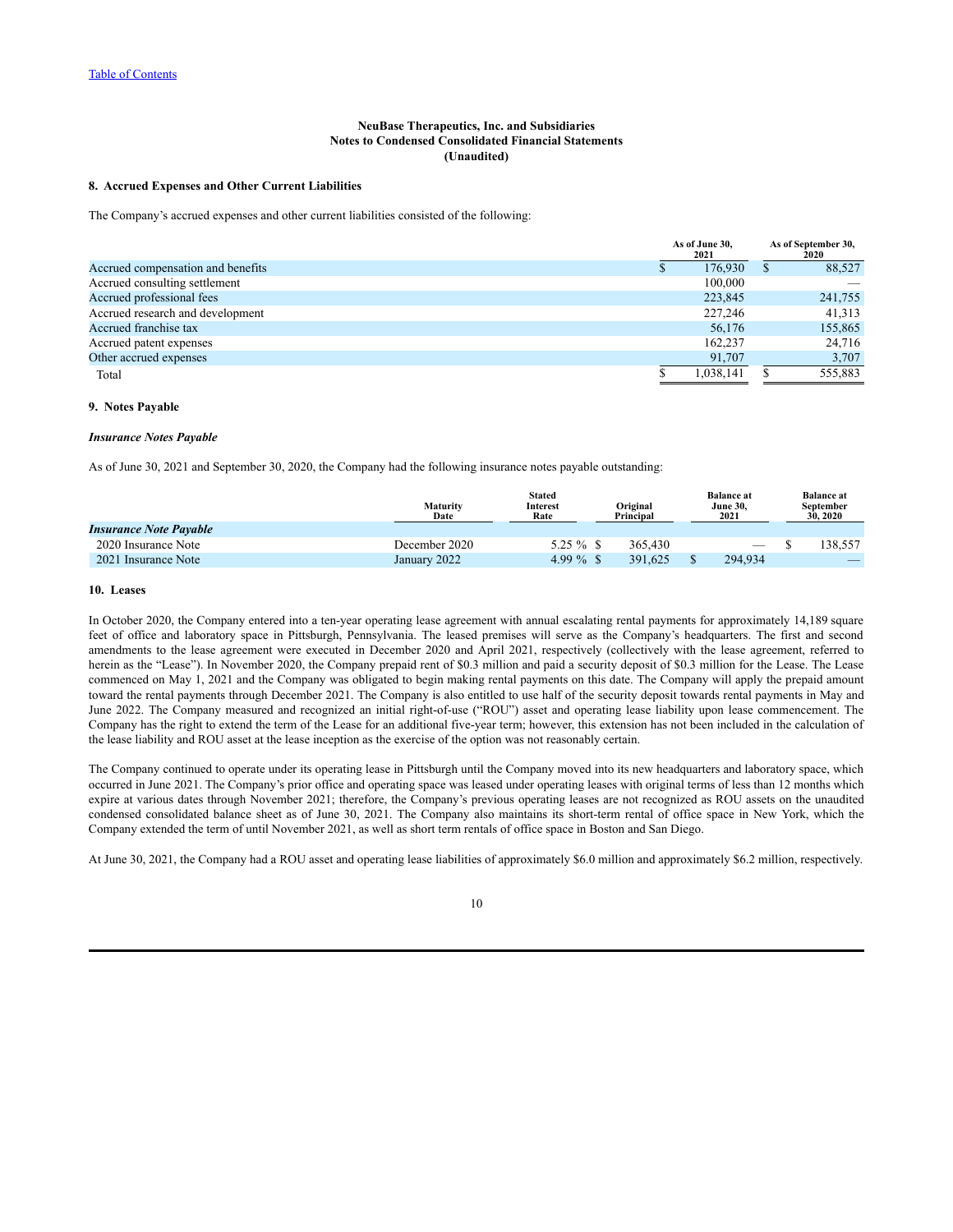The following tables summarize quantitative information about the Company's leases for the three and nine months ended June 30, 2021 and 2020:

|                                                                                               |                           |   | Nine months ended June 30. |                          |         |
|-----------------------------------------------------------------------------------------------|---------------------------|---|----------------------------|--------------------------|---------|
|                                                                                               |                           |   | 2021                       | 2020                     |         |
| Operating cash flows - operating lease                                                        |                           |   | 15.904                     | S                        |         |
|                                                                                               |                           |   |                            |                          |         |
| Right-of-use asset obtained in exchange for operating lease liabilities at lease commencement |                           | S | 6,117,772                  |                          |         |
|                                                                                               |                           |   |                            | As of June 30.<br>2021   |         |
| Weighted-average remaining lease term - operating lease (in years)                            |                           |   |                            |                          | 10.08   |
| Weighted-average discount rate – operating lease                                              |                           |   |                            |                          | $7.3\%$ |
|                                                                                               | <b>Three Months Ended</b> |   |                            | <b>Nine Months Ended</b> |         |

|                               | <b>June 30.</b> |  |        | <b>June 30.</b> |         |  |        |
|-------------------------------|-----------------|--|--------|-----------------|---------|--|--------|
|                               | 2021            |  | 2020   |                 | 2021    |  | 2020   |
| <b>Operating leases</b>       |                 |  |        |                 |         |  |        |
| Operating lease cost          | 144.136         |  |        |                 | 144.136 |  | __     |
| Short-term lease rent expense | 29.083          |  | 31.174 |                 | 85.522  |  | 71.014 |
| Net lease cost                | 173.219         |  | 31,174 |                 | 229.658 |  | 71.014 |

As of June 30, 2021, future minimum lease payments under the non-cancelable operating lease was as follows:

|                                           | Operating<br>Lease |
|-------------------------------------------|--------------------|
| Remaining Period Ended September 30, 2021 | 113,058            |
| Year Ended September 30, 2022             | 822,660            |
| Year Ended September 30, 2023             | 867,367            |
| Year Ended September 30, 2024             | 874,320            |
| Year Ended September 30, 2025             | 881,391            |
| Year Ended September 30, 2026             | 888,627            |
| Thereafter                                | 4,401,029          |
| Total                                     | 8,848,452          |
| Less present value discount               | (2,671,870)        |
| Operating lease liabilities               | 6,176,582          |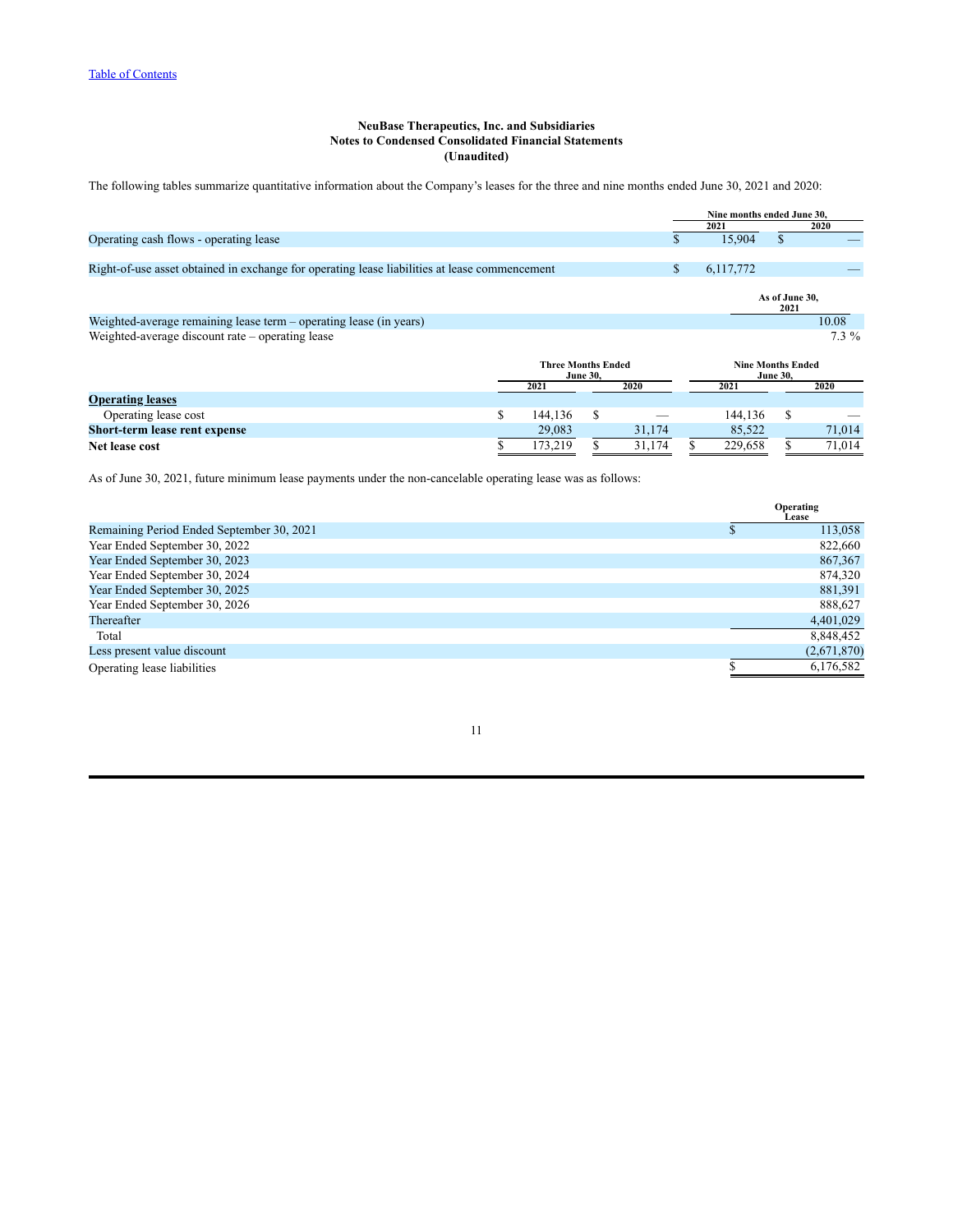# **11. Fair Value**

The following tables present the Company's fair value hierarchy for its warrant liabilities measured at fair value on a recurring basis as of June 30, 2021 and September 30, 2020:

|                     | <b>Fair Value Measurements</b><br>as of June 30, 2021      |           |           |  |         |  |  |
|---------------------|------------------------------------------------------------|-----------|-----------|--|---------|--|--|
|                     | (Level 1)                                                  | (Level 2) | (Level 3) |  | Total   |  |  |
| Liabilities         |                                                            |           |           |  |         |  |  |
| Warrant liabilities | $-$                                                        |           | 13,895    |  | 13,895  |  |  |
|                     | <b>Fair Value Measurements</b><br>as of September 30, 2020 |           |           |  |         |  |  |
|                     | (Level 1)                                                  | (Level 2) | (Level 3) |  | Total   |  |  |
| Liabilities         |                                                            |           |           |  |         |  |  |
| Warrant liabilities |                                                            |           | 950,151   |  | 950,151 |  |  |

The fair value of the warrant liabilities were determined using the Black-Scholes option pricing model. The following assumptions were used in determining the fair value of the warrant liabilities :

|                                    |                   | As of June 30.    |
|------------------------------------|-------------------|-------------------|
|                                    | 2021              | 2020              |
| Remaining contractual term (years) | $0.5 - 0.8$       | $15 - 18$         |
| Common stock price volatility      | $69.3\% - 72.3\%$ | $87.9\% - 89.8\%$ |
| Risk-free interest rate            | $0.07\%$          | 0.16%             |
| Expected dividend yield            |                   |                   |

\* The Company was historically a private company and lacked company-specific historical and implied volatility information, therefore the Company estimated its expected stock volatility based on the historical volatility of a set of publicly traded peer companies.

During the three and nine months ended June 30, 2021, the Company utilized its historical volatility in the valuation of warrant liabilities as it had sufficient trading history.

The change in fair value of the warrant liabilities for the three and nine months ended June 30,2021 and 2020 is as follows:

| Fair value as of September 30, 2020 | \$<br>950,151 |
|-------------------------------------|---------------|
| Change in fair value                | (630, 112)    |
| Fair value as of December 31, 2020  | 320,039       |
| Change in fair value                | (90, 597)     |
| Fair value as of March 31, 2021     | 229,442       |
| Change in fair value                | (215, 547)    |
| Fair value as of June 30, 2021      | 13,895        |
|                                     |               |
| Fair value as of September 30, 2019 | \$<br>496,343 |
| Change in fair value                | 694,134       |
| Fair value as of December 31, 2019  | 1,190,477     |
| Change in fair value                | (69, 944)     |
| Fair value as of March 31, 2020     | 1,120,533     |
| Change in fair value                | 285,284       |
| Fair value as of June 30, 2020      | 1.405.817     |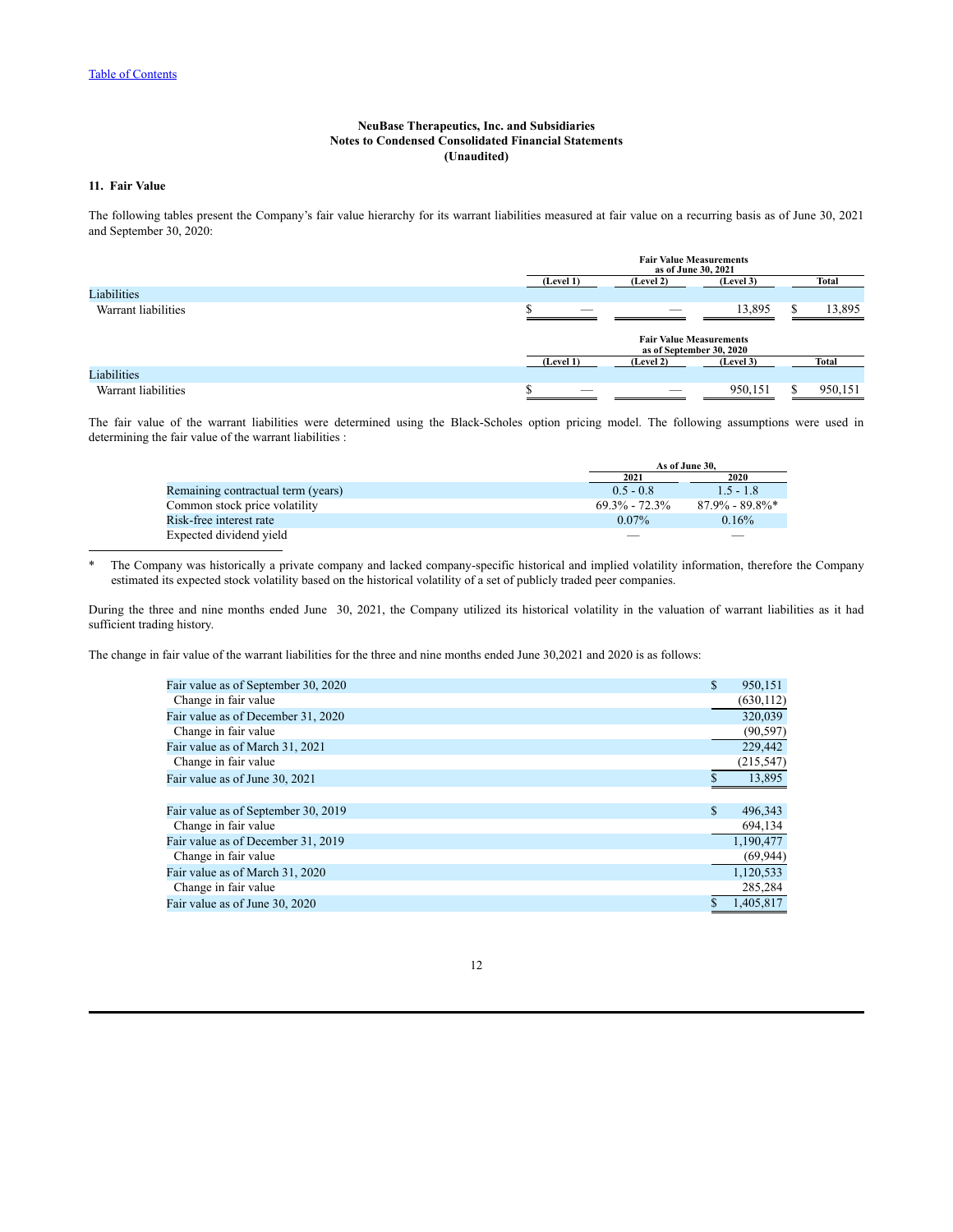As of June 30, 2021 and September 30, 2020, the carrying value of cash and cash equivalents, accounts payable and the insurance note payable approximate fair value due to the short-term nature of these instruments.

# **12. Stockholders' Equity**

### *Warrants*

Below is a summary of the Company's issued and outstanding warrants as of June 30, 2021:

| <b>Expiration date</b>               |          |    | <b>Exercise Price</b>                           | <b>Warrants Outstanding</b>                                               |
|--------------------------------------|----------|----|-------------------------------------------------|---------------------------------------------------------------------------|
| December 13, 2021                    |          | ٠D | 55.00                                           | 20,627                                                                    |
| April 10, 2022                       |          |    | 20.00                                           | 695,312                                                                   |
| July 6, 2023                         |          |    | 8.73                                            | 105,000                                                                   |
|                                      |          |    |                                                 | 820,939                                                                   |
|                                      | Warrants |    | Weighted<br>Average<br><b>Exercise</b><br>Price | Weighted<br>Average<br>Remaining<br><b>Contractual Life</b><br>(in years) |
| Outstanding as of September 30, 2020 | 820,939  |    | 19.44                                           |                                                                           |
| Outstanding as of June 30, 2021      | 820,939  |    | 19.44                                           | 0.9                                                                       |
| Exercisable as of June 30, 2021      | 820,939  |    | 19.44                                           | 0.9                                                                       |

## **13. Stock-Based Compensation**

As of June 30, 2021, an aggregate of 4,709,277 shares of common stock were authorized under the Company's 2019 Stock Incentive Plan (the "2019 Plan"), subject to an "evergreen" provision that will automatically increase the maximum number of shares of common stock that may be issued under the term of the 2019 Plan. As of June 30, 2021, 807,251 common shares were available for future grants under the 2019 Plan. As of June 30, 2021, 291,667 shares of common stock were authorized under the Company's 2016 Consolidated Stock Incentive Plan (the "2016 Plan") and 147,041 common shares were available for future grants under the 2016 Plan.

The Company recorded stock-based compensation expense in the following expense categories of its unaudited condensed consolidated statements of operations for the three and nine months ended June 30, 2021 and 2020:

|                            | Three Months ended June 30. |         |  |          | Nine Months Ended June 30. |  |           |
|----------------------------|-----------------------------|---------|--|----------|----------------------------|--|-----------|
|                            |                             | 2021    |  | 2020     | 2021                       |  | 2020      |
| General and administrative |                             | 574.353 |  | 847.921  | 1.865,514                  |  |           |
| Research and development   |                             | 50.829  |  | 362.794  | 878.363                    |  | 139.078   |
| Total                      |                             | 625.182 |  | .210.715 | 2.743.875                  |  | 4,054,351 |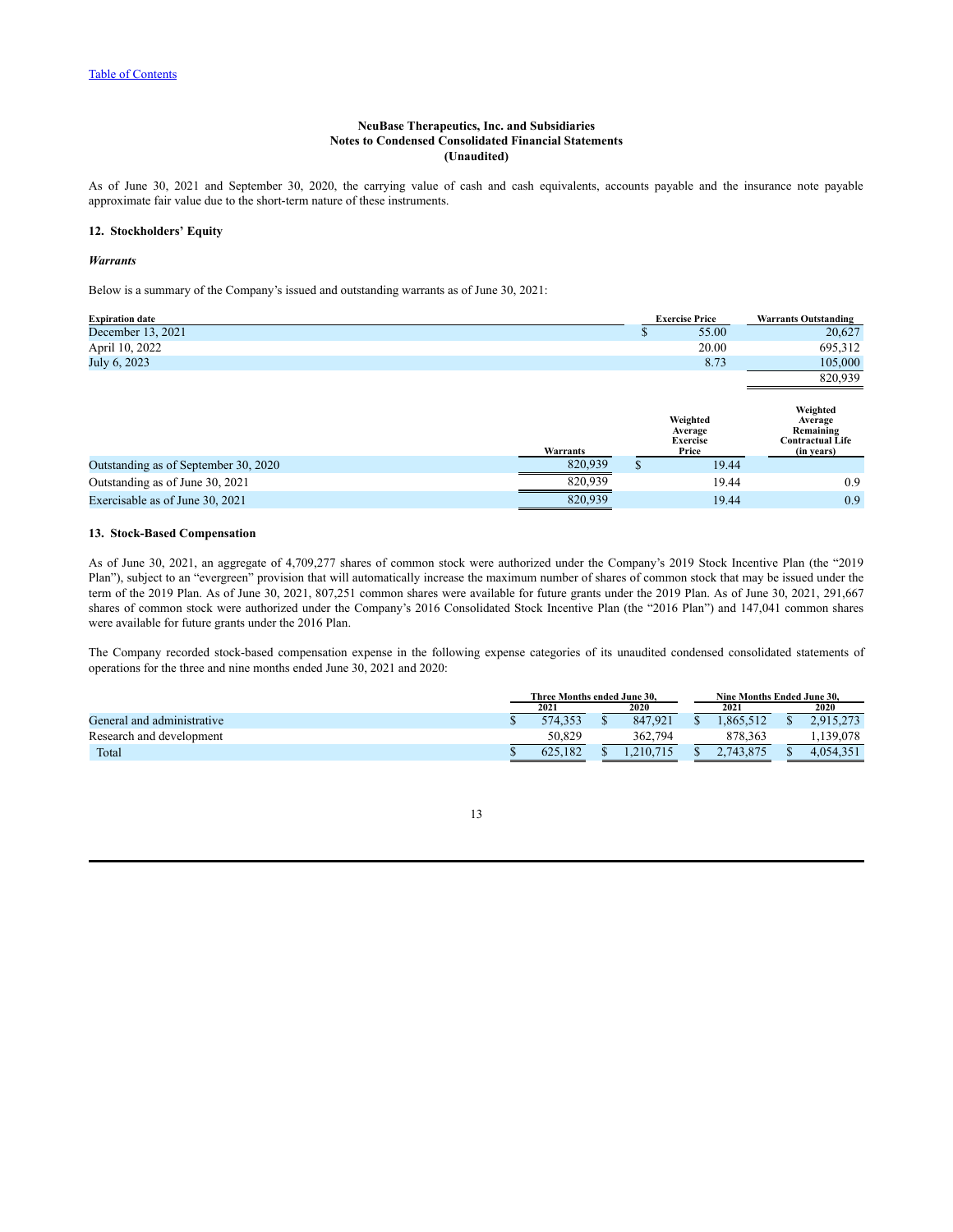*Stock Options*

Below is a table summarizing the options issued and outstanding as of and for the nine months ended June 30, 2021:

|                                      |                      |                            | Weighted | Weighted<br>Average                  | <b>Total</b>                  |
|--------------------------------------|----------------------|----------------------------|----------|--------------------------------------|-------------------------------|
|                                      |                      | Average<br><b>Exercise</b> |          | Remaining<br><b>Contractual Life</b> | Aggregate<br><b>Intrinsic</b> |
|                                      | <b>Stock Options</b> |                            | Price    | (in years)                           | Value                         |
| Outstanding as of September 30, 2020 | 6,190,790            | \$                         | 2.76     |                                      |                               |
| Granted                              | 1,291,559            |                            | 6.08     |                                      |                               |
| Exercised                            | (47, 052)            |                            | 2.39     |                                      |                               |
| Forfeited                            | (432, 876)           |                            | 6.77     |                                      |                               |
| Outstanding as of June 30, 2021      | 7.002.421            |                            | 3.13     | 7.8                                  | \$<br>15,864,133              |
| Exercisable as of June 30, 2021      | 4,693,528            |                            | 1.78     | 7.3                                  | 15,862,208                    |

As of June 30, 2021, unrecognized compensation costs associated with the stock options of \$5.4 million will be recognized over an estimated weightedaverage amortization period of 1.4 years.

The weighted average grant date fair value of options granted during the nine months ended June 30, 2021 and 2020 was \$4.29 and \$4.67, respectively.

Key assumptions used to estimate the fair value of the stock options granted during the nine months ended June 30, 2021 and 2020 included:

|                                        | Nine Months ended June 30. |                 |
|----------------------------------------|----------------------------|-----------------|
|                                        | 2021                       | 2020            |
| Expected term of options (years)       | $5.5 - 7.0$                | $6.1 - 7.0$     |
| Expected common stock price volatility | $83\% - 83.7\%$            | 78% - 84.3%     |
| Risk-free interest rate                | $0.6\% - 1.3\%$            | $0.3\% - 1.8\%$ |
| Expected dividend vield                |                            |                 |

During the nine months ended June 30, 2021, the Company granted a stock option to purchase 225,000 shares to a consultant, which was cancelled and reissued in June 2021, in recognition of future service to the Company as an employee. The exercisability and vesting of the stock options are subject to the consultant's effective date of employment with the Company, which had not yet occurred as of June 30, 2021, and as a result, the grant-date of such option has not occurred under GAAP. Therefore, the number and fair value of the shares subject to this option are not reflected in the table summarizing the options issued and outstanding as of and for the nine months ended June 30, 2021 and did not have impact on unrecognized compensation costs or the estimated weighted-average amortization period above as of June 30, 2021.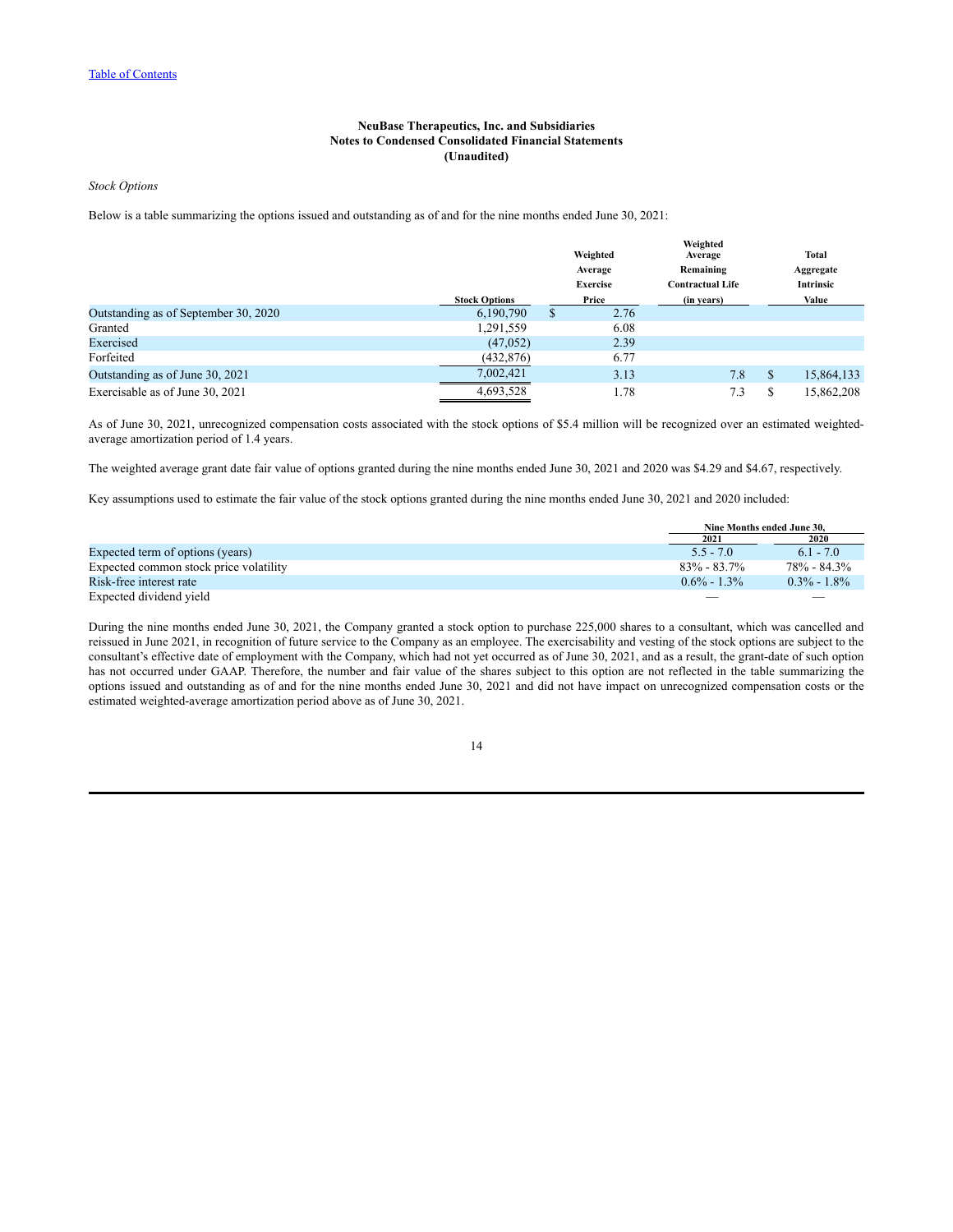*Restricted Stock*

A summary of the changes in the unvested restricted stock during the nine months ended June 30, 2021 is as follows:

|                                                       | <b>Unvested Restricted</b><br><b>Stock</b> | <b>Weighted Average</b><br><b>Grant Date</b><br><b>Fair Value</b><br>Price |
|-------------------------------------------------------|--------------------------------------------|----------------------------------------------------------------------------|
| Unvested as of September 30, 2020                     |                                            |                                                                            |
| Granted                                               | 7.056                                      | 8.15                                                                       |
| Vested                                                | (7,056)                                    | 8.15                                                                       |
| Unvested as of June 30, 2021                          |                                            |                                                                            |
| Total unrecognized expense remaining                  |                                            |                                                                            |
| Weighted-average years expected to be recognized over |                                            |                                                                            |

*Restricted Stock Units*

Below is a table summarizing the restricted stock units granted and outstanding as of and for the nine months ended June 30, 2021:

|                                                       | <b>Restricted Stock</b><br>Units | <b>Weighted Average</b><br><b>Grant Date</b><br><b>Fair Value</b><br>Price |
|-------------------------------------------------------|----------------------------------|----------------------------------------------------------------------------|
| Unvested as of September 30, 2020                     |                                  |                                                                            |
| Granted                                               | 10.000                           | 5.09                                                                       |
| Unvested as of June 30, 2021                          | 10.000                           | 5.09                                                                       |
| Total unrecognized expense remaining                  | 50.654                           |                                                                            |
| Weighted-average years expected to be recognized over | 2.2                              |                                                                            |

## **14. Commitments and Contingencies**

# *Litigation*

The Company has become involved in certain legal proceedings and claims which arise in the normal course of business. The Company believes that an adverse outcome is unlikely, and it cannot reasonably estimate the potential loss at this point. If an unfavorable ruling were to occur, there exists the possibility of a material adverse impact on the Company's results of operations, prospects, cash flows, financial position and brand.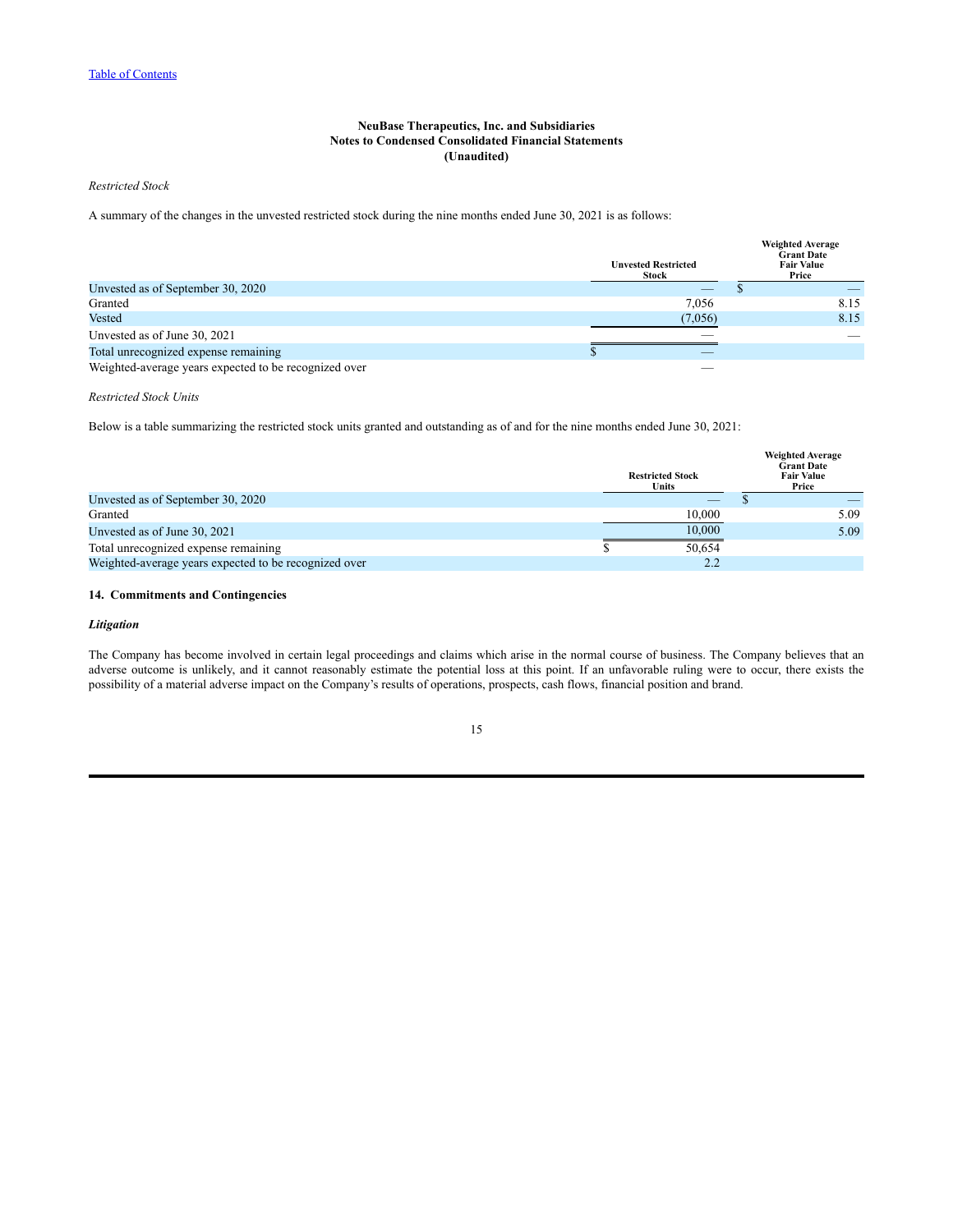On February 14, 2018, plaintiff Jeevesh Khanna, commenced an action in the Southern District of New York, against Ohr Pharmaceutical, Inc. ("Ohr") (which was the name of the Company prior to the completion of the merger with NeuBase Therapeutics, Inc., a Delaware corporation ("Legacy NeuBase"), in accordance with the terms of the Agreement and Plan of Merger and Reorganization entered into on January 2, 2019, as amended, pursuant to which (i) Ohr Acquisition Corp., a subsidiary of Ohr, merged with and into Legacy NeuBase, with Legacy NeuBase (renamed as "NeuBase Corporation") continuing as a wholly-owned subsidiary of Ohr and the surviving corporation of the merger and (ii) Ohr was renamed as "NeuBase Therapeutics, Inc." (the "Merger")) and several current and former officers and directors, alleging that they violated federal securities laws between June 24, 2014 and January 4, 2018. On August 7, 2018, the lead plaintiffs, now George Lehman and Insured Benefit Plans, Inc., filed an amended complaint, stating the class period to be April 8, 2014 through January 4, 2018. The plaintiffs did not quantify any alleged damages in their complaint but, in addition to attorneys' fees and costs, they seek to maintain the action as a class action and to recover damages on behalf of themselves and other persons who purchased or otherwise acquired Ohr common stock during the putative class period and purportedly suffered financial harm as a result. We and the individuals dispute these claims and intend to defend the matter vigorously. On September 17, 2018, Ohr filed a motion to dismiss the complaint. On September 20, 2019, the district court entered an order granting the defendants' motion to dismiss. On October 23, 2019, the plaintiffs filed a notice of appeal of that order dismissing the action and other related orders by the district court. After full briefing and oral argument, on October 9, 2020, the U.S. Court of Appeals for the Second Circuit issued a summary order affirming the district court's order granting the motion to dismiss and remanding the action to the district court to make a determination on the record related to plaintiffs' request for leave to file an amended complaint. On October 16, 2020, the district court requested the parties' positions as to how they proposed to proceed in light of the Second Circuit's decision. After letter briefing on this issue and plaintiffs' alternative request for leave to file a second amended complaint, on November 16, 2020, the district court denied plaintiffs' request to amend and dismissed with prejudice plaintiffs' claims. On December 16, 2020, plaintiffs filed a notice of appeal of that order denying plaintiffs leave to amend. Briefing on the appeal has been completed and the parties are currently awaiting a decision from the Second Circuit. This litigation could result in substantial costs and a diversion of management's resources and attention, which could harm the Company's business and the value of the Company's common stock.

On May 3, 2018, plaintiff Adele J. Barke, derivatively on behalf of Ohr, commenced an action against certain former directors of Ohr, including Michael Ferguson, Orin Hirschman, Thomas M. Riedhammer, June Almenoff and Jason S. Slakter in the Supreme Court, State of New York, alleging that the action was brought in the right and for the benefit of Ohr seeking to remedy their "breach of fiduciary duties, corporate waste and unjust enrichment that occurred between June 24, 2014 and the present." It does not quantify any alleged damages. We and the individuals dispute these claims and intend to defend the matter vigorously. Such litigation has been stayed pursuant to a stipulation by the parties, which has been so ordered by the court, pending a decision in the Southern District case on the motion to dismiss, but that status could change. This litigation could result in substantial costs and a diversion of management's resources and attention, which could harm our business and the value of our common stock.

On March 20, 2019, a putative class action lawsuit was filed in the United States District Court for District of Delaware naming as defendants Ohr and its board of directors, Legacy NeuBase and Ohr Acquisition Corp., captioned *Wheby v. Ohr Pharmaceutical, Inc., et al*., Case No. 1:19-cv-00541-UNA (the "Wheby Action"). The plaintiffs in the Wheby Action allege that the preliminary joint proxy/prospectus statement filed by Ohr with the SEC on March 8, 2019 contained false and misleading statements and omitted material information in violation of Section 14(a) of the Exchange Act and SEC Rule 14a-9 promulgated thereunder, and further that the individual defendants are liable for those alleged misstatements and omissions under Section 20(a) of the Exchange Act. The complaint in the Wheby Action has not been served on, nor was service waived by, any of the named defendants in that action. The action seeks, among other things, to rescind the Merger or an award of damages, and an award of attorneys' and experts' fees and expenses. The defendants dispute the claims raised in the Wheby Action. Management believes that the likelihood of an adverse decision from the sole remaining action is unlikely; however, the litigation could result in substantial costs and a diversion of management's resources and attention, which could harm our business and the value of our common stock.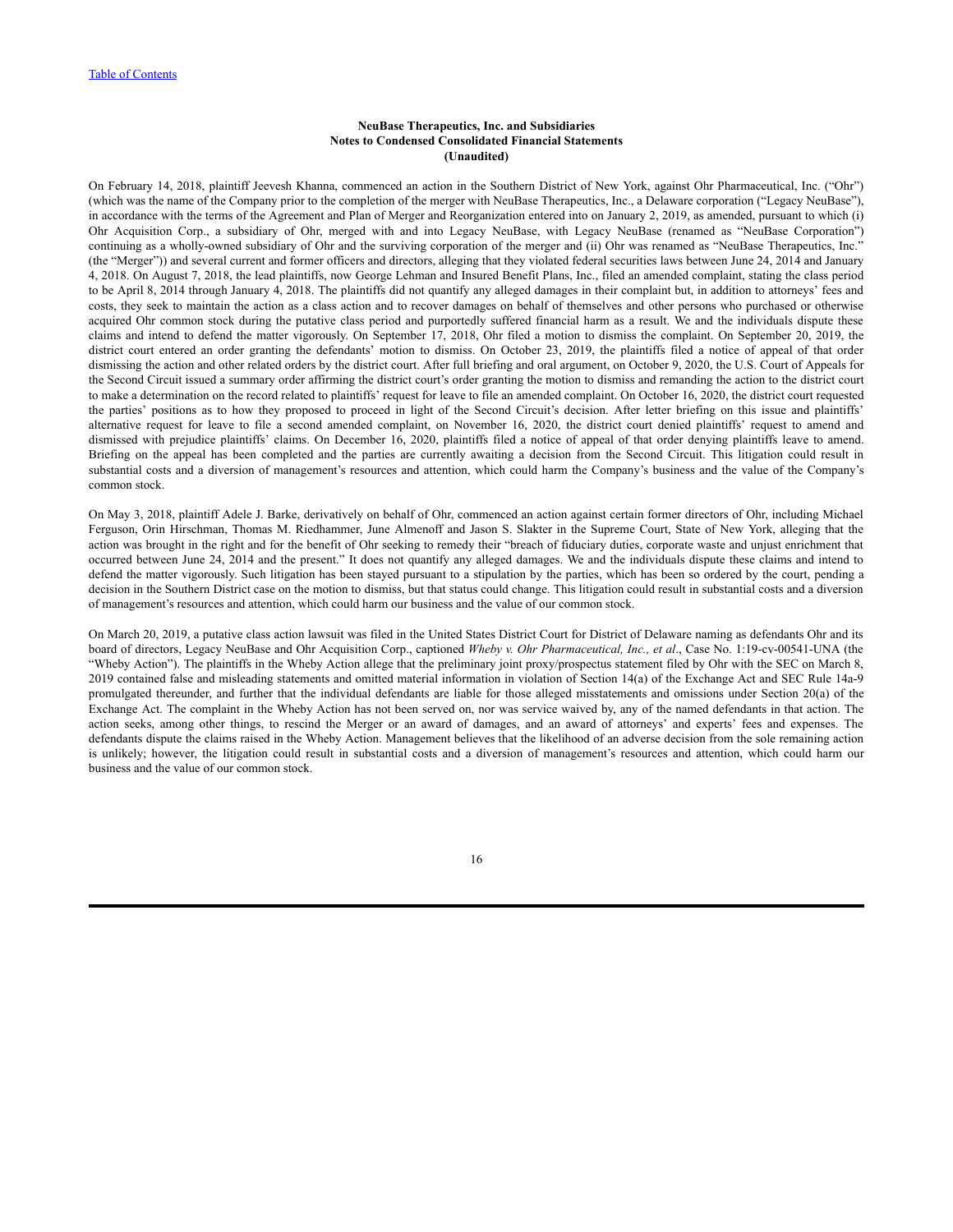# <span id="page-18-0"></span>**ITEM 2. MANAGEMENT'S DISCUSSION AND ANALYSIS OF FINANCIAL CONDITION AND RESULTS OF OPERATIONS**

#### *Disclosures Regarding Forward-Looking Statements*

The following should be read in conjunction with the unaudited condensed consolidated financial statements and the related notes that appear elsewhere in this report as well as in conjunction with the Risk Factors section in our Annual Report on Form 10-K for the fiscal year ended September 30, 2020 as filed with the United States Securities and Exchange Commission ("SEC") on December 23, 2020. This report and our Form 10-K include forwardlooking statements made based on current management expectations pursuant to the safe harbor provisions of the Private Securities Litigation Reform Act *of 1995, as amended.*

This report includes "forward-looking statements" within the meaning of Section 21E of the Exchange Act. Those statements include statements regarding the intent, belief or current expectations of the Company and its subsidiaries and our management team. Any such forward-looking statements are not guarantees of future performance and involve risks and uncertainties, and actual results may differ materially from those projected in the forward-looking statements. These risks and uncertainties include but are not limited to those risks and uncertainties set forth in Part II, Item 1A - Risk Factors of this Quarterly Report and in Part I, Item 1A - Risk Factors of our Annual Report on Form 10-K. In light of the significant risks and uncertainties inherent in the forward-looking statements included in this Quarterly Report on Form 10-Q and in our Annual Report on Form 10-K, the inclusion of such statements should not be regarded as a representation by us or any other person that our objectives and plans will be achieved. Further, these forward-looking statements reflect our view only as of the date of this report. Except as required by law, we undertake no obligations to update any forward-looking statements and we disclaim any intent to update forward-looking statements after the date of this report to reflect subsequent developments. Accordingly, you should also carefully consider the factors set forth in other reports or documents that we file from time to time with the SEC.

#### **Overview**

# **Description of the Company**

We are a biotechnology company working towards accelerating the genetic revolution by developing a new class of synthetic medicines. Our modular peptide-nucleic acid antisense oligo ("PATrOL™") platform which outputs "anti-gene" candidate therapies is designed to combine the specificity of genetic sequence-based target recognition with a modularity that enables use of various *in vivo* delivery technologies to enable broad and also selective tissue distribution capabilities. Given that every human disease may have a genetic component, we believe that our differentiated platform technology has the potential for broad impact by increasing, decreasing or changing gene function at either the DNA or RNA levels to resolve the progression to disease, as appropriate, in a particular indication. We plan to use our platform to address diseases driven by genetic variation and mutation, and we are initially focused on myotonic dystrophy type 1 ("DM1"),Huntington's disease ("HD") and oncology applications.

Globally, there are thousands of genetic diseases, most of which lack any therapeutic options. In addition, rare genetic diseases are often particularly severe, debilitating or fatal. Traditionally, therapeutic development for each rare genetic disorder has been approached with a unique strategy, which is inefficient, as there are thousands of diseases that need treatment solutions. The collective population of people with rare diseases stands to benefit profoundly from the emergence of a scalable and modular treatment development platform that allows for a more efficient discovery and delivery of drug product candidates to address these conditions cohesively.

Mutated proteins resulting from errors in deoxyribonucleic acid ("DNA") sequences cause many rare genetic diseases and cancer. DNA in each cell of the body is transcribed into pre-RNA, which is then processed (spliced) into mRNA which is exported into the cytoplasm of the cell and translated into protein. This is termed the "central dogma" of biology. Therefore, when errors in a DNA sequence occur, they are propagated to RNAs and can become a damaging protein.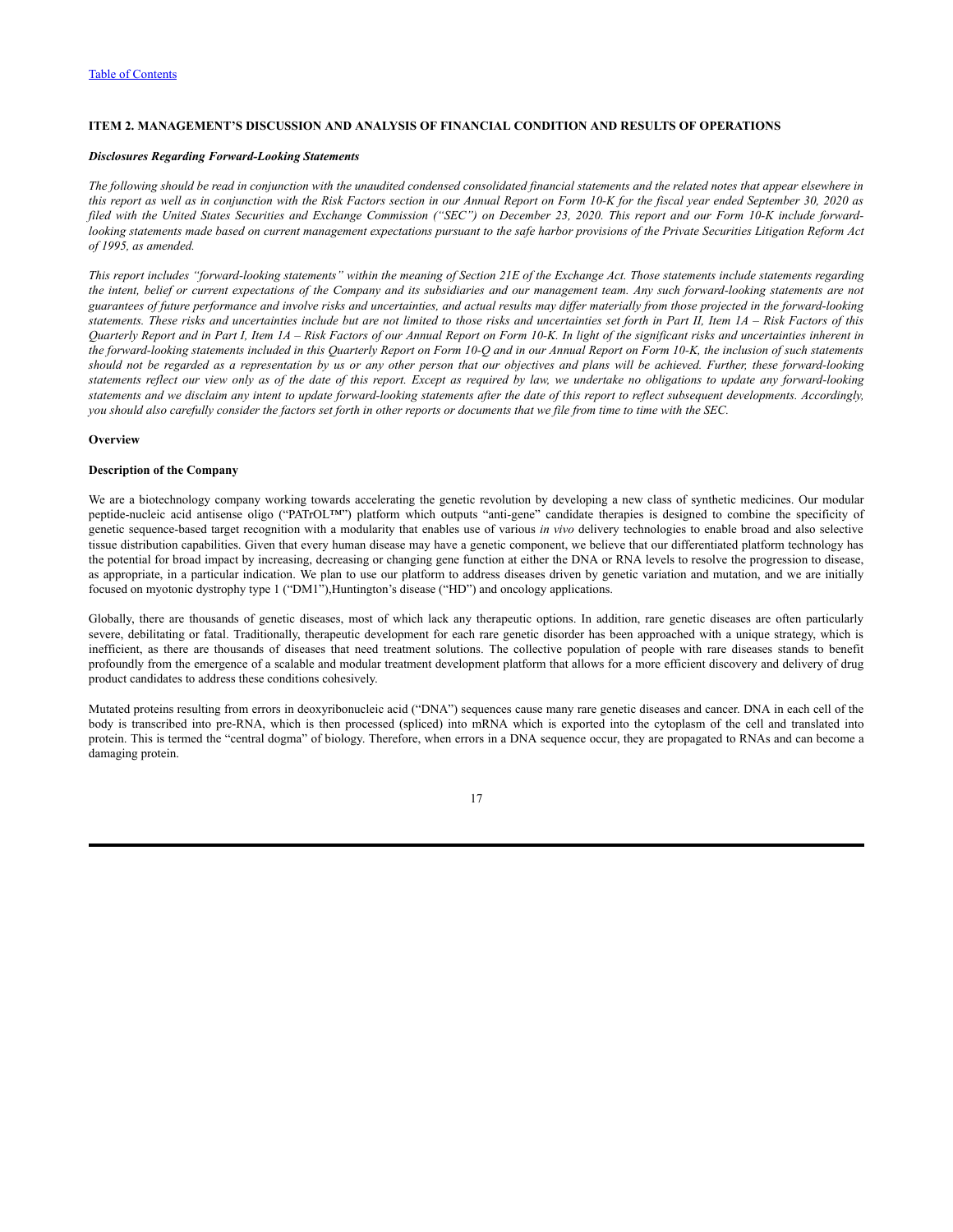## Table of [Contents](#page-1-0)

The field has learned that antisense oligonucleotides ("ASOs") can inactivate target RNAs before they can produce harmful proteins by binding them in a sequence-specific manner, which can delay disease progression or even eliminate genetic disease symptoms. ASOs designed by others to target known disease-related mutant RNA sequences have been shown to be able to degrade these transcripts and have a positive clinical impact. Similarly, applications in modifying splicing of pre-RNA in the nucleus of the cell have been developed by others to exclude damaging exons from the final mRNA product and have been approved by the Food and Drug Administration ("FDA"). We plan to extend upon these conceptual breakthroughs by utilizing our first-in-class technology which produces investigational therapies which are similar in structure to ASOs in that they are comprised of a backbone onto which are tethered nucleobases that engage a genetic sequence of interest using complementary base-pairing, but which we believe have significant benefits in certain application areas to better resolve clinical disorders.

We are developing "anti-gene" therapies. Anti-genes are similar to, but distinct from, antisense oligonucleotides (ASOs). ASOs are short single strands of nucleic acids (traditionally thought of as single-stranded DNA molecules) which bind to defective RNA targets in cells and inhibit their ability to form defective proteins. We believe we are a leader in the discovery and development of anti-gene therapies, a new class of investigational therapies derived from peptide-nucleic acids ("PNAs"). The key differentiator between ASOs and anti-genes is that the scaffold is not derived from a natural sugarphosphate nucleic acid backbone, rather is a synthetic polyamide which is charge-neutral and characterized by high binding affinity to a nucleic acid target, high sequence specificity, high stability, and is relatively immunologically inert. These features provide potential advantages over ASOs and other genetic therapies for modulating disease-causing genes including increased unique disease target opportunities, improved target specificity and a reduction in both sequence-dependent and independent toxicities. In addition, as these anti-genes are manufactured via standard peptide synthesis methods, they efficiently leverage the advancements in the synthetic peptide industry to enable modulation of pharmacophore delivery, pharmacokinetics, sub-cellular placement and endosomal escape.

In addition to the scaffold, we have a kit of natural nucleobases, chemically modified nucleobases which add further precision to a nucleic acid target of interest, and proprietary bi-specific nucleobases ("janus" nucleobases) which can be added to the scaffold to enable more precise target engagement. These bi-specific nucleobases, in particular, have been shown to enable accessing double stranded RNA targets comprised of secondary structures such as hairpins (double stranded RNA targets which are folded upon themselves). This allows us to potentially access regions of the target transcript which may be unique in secondary structure to allow enhanced selectivity for the target (mutant) RNA as compared to the normal RNA. Enhanced selectivity for mutant RNAs as compared to normal RNAs is often important as normal RNAs are often required for effective functioning of the cell.

A third component of the modular platform is the ability to add delivery technology to the anti-gene pharmacophores so as to reach a desired cell or tissue upon *in vivo* administration. There is flexibility to append various delivery technologies to the pharmacophore to allow either broad tissue distribution or narrow cell and/or tissue targeting if so desired based on targets. One such technology is a chemical moiety that can be used to decorate the scaffold directly and allows the anti-genes to penetrate cell membranes and into subcellular compartments where they act as well as to distribute throughout the body when administered systemically.

This toolkit of components forms the PATrOL™ platform and allows us to manufacture gene and transcript-specific anti-genes.

We are currently focused on therapeutic areas in which we believe our drugs will provide the greatest benefit with a significant market opportunity. We intend to utilize our technology to build a pipeline of custom designed therapeutics for additional high-value disease targets. We are developing several preclinical programs using our PATrOL<sup>TM</sup> platform, including the NT0100 program, targeted at Huntington's disease, a repeat expansion disorder, the NT0200 program, targeted at myotonic dystrophy, type 1, a second repeat expansion disorder, and a program targeting KRAS G12D and G12V mutations. Preclinical studies are being conducted to evaluate the PATrOL™ platform technology and program candidates in the areas of pharmacokinetics, pharmacodynamics and tolerability, and we reported results from certain of those studies in the first calendar quarter of 2020 and extended upon certain of those studies in the fourth calendar quarter of 2020 which illustrated that our anti-gene technology can be administered to human patient-derived cell lines and systemically (via intravenous (IV) administration) into animals with DM1 (a genetically modified model accepted as representative of the human disease in skeletal muscle) and can address the causal genetic defect. We also presented additional results from ongoing preclinical studies evaluating the PATrOL<sup>TM</sup> platform and pipeline indications at an R&D day in June 2021. In addition, we believe that the emerging pipeline of other investigational therapies that target primary and secondary RNA structure and genomic DNA potentially allows a unique market advantage across a variety of rare diseases and oncology targets.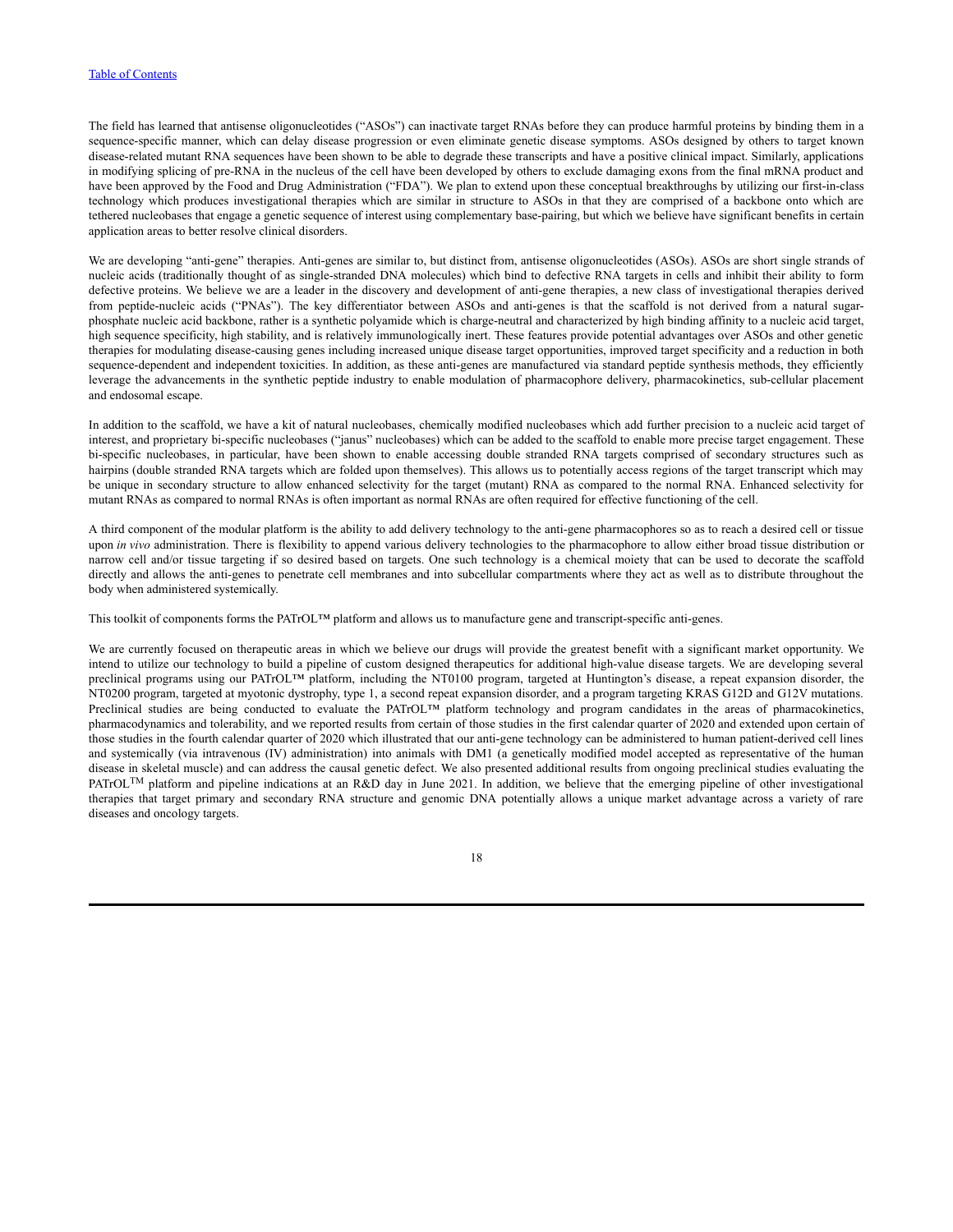### Table of [Contents](#page-1-0)

Overall, using our PATrOL™ platform, we believe we can create anti-gene therapies that may have distinct advantages over other chemical entities currently in the market or in development for genetic medicine applications to modulate mutant genes and improve a clinical trait or disorder. These potential advantages may differ by indication and can include, among others:

- increased unique target opportunities, improved target specificity and a reduction in both sequence-dependent and independent toxicities by virtue of a synthetic polyamide scaffold which is charge-neutral and characterized by high binding affinity to a nucleic acid target, high sequence specificity, high stability, and is relatively immunologically inert;
- potential long durability by nature of the relatively highly stable polyamide scaffold;
- our anti-genes are manufactured via standard peptide synthesis methods and thus they efficiently leverage advances in the synthetic peptide industry to enable facile addition of known moieties enabling modulating pharmacophore delivery, pharmacokinetics, sub-cellular placement and endosomal escape; and
- our anti-genes may be able to target double stranded structures in RNA, which may allow unique target opportunities that standard ASOs cannot access.

With these unique component parts and their advantages, we believe our PATrOL™ platform-enabled anti-gene therapies can potentially address a multitude of rare genetic diseases and cancer, among other indications.

We employ a rational approach to selecting disease targets, considering many scientific, technical, business and indication-specific factors before choosing each indication. We intend to build a diverse portfolio of therapies to treat a variety of health conditions, with an initial emphasis on rare genetic diseases and cancers. A key component of this strategy is continuing to improve the scientific understanding and optimization of our platform technology and programs, including how various components of our platform technology perform, and how our investigational therapies impact the biological processes of the target diseases, so that we can utilize this information to reduce risk in our future programs and indications. In addition, with our expertise in discovering and characterizing novel anti-gene investigational therapies, we believe that our scientists can optimize the properties of our PATrOL™enabled drug candidates for use with particular targets that we determine to be of high value.

We believe the depth of our knowledge and expertise with PNAs, engineered nucleotides, genetics and genomics and therapeutic development of first-inclass modalities provides potential flexibility to determine the optimal development and commercialization strategy to maximize the near and longer-term value of our therapeutic programs.

We plan to employ distinct partnering strategies based on the specific drug candidate, therapeutic area expertise and resources potential partners may bring to a collaboration. For some drug candidates, we may choose to develop and, if approved, commercialize them ourselves or through our affiliates. For other drug candidates, we may form single or multi-asset partnerships leveraging our partners' global expertise and resources needed to support large commercial opportunities.

We believe the breadth of the PATrOL™ platform gives us the ability to potentially address a multitude of inherited genetic diseases. The technology may allow us to target and inactivate gain-of-function and change-of-function mutations, and address targets in recessive disease and haploinsufficiencies by altering splicing to remove damaging exons/mutations or increasing expression of wild-type alleles by various means.

Modified scaffolds, optimized versions of traditional PNA scaffolds which we utilize, have demonstrated preclinical in vivo efficacy in several applications which we believe can be translated across many targets and into humans. For example, in oncology such scaffolds have reduced expression of an activated oncogene (the epidermal growth factor receptor of the EGFR gene) and have modified gene regulation by targeting microRNA to slow tumor growth. Such scaffolds have also demonstrated in vivo engagement with the double-stranded genome in studies done by others to perform in vivo single-base genome editing.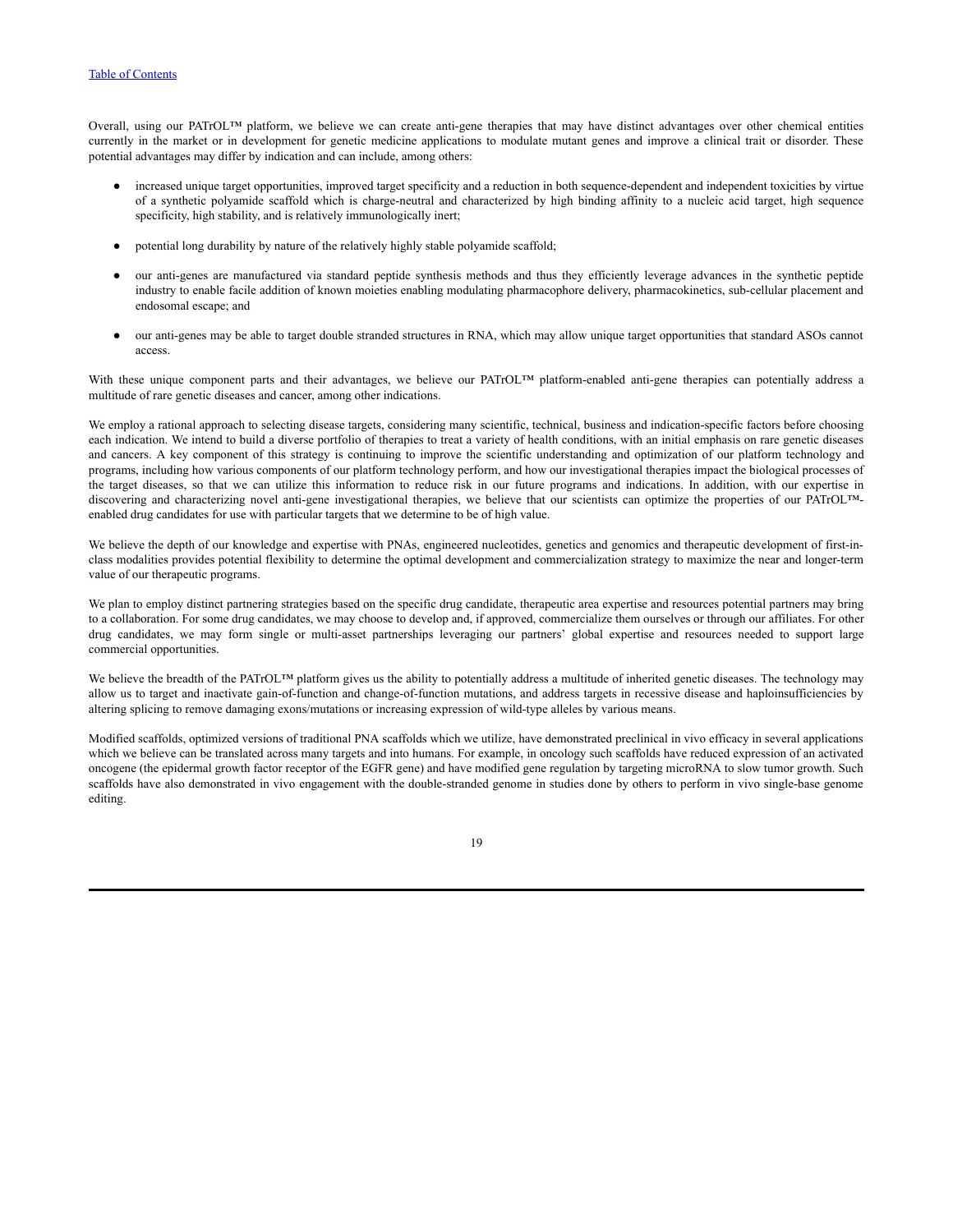## **Product Pipeline**

#### *NT0100 Program - PATrOL™ Enabled Anti-Gene for Huntington's Disease*

HD is a devastating rare neurodegenerative disorder. After onset, symptoms such as uncontrolled movements, cognitive impairments and emotional disturbances worsen over time. HD is caused by toxic aggregation of mutant huntingtin protein, leading to progressive neuron loss in the striatum and cortex of the brain. The wild-type huntingtin gene (*HTT*) has a region in which a three-base DNA sequence, CAG, is repeated many times. When the DNA sequence CAG is repeated 26 or fewer times in this region, the resulting protein behaves normally. While the normal or wild-type function of HTT protein is largely uncharacterized, it is known to be essential for normal brain development. When the DNA sequence CAG is repeated 40 times or more in this region, the resulting protein becomes toxic and causes HD. Every person has two copies, or alleles, of the *HTT* gene. Only one of the alleles (the "mutant" allele) needs to bear at least 40 CAG repeats for HD to occur. HD is one of many known repeat expansion disorders, which are a set of genetic disorders caused by a mutation that leads to a repeat of nucleotides exceeding the normal threshold. Current therapies for patients with HD can only manage individual symptoms. There is no approved therapy that has been shown to delay or halt disease progression. There are approximately 30,000 symptomatic patients in the U.S. and more than 200,000 at-risk of inheriting the disease globally.

One especially important advantage of the PATrOL™ platform that we believe makes it promising for the treatment of repeat expansion disorders like HD is the ability of our small anti-genes to potentially target the RNA hairpin. This allows our therapies to potentially inactivate mutant *HTT* mRNA before it can be translated into a harmful protein via selective binding to the expanded CAG repeats while leaving the normal *HTT* mRNA largely unbound to drug and producing functional protein. We believe achieving mutant allele selectivity would be a key advantage for any RNA-based approach aiming to treat HD. In March of 2020, we illustrated the ability of our anti-gene technology to enrich for translational inhibition and resultant reduction of mutant protein formation in human patient-derived cell lines versus wild-type protein production, and that our anti-genes can inhibit ribosomal elongation via high-affinity binding to a target RNA. In June 2021, we presented new data demonstrating selective reduction of mutant huntingtin protein in the brain after subcutaneous dosing in the zQ175 Huntingdon's disease mouse model.

The PATrOL™-enabled NT0100 program is currently in preclinical development for the treatment of HD, with a target IND filing in calendar year 2023.

## *NT0200 Program- PATrOL™ Enabled Anti-Gene for Myotonic Dystrophy Type 1*

Our pipeline also contains a second potentially transformative medicine, which we believe has significant potential for Myotonic dystrophy, type 1, a severe dominantly inherited genetic disease. DM1 is characterized clinically by myotonia (an inability to relax a muscle after contraction), muscle weakness and wasting, cardiac conduction defects and cognitive deficits. DM1 is caused by an expansion of a CUG trinucleotide repeat in the 3' untranslated region ("UTR"), a noncoding region of the myotonic dystrophy protein kinase gene (*DMPK*) transcript. Diagnosis is confirmed by molecular genetic testing of the length of a trinucleotide repeat expansion*.* Repeat length exceeding 34 repeats is abnormal and often patients have hundreds or thousands of repeat units. Molecular genetic testing detects pathogenic variants in nearly 100% of affected individuals. It is estimated that the global prevalence of DM1 is approximately 1 in 20,000 individuals.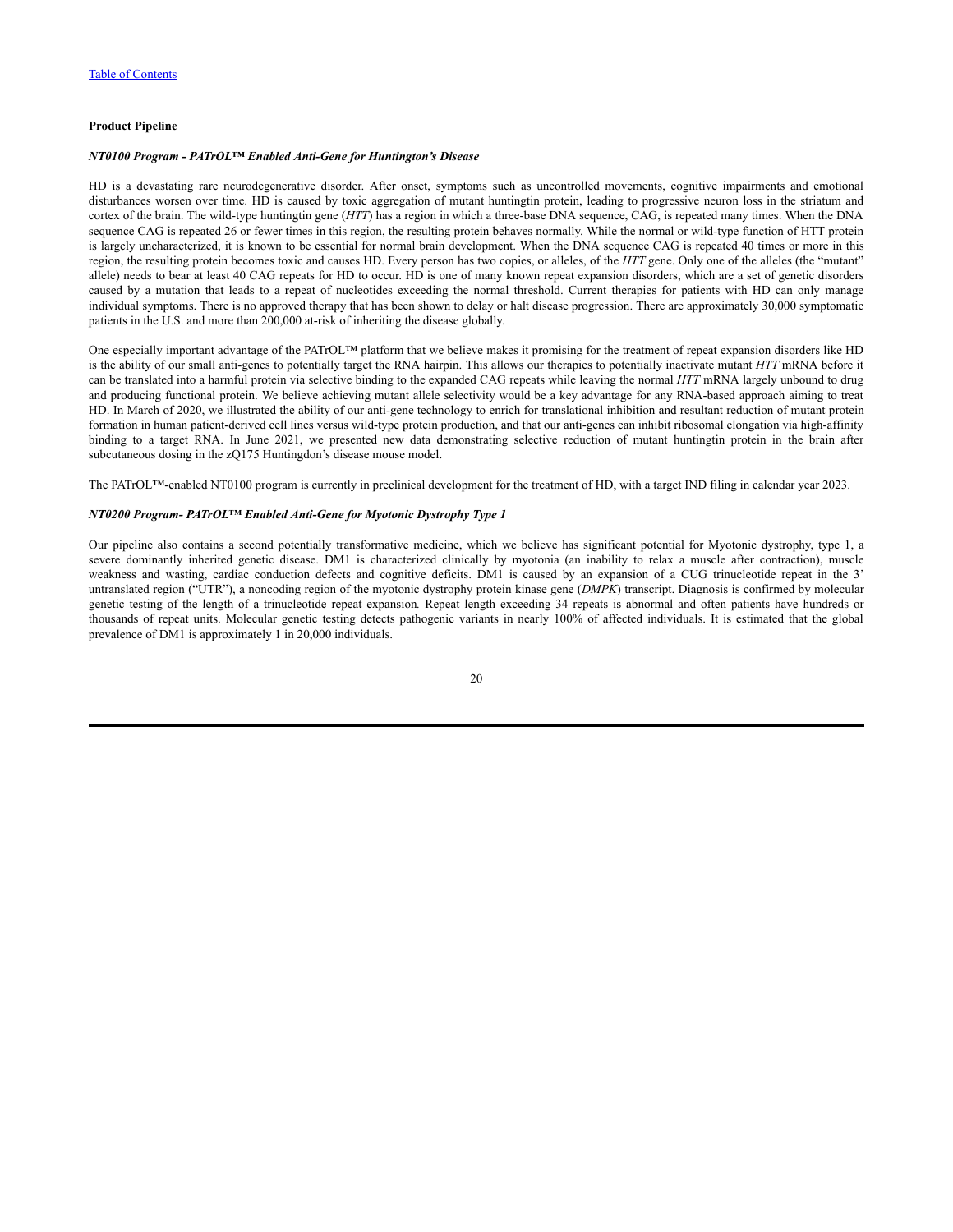The trinucleotide repeat expansion in the transcript causes disease by forming an aberrant hairpin structure in the nucleus of patient cells that captures and sequesters proteins that have critical functions in the nucleus related to appropriate splicing of hundreds of transcripts. These sequestered proteins cannot then fulfill their normal functions. In addition, it has been documented that sequestration of the mutant *DMPK* transcripts in the nucleus results in their inability to be translated and potentially results in haploinsufficiency, a situation where 50% of the protein in not enough to maintain normal function. Mice with both copies of their *Dmpk* gene knocked out manifest a cardiac conduction defect (Berul CI, Maguire CT, Aronovitz MJ, Greenwood J, Miller C, Gehrmann J, Housman D, Mendelsohn ME, Reddy S. *Dpmk* dosage alterations result in atrioventricular conduction abnormalities in a mouse myotonic dystrophy model. J Clin Invest. 1999 Feb;103(4):R1-7. doi: 10.1172/JCI5346. PMID: 10021468; PMCID: PMC408103.) and a CNS phenotype characterized by abnormal long-term potentiation (Schulz PE, McIntosh AD, Kasten MR, Wieringa B, Epstein HF. A role for myotonic dystrophy protein kinase in synaptic plasticity. J Neurophysiol. 2003 Mar;89(3):1177-86. doi: 10.1152/jn.00504.2002. Epub 2002 Nov 13. PMID: 12612014.) hypothesized to be due to inappropriate cytoskeletal remodeling. We propose that our mechanism of action is via direct engagement of our anti-gene with the expanded CUG repeat hairpin structure in the 3' UTR of the mutant transcript, invasion and opening of the hairpin structure, and release of the sequestered CUGrepeat binding proteins. This release of sequestered proteins which are normally involved in developmentally appropriate pre-mRNA splicing in the nucleus resolves the generalized splice defect and thus the major causal event. Our DM1 anti-gene is designed to not specifically degrade the mutant transcript, rather to release these RNA-protein aggregates through steric displacement, which could also resolve any potential haploinsufficiency and as a result may improve endophenotypes of the clinical condition, such as in the heart and brain (contingent on delivering effective concentrations of anti-gene to these tissues). Our recent data illustrates that we are able to systemically deliver our anti-genes intravenously in a DM1 genetic mouse model, engage the target in the skeletal muscles of the animals, and induce molecular rescue of the causal splice defects, and functional rescue of the phenotype.

The PATrOL™-enabled NT0200 program is currently in preclinical development for the treatment of DM1, with an IND filing planned for the fourth quarter of calendar year 2022.

### *Additional Indications*

In addition, we are in the process of building an early stage pipeline of other therapies that focus on the unique advantages of our technology across a variety of diseases with an underlying genetic driver.

#### **Critical Accounting Estimates and Policies**

The preparation of financial statements in accordance with United States generally accepted accounting principles ("U.S. GAAP") requires management to make estimates and assumptions that affect the amounts reported in our unaudited condensed consolidated financial statements and accompanying notes. Management bases its estimates on historical experience, market and other conditions, and various other assumptions it believes to be reasonable. Although these estimates are based on management's best knowledge of current events and actions that may impact us in the future, the estimation process is, by its nature, uncertain given that estimates depend on events over which we may not have control. If market and other conditions change from those that we anticipate, our unaudited condensed consolidated financial statements may be materially affected. In addition, if our assumptions change, we may need to revise our estimates, or take other corrective actions, either of which may also have a material effect in our unaudited condensed consolidated financial statements. We review our estimates, judgments, and assumptions used in our accounting practices periodically and reflect the effects of revisions in the period in which they are deemed to be necessary. We believe that these estimates are reasonable; however, our actual results may differ from these estimates.

Our critical accounting policies and estimates are discussed in our Annual Report on Form 10-K for the fiscal year ended September 30, 2020 and there have been no material changes to such policies or estimates during the nine months ended June 30, 2021.

#### **Recent Accounting Pronouncements**

Please refer to Note 2, Significant Accounting Policies—Recent Accounting Pronouncements, in Item 1, Financial Statements, for a discussion of recent accounting pronouncements.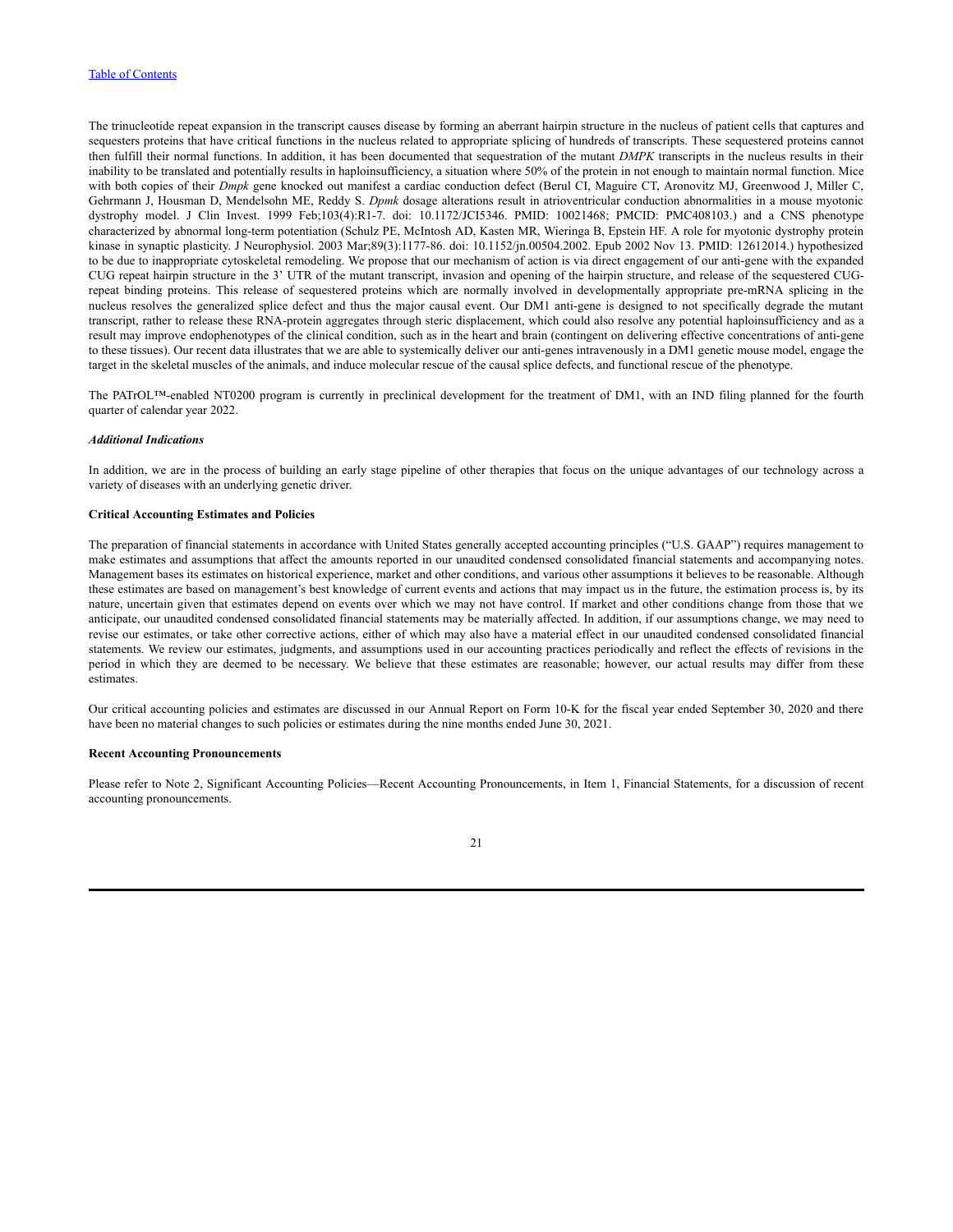# **Results of Operations**

Results of operations for the quarter ended June 30, 2021 reflect the following changes from the quarter ended June 30, 2020:

|                                              |   | Three Months ended June 30. |    |             |   |             |
|----------------------------------------------|---|-----------------------------|----|-------------|---|-------------|
|                                              |   | 2021                        |    | 2020        |   | Change      |
| <b>OPERATING EXPENSES</b>                    |   |                             |    |             |   |             |
| General and administrative                   | S | 3,470,104                   | \$ | 2,331,283   | S | 1,138,821   |
| Research and development                     |   | 2,480,961                   |    | 1,492,881   |   | 988,080     |
| Research and development, Vera acquisition   |   | 2,888,029                   |    |             |   | 2,888,029   |
| <b>TOTAL OPERATING EXPENSES</b>              |   | 8,839,094                   |    | 3,824,164   |   | 5,014,930   |
| <b>LOSS FROM OPERATIONS</b>                  |   | (8,839,094)                 |    | (3,824,164) |   | (5,014,930) |
| <b>OTHER INCOME (EXPENSE)</b>                |   |                             |    |             |   |             |
| Interest expense                             |   | (3,074)                     |    | (1,573)     |   | (1,501)     |
| Interest income                              |   | 2,054                       |    |             |   | 2,054       |
| Change in fair value of warrant liabilities  |   | 215,547                     |    | (285, 284)  |   | 500,831     |
| Equity in losses on equity method investment |   | (37,215)                    |    | (101, 238)  |   | 64,023      |
| Other income                                 |   | (1,087)                     |    | 412,371     |   | (413, 458)  |
| Total other expenses, net                    |   | 176,225                     |    | 24,276      |   | 151,949     |
| <b>NET LOSS</b>                              |   | (8,662,869)                 |    | (3,799,888) |   | (4,862,981) |

During the quarter ended June 30, 2021, our operating loss increased by \$5.0 million compared to the quarter ended June 30, 2020. Our net loss increased by \$4.9 million for the quarter ended June 30, 2021, as compared to the quarter ended June 30, 2020. The Vera acquisition was responsible for \$2.9 million of the increased operating loss and increased net loss during the current quarter. Until we are able to generate revenue from product sales, our management expects to continue to incur net losses.

#### *General and Administrative Expenses*

General and administrative expenses consist primarily of legal and professional fees, wages and stock-based compensation. General and administrative expenses increased by \$1.1 million for the quarter ended June 30, 2021, as compared to the quarter ended June 30, 2020, primarily due to increases in in professional fees, patent fees, increased employee headcount, accounting and legal costs and settlement costs, and professional fees, partially offset by a decrease in stock-based compensation expense.

#### *Research and Development Expenses*

Research and development expenses consist primarily of preclinical research activities, professional fees, research, development, and manufacturing expenses, and wages and stock-based compensation. Research and development expenses increased by \$1.0 million for the quarter ended June 30, 2021, as compared to the quarter ended June 30, 2020, primarily due to increases in manufacturing expenses, employee head count, the ramp up of research and development activities and professional fees, partially offset by a reduction in stock-based compensation expenses.

## *Research and Development Expenses, Vera Acquisition*

Research and development expenses, Vera Acquisition consists of the fair value of acquired Vera assets that were determined to represent in-process research and development assets with no future alternative use. The in-process research and development assets were expensed under the guidance of ASC 730, *Research and Development*, upon the asset acquisition. No such expenses were incurred during the three months ended June 30, 2020.

### *Change in Fair Value of Warrant Liabilities*

Change in fair value of warrant liabilities reflects the changes in the fair value of outstanding warrants which is primarily driven by changes in our stock price. We recognized a gain of \$0.2 million from the change in fair value of warrant liabilities for the quarter ended June 30, 2021, as compared to a loss of \$0.3 million for the quarter ended June 30, 2020.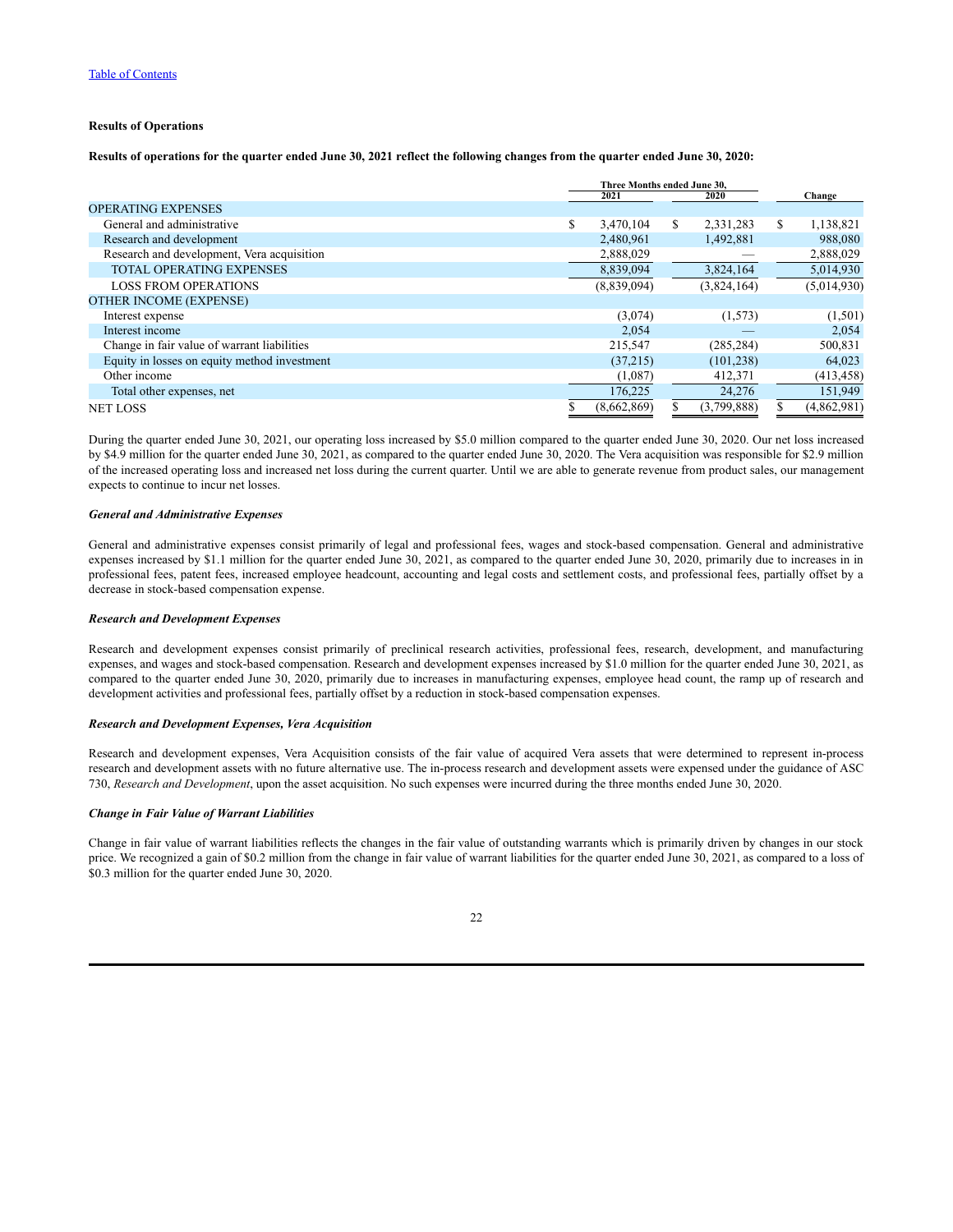## *Equity in Losses on Equity Method Investment*

We account for our investment in DepYmed common shares using the equity method of accounting and record our proportionate share of DepYmed's net income and losses. Equity in losses was \$0.04 million for the quarter ended June 30, 2021, as compared to \$0.1 million for the quarter ended June 30, 2020.

#### *Other Income (Expense)*

Other income of \$0.4 million during the quarter ended June 30, 2020 reflects the Company's license, and completed transfer, of certain clinical trial data during the quarter.

Results of operations for the nine months ended June 30, 2021 reflect the following changes from the nine months ended June 30, 2020:

| Nine Months ended June 30. |                |      |                |               |             |
|----------------------------|----------------|------|----------------|---------------|-------------|
|                            |                |      |                |               | Change      |
|                            |                |      |                |               |             |
| \$                         | 8,833,214      | \$   | 7,624,984      | <sup>\$</sup> | 1,208,230   |
|                            | 7,675,014      |      | 4,336,576      |               | 3,338,438   |
|                            | 2,888,029      |      |                |               | 2,888,029   |
|                            | 19,396,257     |      | 11,961,560     |               | 7,434,697   |
|                            | (19, 396, 257) |      | (11,961,560)   |               | (7,434,697) |
|                            |                |      |                |               |             |
|                            | (19,271)       |      | (3,226)        |               | (16,045)    |
|                            | 11,520         |      |                |               | 11,520      |
|                            | 936,256        |      | (909, 474)     |               | 1,845,730   |
|                            | (98, 754)      |      | (218, 589)     |               | 119,835     |
|                            | 315,637        |      | 409,141        |               | (93, 504)   |
|                            | 1,145,388      |      | (722, 148)     |               | 1,867,536   |
|                            | (18, 250, 869) |      | (12, 683, 708) |               | (5,567,161) |
|                            |                | 2021 |                | 2020          |             |

During the nine months ended June 30, 2021, our operating loss increased by \$7.4 million compared to the nine months ended June 30, 2020. Our net loss increased by \$5.6 million for the nine months ended June 30, 2021, as compared to the nine months ended June 30, 2020. The Vera acquisition was responsible for \$2.9 million of the increased operating loss and increased net loss during the current nine month period. Until we are able to generate revenue from product sales, our management expects to continue to incur net losses.

#### *General and Administrative Expenses*

General and administrative expenses consist primarily of legal and professional fees, wages and stock-based compensation. General and administrative expenses increased by \$1.2 million for the nine months ended June 30, 2021, as compared to the nine months ended June 30, 2020, primarily due to increases in patent fees, professional fees, settlement costs, and employee head count, and mostly offset by decreases in stock-based compensation and accounting expenses.

# *Research and Development Expenses*

Research and development expenses consist primarily of professional fees, research, development, and manufacturing expenses, and wages and stockbased compensation. Research and development expenses increased by \$3.3 million for the nine months ended June 30, 2021, as compared to the nine months ended June 30, 2020, primarily due to increases in manufacturing expenses, employee head count, and the ramp up of research and development activities.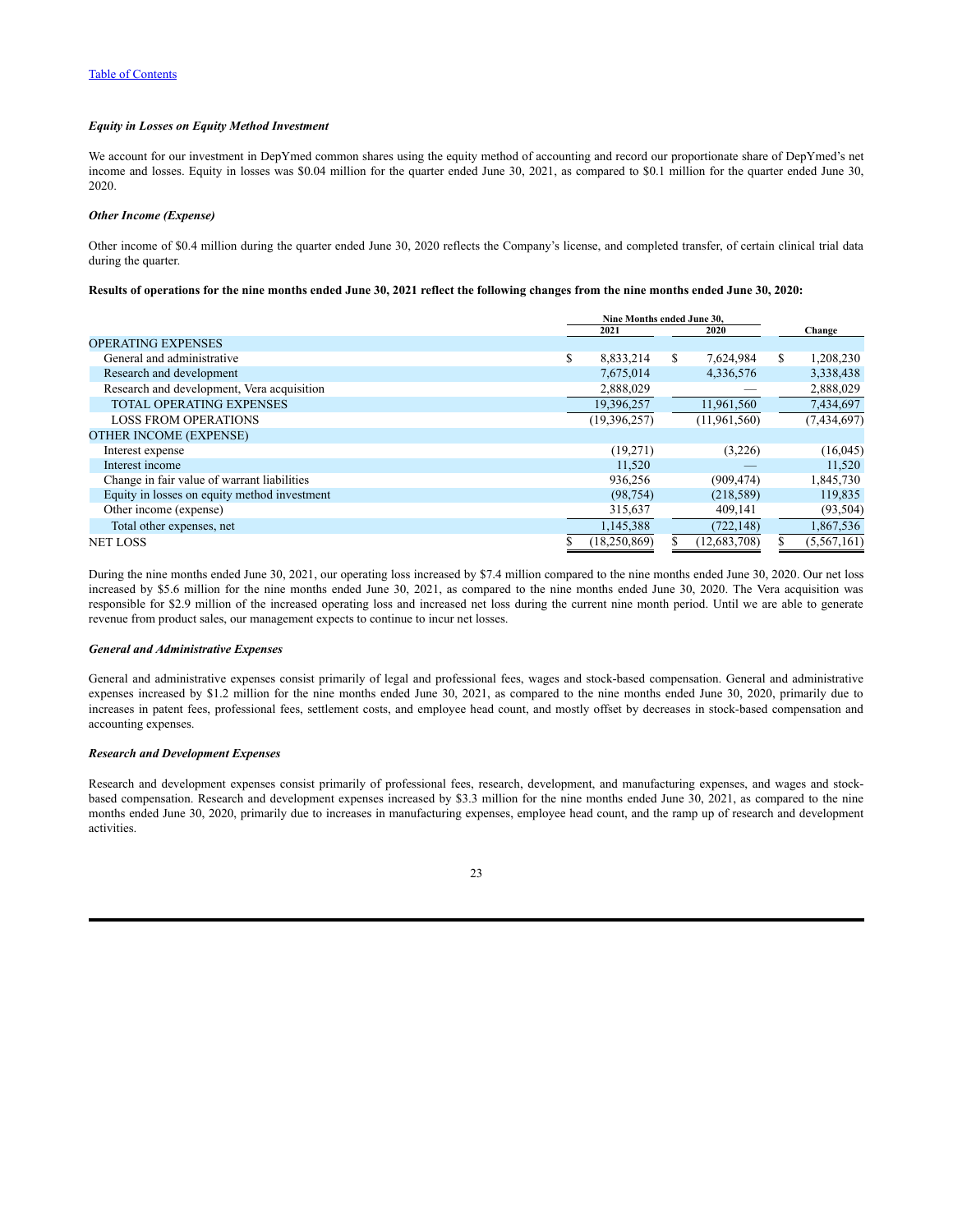### *Research and Development Expenses, Vera Acquisition*

Research and development expenses, Vera Acquisition consists of the fair value of acquired Vera assets that were determined to represent in-process research and development assets with no future alternative use. The in-process research and development assets were expensed under the guidance of ASC 730, *Research and Development*, upon the asset acquisition. No such expenses were incurred during the nine months ended June 30, 2020.

#### *Change in Fair Value of Warrant Liabilities*

Change in fair value of warrant liabilities reflects the changes in the fair value of outstanding warrants which is primarily driven by changes in our stock price. We recognized a gain of \$0.9 million from the change in fair value of warrant liabilities for the nine months ended June 30, 2021, as compared to a loss of \$0.9 million for the nine months ended June 30, 2020.

## *Equity in Losses on Equity Method Investment*

We account for our investment in DepYmed common shares using the equity method of accounting and record our proportionate share of DepYmed's net income and losses. Equity in losses was \$0.1 million for the nine months ended June 30, 2021, as compared to \$0.2 million for the nine months ended June 30, 2020.

#### *Other Income*

We recognized other income of \$0.3 million during the nine months ended June 30, 2021 related to the sale of certain intellectual property to DepYmed in exchange for shares of Series A-4 preferred stock. Other income of \$0.4 million during the nine months ended June 30, 2020 reflects the Company's license, and completed transfer, of certain clinical trial data during the period.

## **Liquidity, Capital Resources and Financial Condition**

We have had no revenues from product sales and have incurred operating losses since inception. As of June 30, 2021, we had an accumulated deficit of \$61.8 million. We have historically funded our operations through the sale of common stock and the issuance of convertible notes and warrants. We received \$33.3 million in net proceeds from our follow-on underwriting public offering of common stock in April 2020 and \$42.6 million in net proceeds from our April 2021 follow-on underwriting public offering of common stock.

We expect to continue to incur significant operating losses for the foreseeable future and may never become profitable. As a result, we will likely need to raise additional capital through one or more of the following: the issuance of additional debt or equity or the completion of a licensing transaction for one or more of our pipeline assets.

Net working capital increased from September 30, 2020 to June 30, 2021 by \$27.4 million (to \$57.1 million from \$29.7 million). Our quarterly cash burn has increased compared to prior periods due to increased research and development and corporate activities and we expect it to continue to increase in future periods. We expect that our existing cash and cash equivalents will be sufficient to fund our operations for at least the next twelve months and into calendar 2023. We have based this expectation on assumptions that may prove to be incorrect, and we may use our available capital resources sooner than we currently expect. In addition, we may elect to raise additional funds before we need them if the conditions for raising capital are favorable due to market conditions or strategic considerations, even if we expect we have sufficient funds for our current or future operating plans.

At present, we have no bank line of credit or other fixed source of capital reserves. Should we need additional capital in the future, we will be primarily reliant upon a private or public placement of our equity or debt securities, or a strategic transaction, for which there can be no warranty or assurance that we may be successful in such efforts. If we are unable to maintain sufficient financial resources, our business, financial condition and results of operations will be materially and adversely affected. This could affect future development and business activities and potential future clinical studies and/or other future ventures. Failure to obtain additional equity or debt financing will have a material, adverse impact on our business operations. There can be no assurance that we will be able to obtain the needed financing to achieve our goals on acceptable terms or at all.

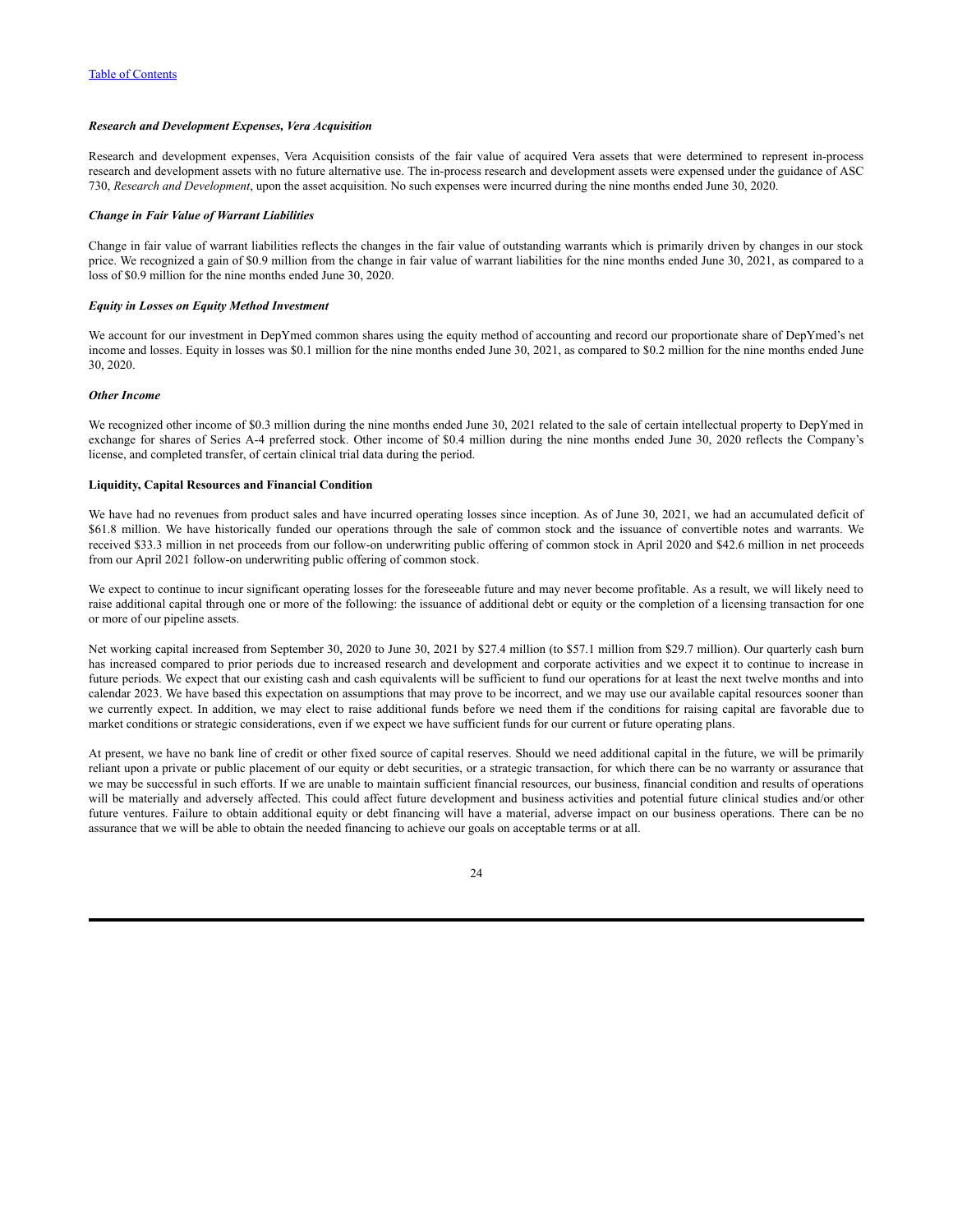## **Cash Flow Summary**

The following table summarizes selected items in our unaudited condensed consolidated statements of cash flows: Operating Activities

|                                           | Nine Months ended June 30. |  |             |  |
|-------------------------------------------|----------------------------|--|-------------|--|
|                                           | 2021                       |  | 2020        |  |
| Net cash used in operating activities     | (13, 431, 537)             |  | (7,142,340) |  |
| Net cash used in investing activities     | (2,211,845)                |  | (362, 915)  |  |
| Net cash provided by financing activities | 42.493.574                 |  | 33,116,045  |  |
| Net increase in cash and cash equivalents | 26.850.192                 |  | 25,610,790  |  |

#### *Operating Activities*

Net cash used in operating activities was approximately \$13.4 million for the nine months ended June 30, 2021, as compared to approximately \$7.1 million for the nine months ended June 30, 2020. Net cash used in operating activities in the nine months ended June 30, 2021 was primarily the result of our net loss, as well as the change in the fair value of warrant liabilities, gain on sale of intellectual property and cash used for the security deposit and prepayment of rent under our new operating lease for office and laboratory space, offset by the research and development costs for the Vera acquisition, stock-based compensation expense, increased accrued expenses and depreciation and amortization expenses. Net cash used in operating activities in the nine months ended June 30, 2020 was primarily the result of our net loss, offset by our stock-based compensation expense, the change in fair value of warrant liabilities, depreciation and amortization expense and the loss on equity method investment.

## *Investing Activities*

Net cash used in investing activities was approximately \$2.2 million for the nine months ended June 30, 2021, as compared to \$0.4 million for the nine months ended June 30, 2020. Net cash used in investing activities for the nine months ended June 30, 2021 was due to cash paid for the Vera acquisition and the purchase of laboratory and office equipment, whereas for the nine months ended June 30, 2020, the net cash used in investing activities was mainly related to laboratory equipment purchases.

#### *Financing Activities*

Net cash provided by financing activities was approximately \$42.5 million for the nine months ended June 30, 2021, as compared to \$33.1 million for the nine months ended June 30, 2020. Net cash provided by financing activities for both the nine months ended June 30, 2021 and 2020 primarily reflects the proceeds from the issuance of common stock of \$42.6 million and \$33.3 million, respectively, net of issuance costs, and the principal payments of financed insurance.

#### **Off-Balance Sheet Arrangements**

As of June 30, 2021, we did not have any off-balance sheet arrangements as defined in Item 303(a)(4)(ii) of Regulation S-K.

## **Contractual Obligations**

In October 2020, the Company entered into a ten-year operating lease agreement with annual escalating rental payments for approximately 14,189 square feet of office and laboratory space in Pittsburgh, Pennsylvania. The leased premises will serve as the Company's headquarters. The first and second amendments to the lease agreement were executed in December 2020 and April 2021, respectively (collectively with the lease agreement, referred to herein as the "Lease"). The Lease commenced on May 1, 2021 and will last for a period of ten years from delivery of the leased premises to the Company, unless earlier terminated in accordance with the Lease. The Company has the right to extend the term of the Lease for an additional five-year term. The Company will pay an escalating base rent over the life of the Lease of approximately \$71,000 to \$78,000 per month, and the Company will pay its pro rata portion of property expenses and operating expenses for the property.

# <span id="page-26-0"></span>**ITEM 3. QUANTITATIVE AND QUALITATIVE DISCLOSURES ABOUT MARKET RISK**

We are a smaller reporting company, as defined by Rule 12b-2 of the Securities Exchange Act of 1934, as amended, and are not required to provide the information required under this item.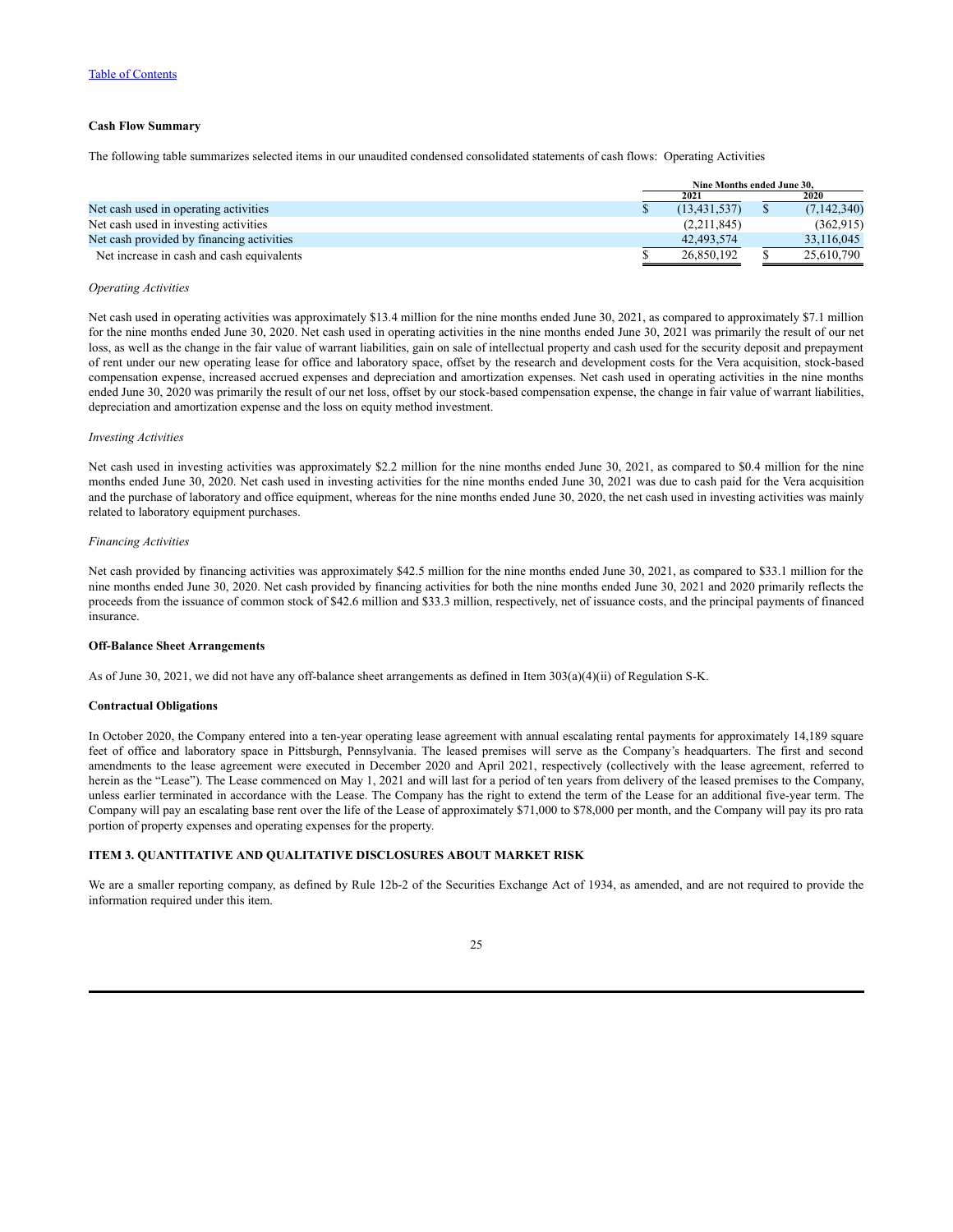# <span id="page-27-0"></span>**ITEM 4. CONTROLS AND PROCEDURES**

# *Evaluation of Disclosure Controls and Procedures*

Our management, with the participation of our Chief Executive Officer and Chief Financial Officer, has evaluated the effectiveness of our disclosure controls and procedures (as defined in Rules 13a-15(e) and 15d-15(e) under the Exchange Act) as of June 30, 2021. Based on that evaluation, our Chief Executive Officer and Chief Financial Officer have concluded that as of June 30, 2021, our disclosure controls and procedures were effective to provide reasonable assurance that the information required to be disclosed in the reports that we file or submit under the Exchange Act is recorded, processed, summarized, and reported within the time periods specified in the SEC's rules and forms, and that such information is accumulated and communicated to management as appropriate to allow timely decisions regarding required disclosure.

## *Changes in Internal Control over Financial Reporting*

There have been no changes in our internal control over financial reporting that materially affected, or are reasonably likely to materially affect, our internal control over financial reporting during the quarterly period ended June 30, 2021.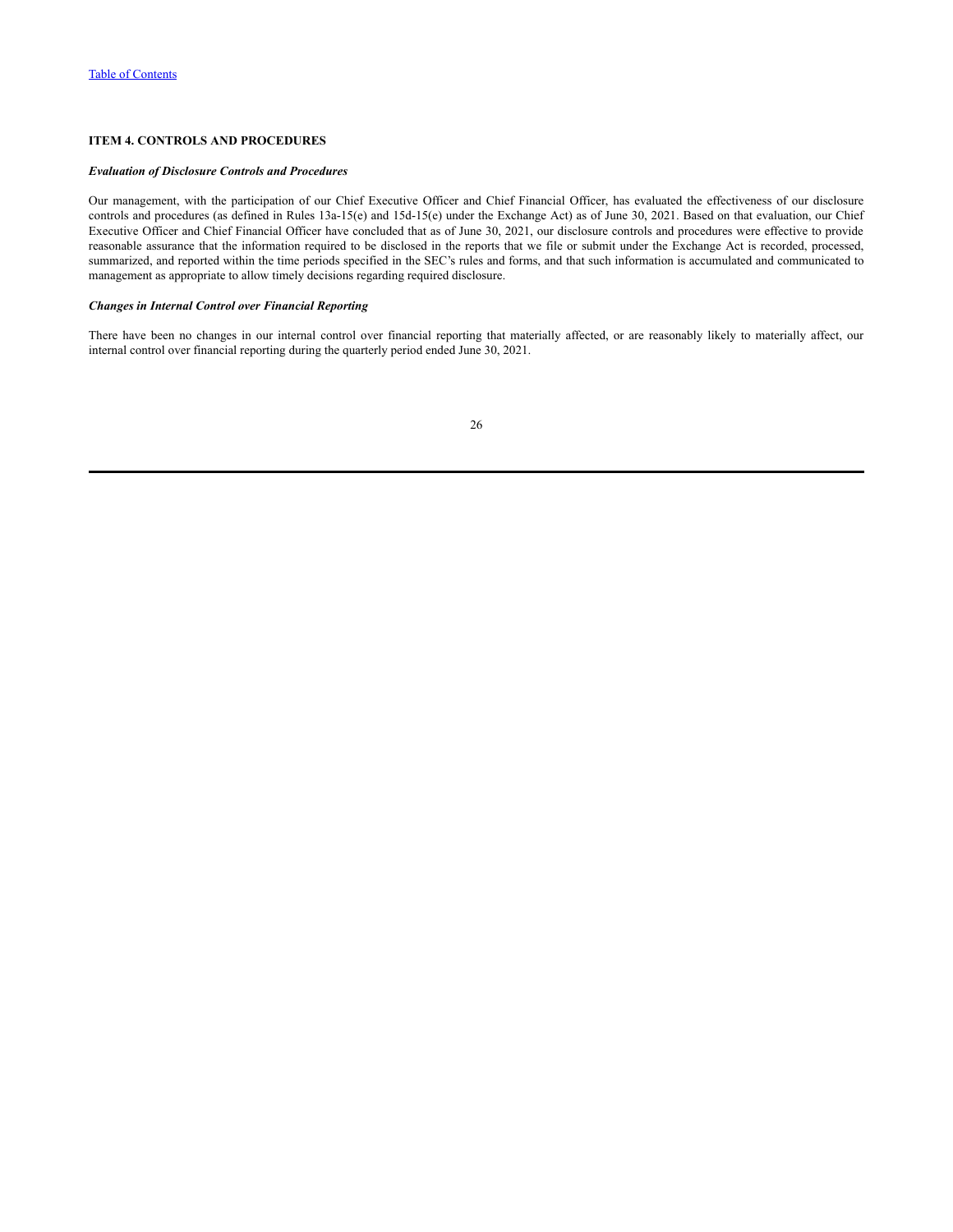# **PART II.**

# <span id="page-28-1"></span><span id="page-28-0"></span>**ITEM 1. LEGAL PROCEEDINGS**

We have become involved in certain legal proceedings and claims which arise in the normal course of business. If an unfavorable ruling were to occur, there exists the possibility of a material adverse impact on our results of operations, prospects, cash flows, financial position and brand.

On February 14, 2018, plaintiff Jeevesh Khanna, commenced an action in the Southern District of New York, against Ohr Pharmaceutical, Inc. ("Ohr") (which was the name of the Company prior to the completion of the merger with NeuBase Therapeutics, Inc., a Delaware corporation ("Legacy NeuBase"), in accordance with the terms of the Agreement and Plan of Merger and Reorganization entered into on January 2, 2019, as amended, pursuant to which (i) Ohr Acquisition Corp., a subsidiary of Ohr, merged with and into Legacy NeuBase, with Legacy NeuBase (renamed as "NeuBase Corporation") continuing as a wholly-owned subsidiary of Ohr and the surviving corporation of the merger and (ii) Ohr was renamed as "NeuBase Therapeutics, Inc." (the "Merger")) and several current and former officers and directors, alleging that they violated federal securities laws between June 24, 2014 and January 4, 2018. On August 7, 2018, the lead plaintiffs, now George Lehman and Insured Benefit Plans, Inc., filed an amended complaint, stating the class period to be April 8, 2014 through January 4, 2018. The plaintiffs did not quantify any alleged damages in their complaint but, in addition to attorneys' fees and costs, they seek to maintain the action as a class action and to recover damages on behalf of themselves and other persons who purchased or otherwise acquired Ohr common stock during the putative class period and purportedly suffered financial harm as a result. We and the individuals dispute these claims and intend to defend the matter vigorously. On September 17, 2018, Ohr filed a motion to dismiss the complaint. On September 20, 2019, the district court entered an order granting the defendants' motion to dismiss. On October 23, 2019, the plaintiffs filed a notice of appeal of that order dismissing the action and other related orders by the district court. After full briefing and oral argument, on October 9, 2020, the U.S. Court of Appeals for the Second Circuit issued a summary order affirming the district court's order granting the motion to dismiss and remanding the action to the district court to make a determination on the record related to plaintiffs' request for leave to file an amended complaint. On October 16, 2020, the district court requested the parties' positions as to how they proposed to proceed in light of the Second Circuit's decision. After letter briefing on this issue and plaintiffs' alternative request for leave to file a second amended complaint, on November 16, 2020, the district court denied plaintiffs' request to amend and dismissed with prejudice plaintiffs' claims. On December 16, 2020, plaintiffs filed a notice of appeal of that order denying plaintiffs leave to amend. Briefing on the appeal has been completed and the parties are currently awaiting a decision from the Second Circuit. This litigation could result in substantial costs and a diversion of management's resources and attention, which could harm our business and the value of our common stock.

On May 3, 2018, plaintiff Adele J. Barke, derivatively on behalf of Ohr, commenced an action against certain former directors of Ohr, including Michael Ferguson, Orin Hirschman, Thomas M. Riedhammer, June Almenoff and Jason S. Slakter in the Supreme Court, State of New York, alleging that the action was brought in the right and for the benefit of Ohr seeking to remedy their "breach of fiduciary duties, corporate waste and unjust enrichment that occurred between June 24, 2014 and the present." It does not quantify any alleged damages. We and the individuals dispute these claims and intend to defend the matter vigorously. Such litigation has been stayed pursuant to a stipulation by the parties, which has been so ordered by the court, pending a decision in the Southern District case on the motion to dismiss, but that status could change. This litigation could result in substantial costs and a diversion of management's resources and attention, which could harm our business and the value of our common stock.

On March 20, 2019, a putative class action lawsuit was filed in the United States District Court for District of Delaware naming as defendants Ohr and its board of directors, Legacy NeuBase and Ohr Acquisition Corp., captioned *Wheby v. Ohr Pharmaceutical, Inc., et al*., Case No. 1:19-cv-00541-UNA (the "Wheby Action"). The plaintiffs in the Wheby Action allege that the preliminary joint proxy/prospectus statement filed by Ohr with the SEC on March 8, 2019 contained false and misleading statements and omitted material information in violation of Section 14(a) of the Exchange Act and SEC Rule 14a-9 promulgated thereunder, and further that the individual defendants are liable for those alleged misstatements and omissions under Section 20(a) of the Exchange Act. The complaint in the Wheby Action has not been served on, nor was service waived by, any of the named defendants in that action. The action seeks, among other things, to rescind the Merger or an award of damages, and an award of attorneys' and experts' fees and expenses. The defendants dispute the claims raised in the Wheby Action. Management believes that the likelihood of an adverse decision from the sole remaining action is unlikely; however, the litigation could result in substantial costs and a diversion of management's resources and attention, which could harm our business and the value of our common stock.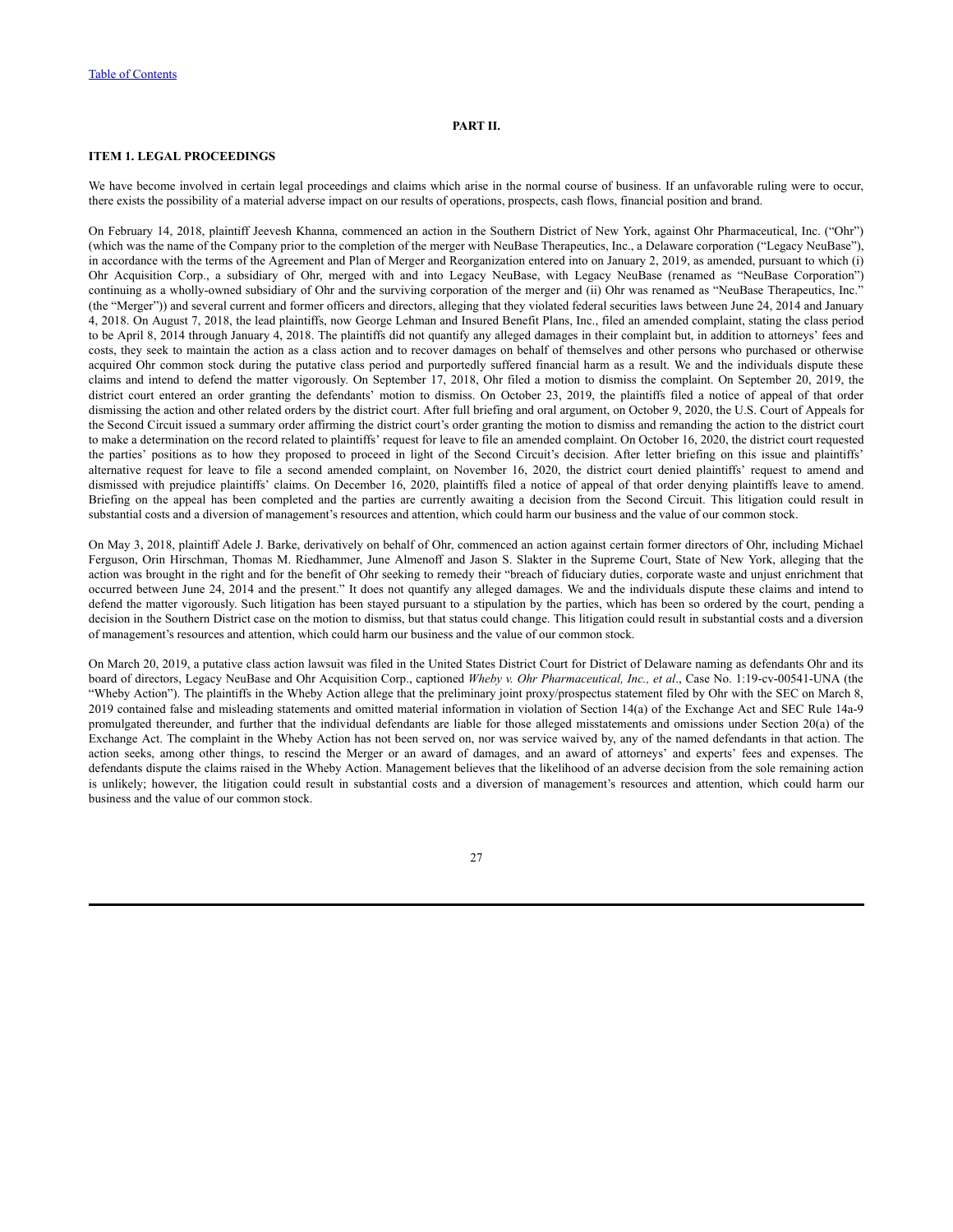# <span id="page-29-0"></span>**ITEM 1A. RISK FACTORS**

We operate in a dynamic and rapidly changing environment that involves numerous risks and uncertainties. Certain factors may have a material adverse effect on our business, prospects, financial condition and results of operations, and you should carefully consider them. Accordingly, in evaluating our business, in addition to other information contained in this Quarterly Report on Form 10-Q, you should carefully consider the factors discussed under the caption "Risk Factors" that appear in Item 1A of our Annual Report on Form 10-K for the year ended September 30, 2020, filed with the U.S. Securities and Exchange Commission ("SEC") on December 23, 2020. Other events that we do not currently anticipate or that we currently deem immaterial may also affect our business, prospects, financial condition and results of operations. Other than the following disclosed risk factors, there have been no material changes from the risk factors previously disclosed in our Annual Report on Form 10-K for the year ended September 30, 2020.

#### *Our common stock is subject to trading risks created by the influence of third party investor websites.*

Our common stock is widely traded and held by retail investors, and these investors are subject to the influence of information provided by third party investor websites and independent authors distributing information on the internet. This information has become influential because it is widely distributed and links to it appear as top company headlines on commonly used stock quote and finance websites, or through services such as Google alerts. These emerging information distribution models are a consequence of the emergence of the internet. Some information and content distribution is by individuals through platforms that mainly serve as hosts seeking advertising revenue. As such, we believe an incentive exists for these sites to increase advertising revenue by increasing page views, and for them to post or allow to be posted inflammatory information to achieve this end. It has been our experience that a significant portion of the information on these websites or distributed by independent authors about our Company is false or misleading, and occasionally, we believe, purposefully misleading. These sites and internet distribution strategies also create opportunity for individuals to pursue both "pump and dump" and "short and distort" strategies. We believe that many of these websites have little or no requirements for authors to have professional qualifications. While these sites sometimes require disclosure of stock positions by authors, as far as we are aware these sites do not audit the accuracy of such conflict of interest disclosures. We believe that many of these websites have few or lax editorial standards, and thin or non-existent editorial staffs. Despite our best efforts, we have not and may not be able in the future to obtain corrections to information provided on these websites about our Company, including both positive and negative information, and any corrections that are obtained may not be achieved prior to the majority of audience impressions being formed for a given article. These conditions create volatility and risk for holders of our common stock and should be considered by investors. We can make no guarantees that regulatory authorities will take action on these types of activities, and we cannot guarantee that legislators will act responsively, or ever act at all, to appropriately restrict the activities of these websites and authors.

#### Our operations have been adversely affected by the coronavirus outbreak, and we face risks that could impact our business.

We may encounter substantial delays in our preclinical testing and in future clinical trials or may not be able to conduct such efforts on the timelines we expect.

On March 13, 2020, the United States declared a national emergency. As of June 30, 2021, the national state of emergency is still in effect, however states have reopened their economies at various levels, COVID-19 vaccinations are being distributed in mass quantities. However, with new variants of COVID-19 being detected across multiple countries, it still remains unclear how the current trends of states reopening their economies will be impacted and what the overall impact of COVID-19 will be on our business.

## We may engage in strategic transactions that could impact our liquidity, increase our expenses and present significant distractions to our management.

From time to time, we may consider strategic transactions, such as spin-offs, strategic partnerships, joint ventures, restructurings, divestitures, business combinations and investments. Additional potential transactions that we may consider include a variety of different business arrangements, including acquisitions of companies, asset purchases and out-licensing or in-licensing of products, product candidates or technologies. Any such transaction may require us to incur non-recurring or other charges, may increase our near- and long-term expenditures and may pose significant integration challenges or disrupt our management or business, which could adversely affect our business, financial condition and results of operations. For example, these transactions may entail numerous operational and financial risks, including:

• exposure to unknown liabilities;

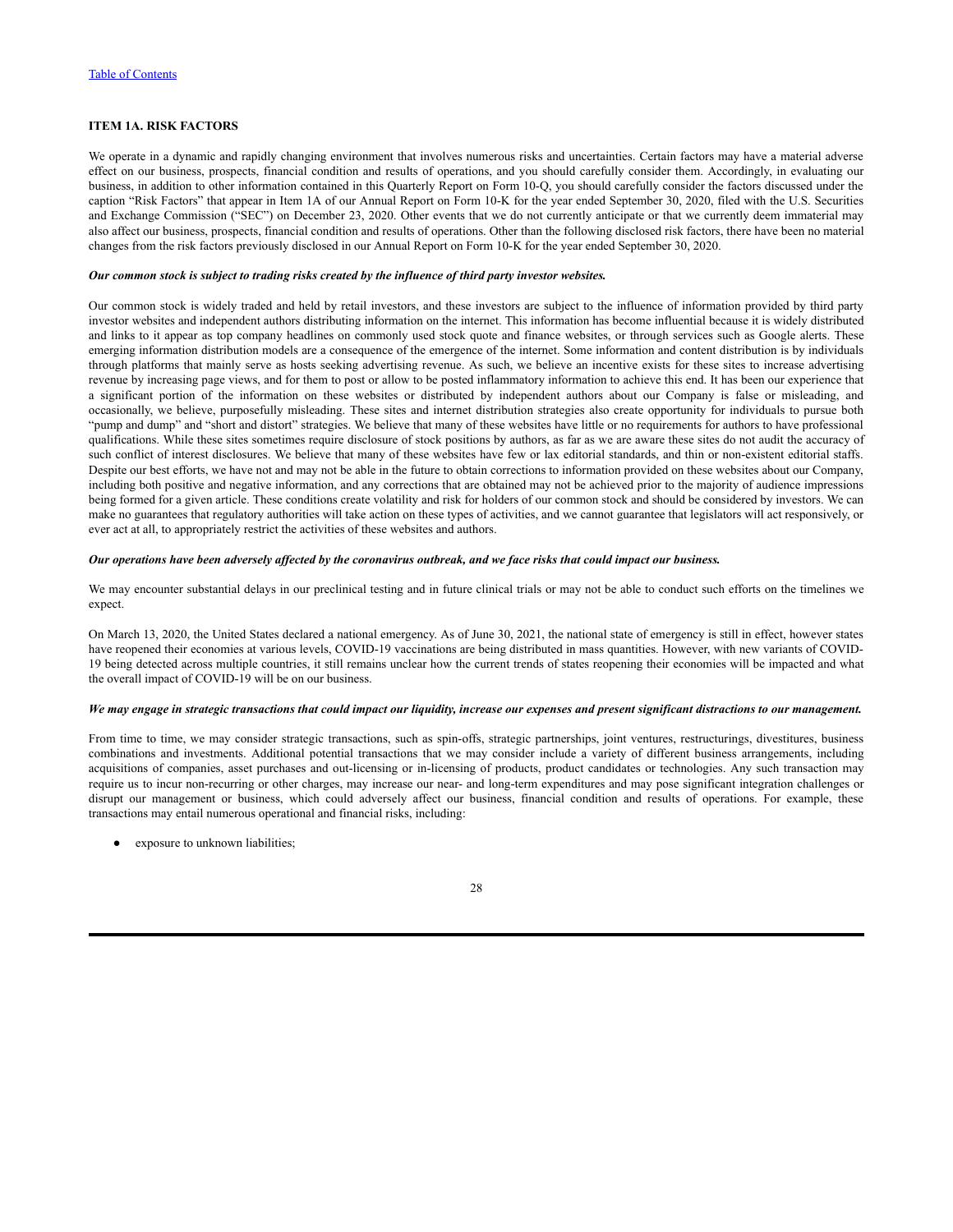- disruption of our business and diversion of our management's time and attention in order to develop acquired products, product candidates or technologies;
- incurrence of substantial debt or dilutive issuances of equity securities to pay for any of these transactions;
- higher-than-expected transaction and integration costs;
- write-downs of assets or goodwill or impairment charges;
- increased amortization expenses;
- difficulty and cost in combining the operations and personnel of any acquired businesses or product lines with our operations and personnel;
- impairment of relationships with key suppliers or customers of any acquired businesses or product lines due to changes in management and ownership; and
- inability to retain key employees of any acquired businesses.

For example, in late April 2021, we completed our acquisition of infrastructure, materials and intellectual property for peptide-nucleic acid scaffolds from Vera Therapeutics, Inc. ("Vera"). We are currently in the process of integrating the acquired assets in our operations and may experience delays and challenges as part of the integration process. We also may not realize the benefits we expect to achieve through the acquisition of Vera's assets.

In addition, although there can be no assurance that we will undertake or successfully complete any other transactions of the nature described above, any transactions that we do complete may be subject to the foregoing or other risks, and could have a material adverse effect on our business, financial condition and results of operations.

#### Although we are currently eligible to file new short form registration statements on Form S-3, we cannot guarantee we will remain eligible to do so. If we were to lose such eligibility, it may impair our ability to raise capital on terms favorable to us, in a timely manner or at all.

Form S-3 permits eligible issuers to conduct registered offerings using a short form registration statement that allows the issuer to incorporate by reference its past and future filings and reports made under the Securities Exchange Act of 1934, as amended (the "Exchange Act"). In addition, Form S-3 enables eligible issuers to conduct primary offerings "off the shelf" under Rule 415 of the Securities Act of 1933, as amended (the "Securities Act"). The shelf registration process, combined with the ability to forward incorporate information, allows issuers to avoid delays and interruptions in the offering process and to access the capital markets in a more expeditions and efficient manner than raising capital in a standard registered offering pursuant to a registration statement on Form S-1. The ability to newly register securities for resale may also be limited as a result of the loss of Form S-3 eligibility with respect to such registrations.

As previously disclosed in our 2019 Form 10-K, in connection with the preparation of the Company's consolidated financial statements for the fiscal year ended September 30, 2019, but prior to the issuance of such financial statements, the Company determined the accounting treatment and valuations pertaining to the PATrOL™ technology license acquired during the first quarter of fiscal 2019 should be modified. The 2019 Form 10-K disclosed that the change in accounting treatment and valuations resulted in an increase in total operating expenses of approximately \$0.9 million on the Company's consolidated statements of operations for the fiscal year ended September 30, 2019 and a decrease in intangible assets of approximately \$1.5 million on the Company's consolidated balance sheet as of and for the fiscal year ended September 30, 2019, as well as a decrease in total operating expenses of approximately \$0.3 million on the Company's consolidated statements of operations in connection with the adjustment of the valuation of certain sharebased awards for the fiscal year ended September 30, 2019. In addition, on February 12, 2020, we dismissed our former independent registered public accounting firm. Accordingly, we were unable to complete the compilation, analysis and review of information required to be included in our Quarterly Report on Form 10-Q for the quarter ended December 31, 2019 until after the deadline for such filing.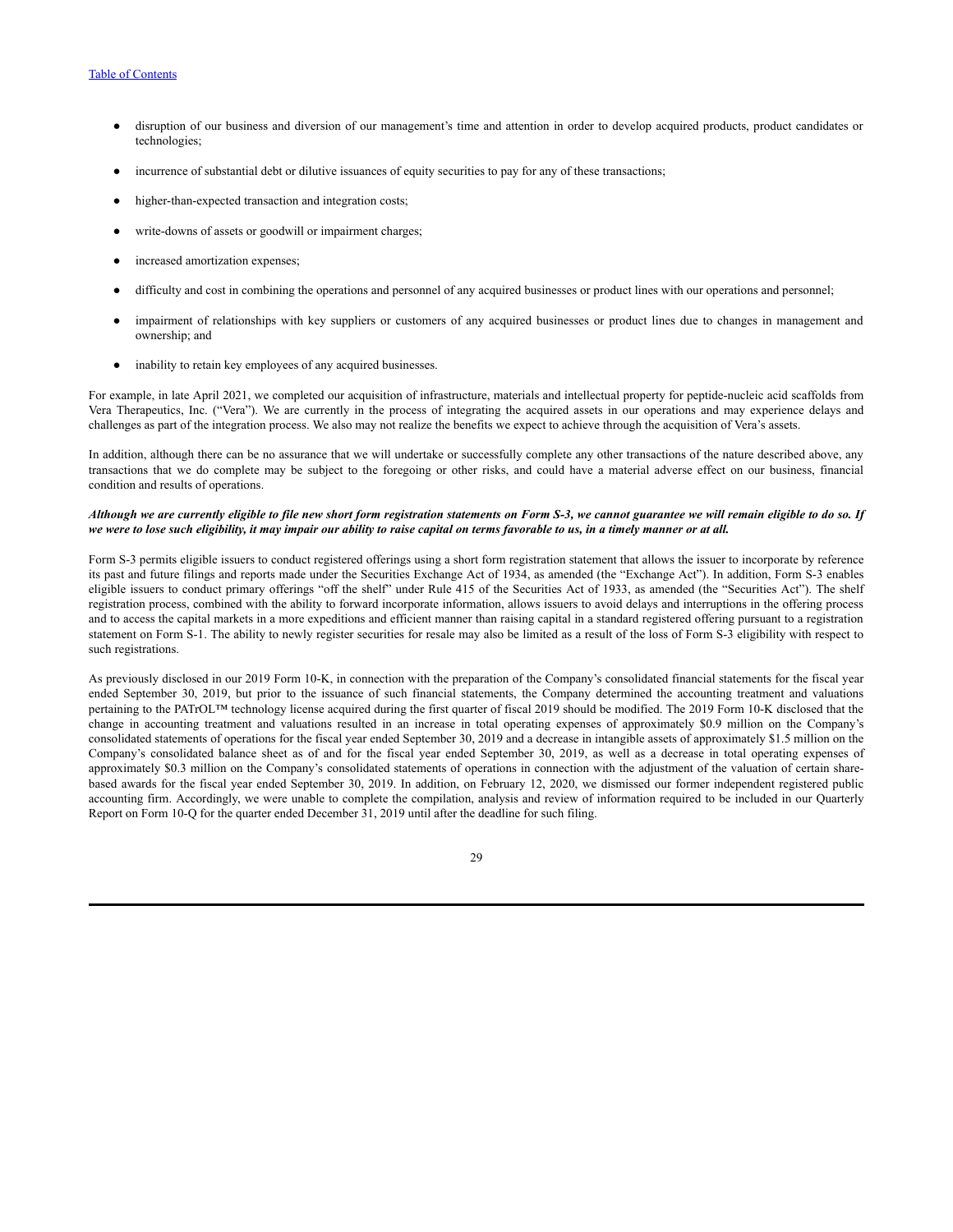Although we are currently eligible to use registration statements on Form S-3, as a result of our failure to timely file our Quarterly Report on Form 10-Q for the quarter ended December 31, 2019, we were previously ineligible to file new short form registration statements on Form S-3. In the event we fail to maintain our eligibility to use Form S-3 registration statements in the future, we might not be permitted to sell all of the amount of common stock we could otherwise sell prior to such time, which could adversely affect our ability to run our operations and progress our clinical and product development programs, and we would not be permitted to conduct an "at the market offering" absent an effective primary registration statement on Form S-3.

In addition, in the future if we are unable to file new registration statements on Form S-3, it may significantly impair our ability to raise necessary capital to run our operations and progress our clinical and product development programs. In that case, if we were to seek to access the capital markets through a registered offering during the period of time that we are unable to file a new registration statement on Form S-3, we may be required to publicly disclose the proposed offering and the material terms thereof before the offering commences, we may experience delays in the offering process due to SEC review of a Form S-1 registration statement and we may incur increased offering and transaction costs and other considerations. Disclosing a public offering prior to the formal commencement of an offering may result in downward pressure on our stock price. If we were unable to raise capital through a registered offering, we would be required to conduct our equity financing transactions on a private placement basis, which may be subject to pricing, size and other limitations imposed under Nasdaq rules, or seek other sources of capital.

# <span id="page-31-0"></span>**ITEM 2. UNREGISTERED SALES OF EQUITY SECURITIES AND USE OF PROCEEDS**

Not applicable.

#### <span id="page-31-1"></span>**ITEM 3. DEFAULTS UPON SENIOR SECURITIES**

Not applicable.

<span id="page-31-2"></span>**ITEM 4. MINE SAFETY DISCLOSURES**

Not applicable.

# <span id="page-31-3"></span>**ITEM 5. OTHER INFORMATION**

Not applicable.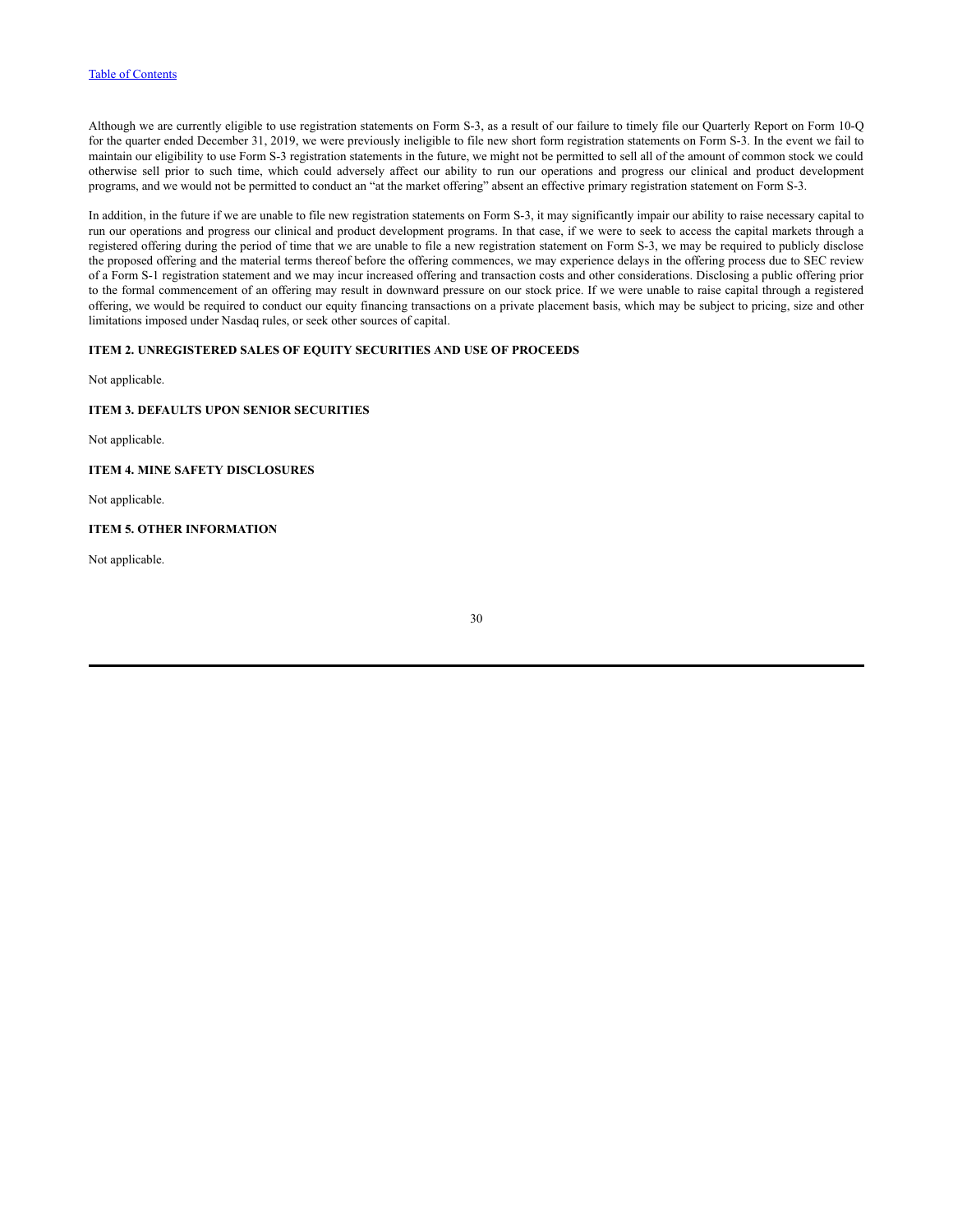# <span id="page-32-0"></span>**ITEM 6. EXHIBITS**

|            |                                                                                                                                                   | <b>Incorporated by Reference</b> |            |                    |                |  |  |  |
|------------|---------------------------------------------------------------------------------------------------------------------------------------------------|----------------------------------|------------|--------------------|----------------|--|--|--|
| Exhibit    |                                                                                                                                                   |                                  | File       |                    |                |  |  |  |
| Number     | <b>Description</b>                                                                                                                                | Form                             | Number     | <b>Filing Date</b> | <b>Exhibit</b> |  |  |  |
| 1.1        | Underwriting Agreement, dated as of April 22, 2021, by and among                                                                                  |                                  |            |                    |                |  |  |  |
|            | NeuBase Therapeutics, Inc. and RBC Capital Markets, LLC, Oppenheimer                                                                              |                                  |            |                    |                |  |  |  |
|            | & Co. Inc. and Chardan Capital Markets, LLC, as representatives of the                                                                            |                                  |            |                    |                |  |  |  |
|            | underwriters named therein                                                                                                                        | $8-K$                            | 001-35963  | 4/22/2021          | 1.1            |  |  |  |
| $2.1+$     | Agreement and Plan of Merger and Reorganization, dated as of January 2,                                                                           |                                  |            |                    |                |  |  |  |
|            | 2019, by and among Ohr Pharmaceutical, Inc., Ohr Acquisition Corp. and                                                                            |                                  |            |                    |                |  |  |  |
|            | NeuBase Therapeutics, Inc.                                                                                                                        | $8-K$                            | 001-35963  | 1/3/2019           | 2.1            |  |  |  |
| 2.2        | First Amendment to the Agreement and Plan of Merger and Reorganization,                                                                           |                                  |            |                    |                |  |  |  |
|            | dated as of June 27, 2019, by and among Ohr Pharmaceutical, Inc., Ohr                                                                             |                                  |            |                    |                |  |  |  |
|            | Acquisition Corp. and NeuBase Therapeutics, Inc.                                                                                                  | $8-K$                            | 001-35963  | 7/3/2019           | 2.1            |  |  |  |
| 3.1        | Amended and Restated Certificate of Incorporation of the Company.                                                                                 | $8-K$                            | 001-35963  | 7/12/2019          | 3.1            |  |  |  |
| 3.2        | Amended and Restated Bylaws of the Company.                                                                                                       | $8-K$                            | 001-35963  | 9/23/2019          | 3.1            |  |  |  |
| 4.1        | Form of Series A Warrant issued to investors pursuant to the Securities                                                                           |                                  |            |                    |                |  |  |  |
|            | Purchase Agreement, dated December 7, 2016, by and among Ohr                                                                                      |                                  |            |                    |                |  |  |  |
|            | Pharmaceutical, Inc. and the purchasers listed therein.                                                                                           | $8-K$                            | 001-35963  | 12/8/2016          | 4.1            |  |  |  |
| 4.2        | Form of Warrant issued to investors pursuant to the Securities Purchase                                                                           |                                  |            |                    |                |  |  |  |
|            | Agreement, dated as of April 5, 2017, by and among Ohr Pharmaceutical,                                                                            |                                  |            |                    |                |  |  |  |
|            | Inc. and the purchasers listed therein.                                                                                                           | $8-K$                            | 001-35963  | 4/6/2017           | 4.1            |  |  |  |
| 4.3        | Form of Common Stock Certificate.                                                                                                                 | $S-8$                            | 333-233346 | 8/16/2019          | 4.17           |  |  |  |
| 10.1       | Second Amendment to Lease Agreement, dated April 21, 2021, by and                                                                                 |                                  |            |                    |                |  |  |  |
|            | between NeuBase Therapeutics, Inc. and 350 Technology Drive Partners,                                                                             |                                  |            |                    |                |  |  |  |
|            | <b>LLC</b>                                                                                                                                        | $8-K$                            | 001-35963  | 4/27/2021          | 10.1           |  |  |  |
| $31.1*$    | Certification of Chief Executive Officer Pursuant to Section 302 of the Sarbanes-Oxley Act of 2002.                                               |                                  |            |                    |                |  |  |  |
| $31.2*$    | Certification of Chief Financial Officer Pursuant to Section 302 of the Sarbanes-Oxley Act of 2002.                                               |                                  |            |                    |                |  |  |  |
| $32.1*$    | Certification of Chief Executive Officer and Chief Financial Officer Pursuant to 18 U.S.C Section 1350, As Adopted Pursuant to Section 906 of the |                                  |            |                    |                |  |  |  |
|            | Sarbanes Oxley Act of 2002.                                                                                                                       |                                  |            |                    |                |  |  |  |
| 101.INS*   | <b>XBRL</b> Instance Document.                                                                                                                    |                                  |            |                    |                |  |  |  |
| 101.SCH*   | XBRL Taxonomy Extension Schema Document.                                                                                                          |                                  |            |                    |                |  |  |  |
| $101.CAL*$ | XBRL Taxonomy Extension Calculation Linkbase Document.                                                                                            |                                  |            |                    |                |  |  |  |
| $101$ DEE* | VDDL Toyanamy Extension Definition Linkhose Document                                                                                              |                                  |            |                    |                |  |  |  |

101.DEF\* XBRL Taxonomy Extension Definition Linkbase Document.<br>101.LAB\* XBRL Taxonomy Extension Label Linkbase Document.

101.LAB\* XBRL Taxonomy Extension Label Linkbase Document.

XBRL Taxonomy Extension Presentation Linkbase Document.

\* Filed herewith.<br># Management co

Management compensatory plan or arrangement.

+ All schedules and exhibits to the agreement have been omitted pursuant to Item 601(b)(2) of Regulation S-K. A copy of any omitted schedule and/or exhibit will be furnished to the SEC upon request.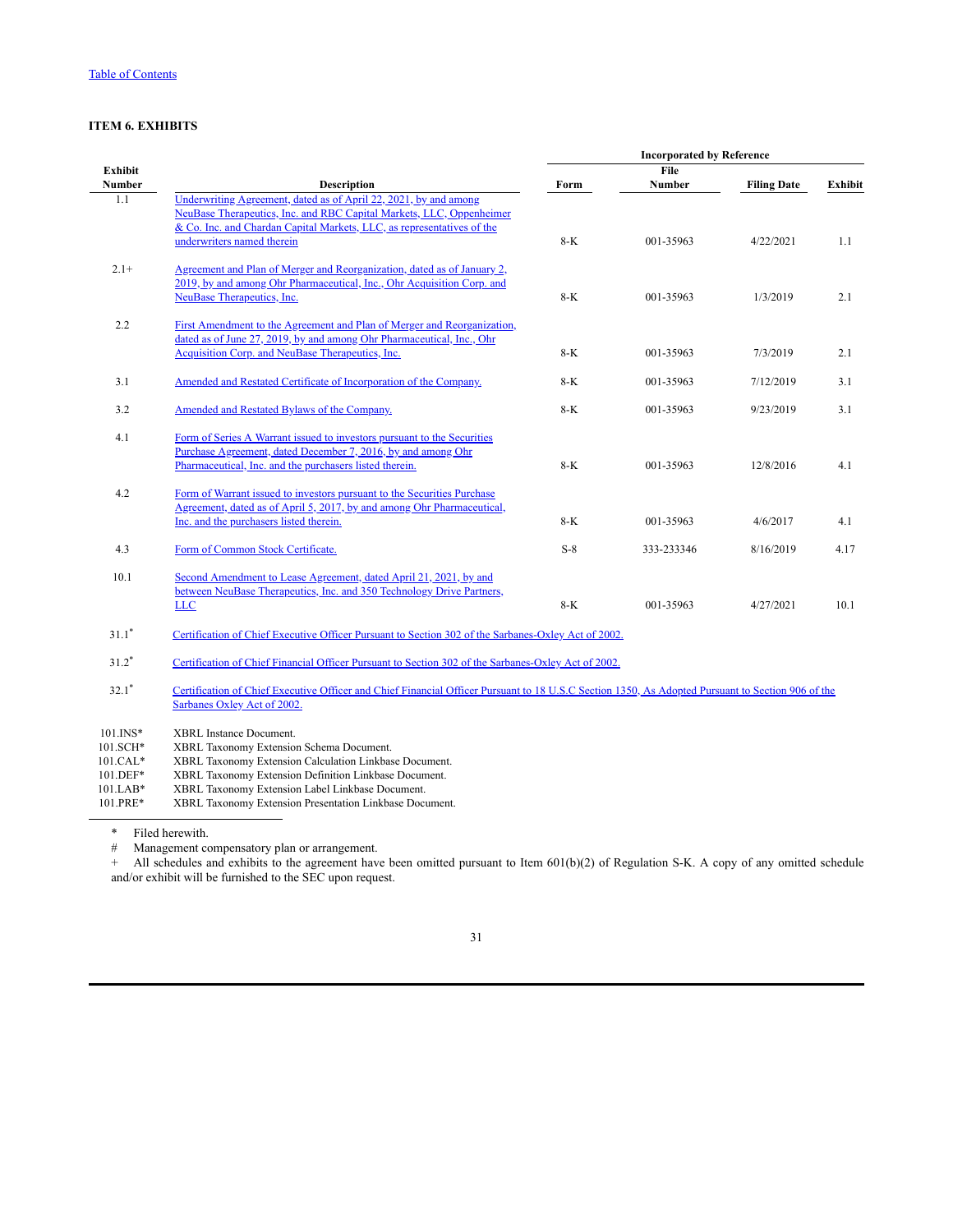# **SIGNATURES**

<span id="page-33-0"></span>Pursuant to the requirements of the Securities Exchange Act of 1934, the registrant has duly caused this report to be signed on its behalf by the undersigned thereunto duly authorized.

Date: August 13, 2021 /s/ Sam Backenroth

NeuBase Therapeutics, Inc.

Sam Backenroth Chief Financial Officer *(Principal Financial and Accounting Of icer)*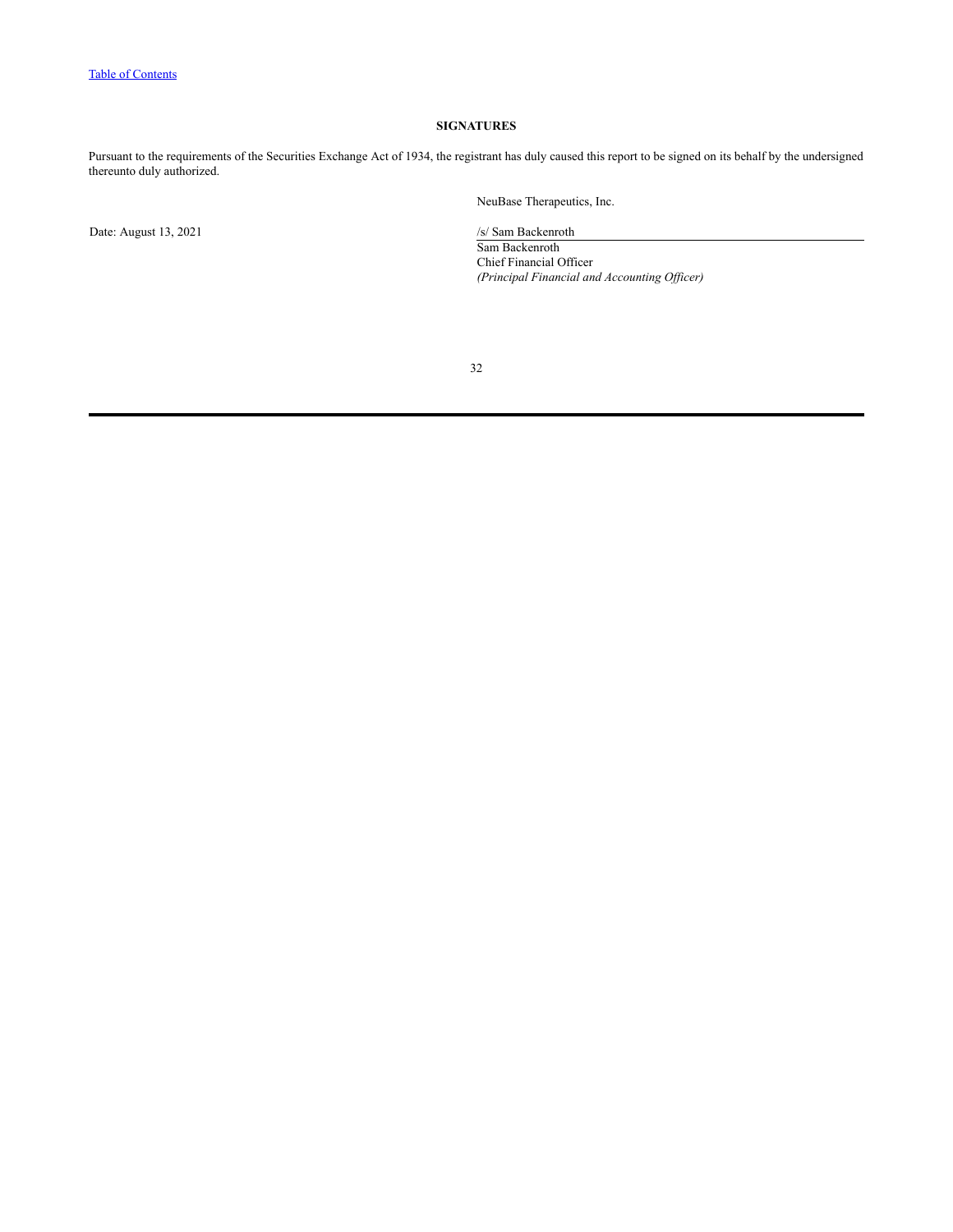## **CERTIFICATION PURSUANT TO RULES 13a-14(a) AND 15d-14(a) UNDER THE SECURITIES EXCHANGE ACT OF 1934, AS ADOPTED PURSUANT TO SECTION 302 OF THE SARBANES-OXLEY ACT OF 2002**

I, Dietrich Stephan, Ph.D., certify that:

- 1. I have reviewed this Quarterly Report on Form 10-Q of NeuBase Therapeutics, Inc.;
- 2. Based on my knowledge, this report does not contain any untrue statement of a material fact or omit to state a material fact necessary to make the statements made, in light of the circumstances under which such statements were made, not misleading with respect to the period covered by this report;
- 3. Based on my knowledge, the financial statements, and other financial information included in this report, fairly present in all material respects the financial condition, results of operations and cash flows of the registrant as of, and for, the periods presented in this report;
- 4. The registrant's other certifying officer(s) and I are responsible for establishing and maintaining disclosure controls and procedures (as defined in Exchange Act Rules 13a-15(e) and 15d-15(e)) and internal control over financial reporting (as defined in Exchange Act Rules 13a-15(f) and 15d-15(f)) for the registrant and have:
	- a. Designed such disclosure controls and procedures, or caused such disclosure controls and procedures to be designed under our supervision, to ensure that material information relating to the registrant, including its consolidated subsidiaries, is made known to us by others within those entities, particularly during the period in which this report is being prepared;
	- b. Designed such internal control over financial reporting, or caused such internal control over financial reporting to be designed under our supervision, to provide reasonable assurance regarding the reliability of financial reporting and the preparation of financial statements for external purposes in accordance with generally accepted accounting principles;
	- c. Evaluated the effectiveness of the registrant's disclosure controls and procedures and presented in this report our conclusions about the effectiveness of the disclosure controls and procedures, as of the end of the period covered by this report based on such evaluation; and
	- d. Disclosed in this report any change in the registrant's internal control over financial reporting that occurred during the registrant's most recent fiscal quarter (the registrant's fourth fiscal quarter in the case of an annual report) that has materially affected, or is reasonably likely to materially affect, the registrant's internal control over financial reporting; and
- 5. The registrant's other certifying officer(s) and I have disclosed, based on our most recent evaluation of internal control over financial reporting, to the registrant's auditors and the audit committee of the registrant's board of directors (or persons performing the equivalent functions):
	- a. All significant deficiencies and material weaknesses in the design or operation of internal control over financial reporting which are reasonably likely to adversely affect the registrant's ability to record, process, summarize and report financial information; and
	- b. Any fraud, whether or not material, that involves management or other employees who have a significant role in the registrant's internal control over financial reporting.

Date: August 13, 2021 By: *By: S/ Dietrich Stephan* 

Dietrich Stephan, Ph.D. *President and Chief Executive Of icer* (Principal Executive Officer)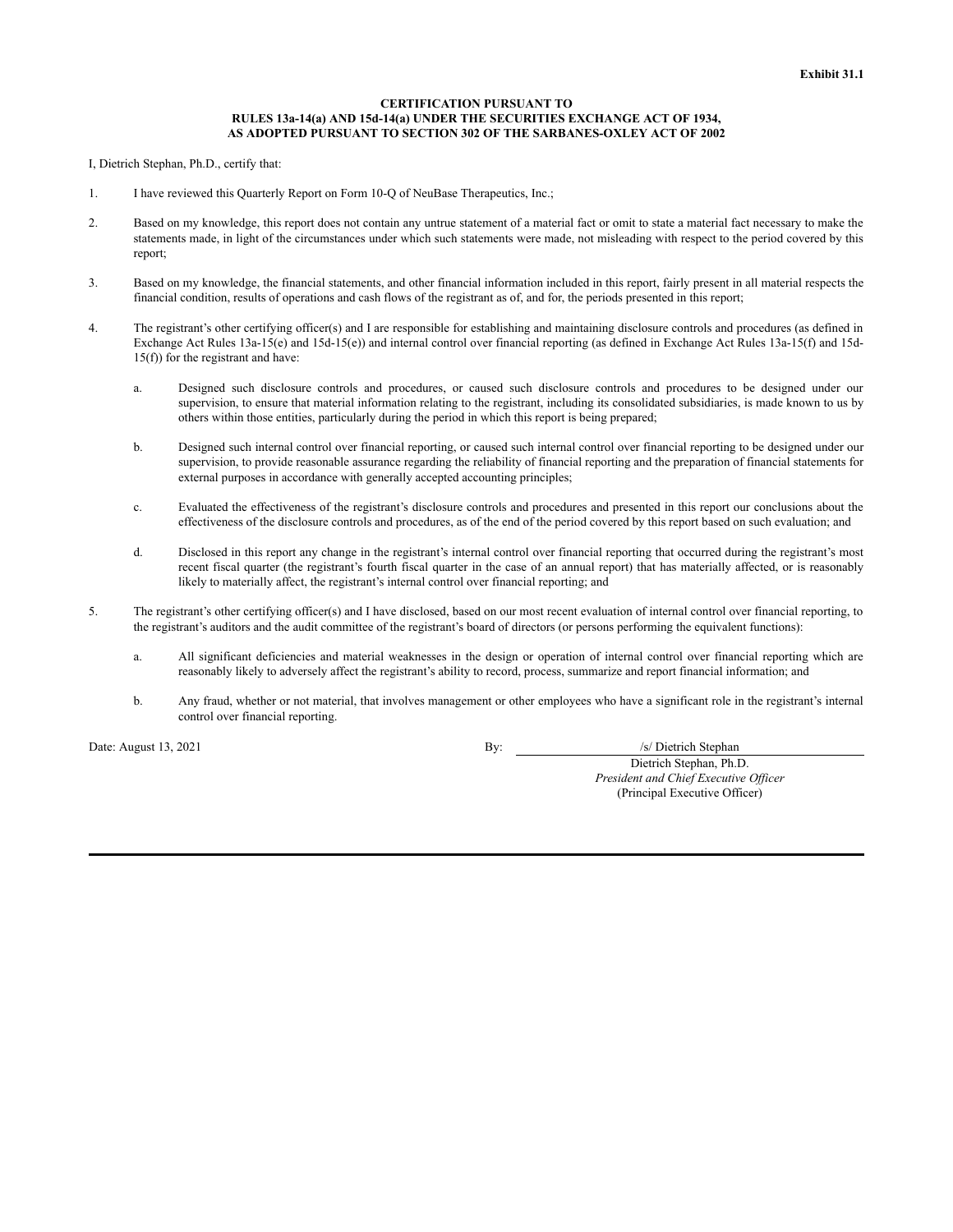## **CERTIFICATION PURSUANT TO RULES 13a-14(a) AND 15d-14(a) UNDER THE SECURITIES EXCHANGE ACT OF 1934, AS ADOPTED PURSUANT TO SECTION 302 OF THE SARBANES-OXLEY ACT OF 2002**

I, Sam Backenroth, certify that:

- 1. I have reviewed this Quarterly Report on Form 10-Q of NeuBase Therapeutics, Inc.;
- 2. Based on my knowledge, this report does not contain any untrue statement of a material fact or omit to state a material fact necessary to make the statements made, in light of the circumstances under which such statements were made, not misleading with respect to the period covered by this report;
- 3. Based on my knowledge, the financial statements, and other financial information included in this report, fairly present in all material respects the financial condition, results of operations and cash flows of the registrant as of, and for, the periods presented in this report;
- 4. The registrant's other certifying officer(s) and I are responsible for establishing and maintaining disclosure controls and procedures (as defined in Exchange Act Rules 13a-15(e) and 15d-15(e)) and internal control over financial reporting (as defined in Exchange Act Rules 13a-15(f) and 15d-15(f)) for the registrant and have:
	- a. Designed such disclosure controls and procedures, or caused such disclosure controls and procedures to be designed under our supervision, to ensure that material information relating to the registrant, including its consolidated subsidiaries, is made known to us by others within those entities, particularly during the period in which this report is being prepared;
	- b. Designed such internal control over financial reporting, or caused such internal control over financial reporting to be designed under our supervision, to provide reasonable assurance regarding the reliability of financial reporting and the preparation of financial statements for external purposes in accordance with generally accepted accounting principles;
	- c. Evaluated the effectiveness of the registrant's disclosure controls and procedures and presented in this report our conclusions about the effectiveness of the disclosure controls and procedures, as of the end of the period covered by this report based on such evaluation; and
	- d. Disclosed in this report any change in the registrant's internal control over financial reporting that occurred during the registrant's most recent fiscal quarter (the registrant's fourth fiscal quarter in the case of an annual report) that has materially affected, or is reasonably likely to materially affect, the registrant's internal control over financial reporting; and
- 5. The registrant's other certifying officer(s) and I have disclosed, based on our most recent evaluation of internal control over financial reporting, to the registrant's auditors and the audit committee of the registrant's board of directors (or persons performing the equivalent functions):
	- a. All significant deficiencies and material weaknesses in the design or operation of internal control over financial reporting which are reasonably likely to adversely affect the registrant's ability to record, process, summarize and report financial information; and
	- b. Any fraud, whether or not material, that involves management or other employees who have a significant role in the registrant's internal control over financial reporting.

Date: August 13, 2021 **By:** *S/ Sam Backenroth* 

Sam Backenroth *Chief Financial Of icer* (Principal Financial Officer)